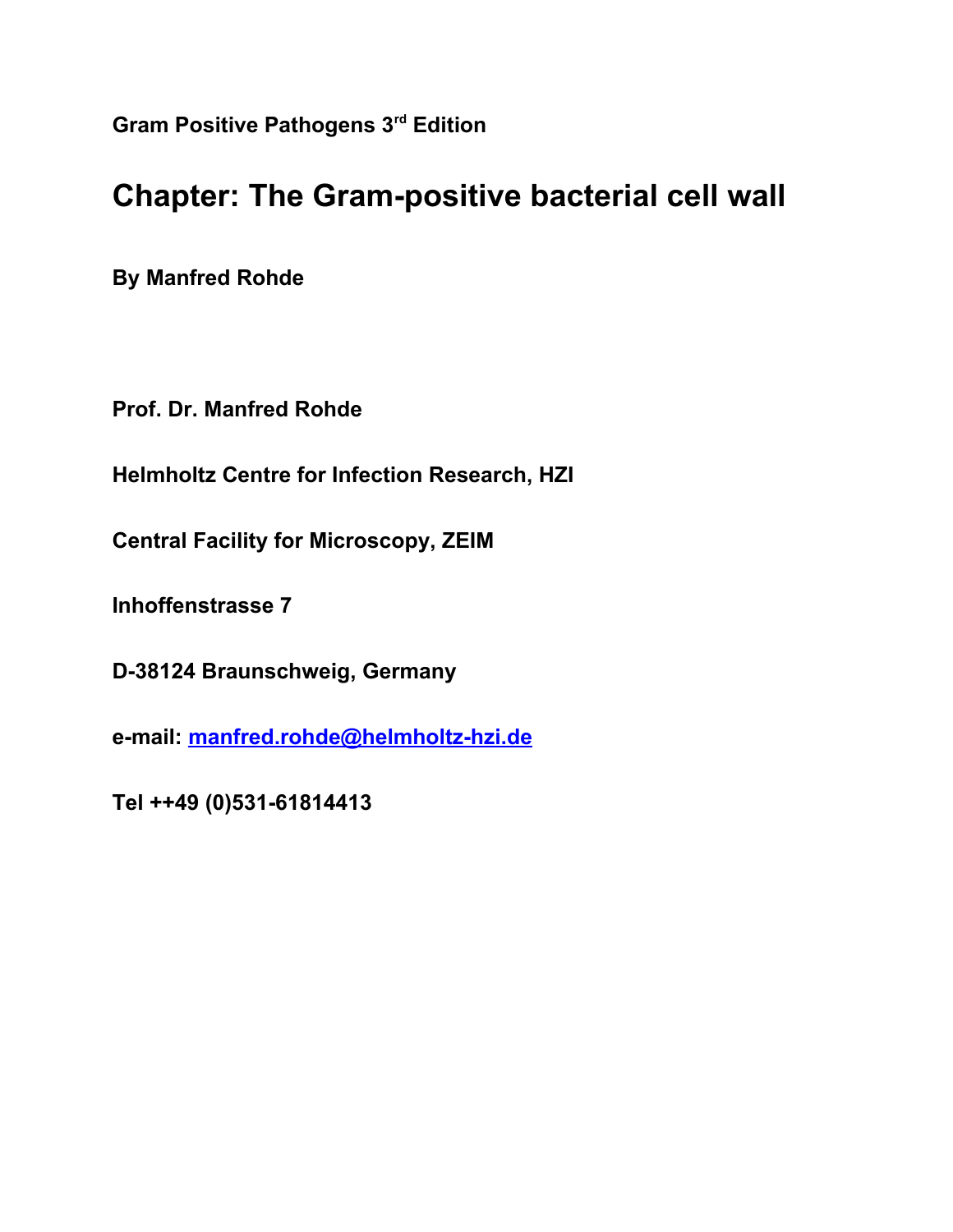### **THE GRAM-POSITIVE BACTERIAL CELL WALL**

- **1. Historical background**
- **2. The bacterial cell wall**
	- **2.1. Chemistry of the cell wall backbone**
	- **2.2. Biochemical synthesis of the peptidoglycan layer**
	- **2.3. Turnover of peptidoglycan**
- **3. Lipoteichoic acids and wall teichoic acids as major constituents of the cell wall**
- **4. Capsule**
- **5. Extracellular vesicles of Gram-positive bacteria**
- **6. A specialized cell wall in Mycobacteria**
- **7. Electron microscopic techniques applied to study morphology of Grampositive bacteria cell envelopes**
	- **7.1. Heavy metal coating and shadowing**
	- **7.2. Negative-staining**
	- **7.3. Conventional embedding**
	- **7.4. Cryo-methods**
		- **7.4.1. Freeze-fracturing and freeze-etching**
		- **7.4.2. High pressure freezing and freeze-substitution (HPF-FS)**
		- **7.4.3. Cryo-sections of hydrated vitrified bacteria (CEMOVIS) and Cryo-**

**FIB-SEM**

- **7.4.4. Cryo-electron tomography**
- **8. Outlook**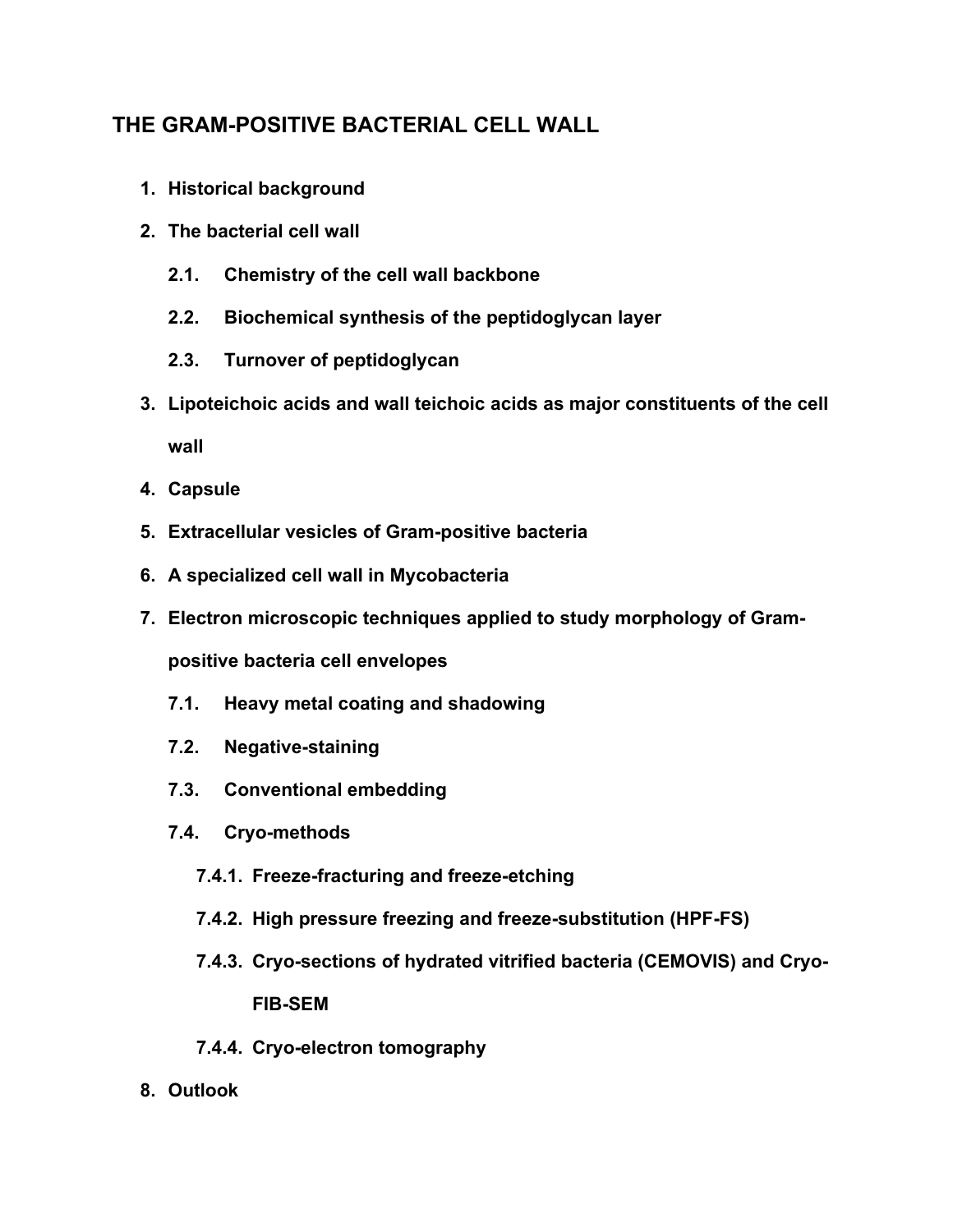### **The Gram-positive bacterial cell wall**

### **1. Historical background**

Back in 1884, the Danish bacteriologist Hans Christian Gram had developed a staining procedure to view stained bacteria under the light microscope (47). His staining method, nowadays simply called Gram-staining, discriminated between a Gram-positive and Gramnegative bacterial cell wall. He introduced a dye, gentian violet, which penetrates over the cell wall and cytoplasmic membrane, thus, staining the cytoplasm of the heat fixed bacteria. After addition of iodine an insoluble complex is formed which is retained by the Gram-positive bacterial cell wall upon addition of a decolorizer such as ethanol. Therefore, Gram-positive bacteria appear almost purple while Gram-negative bacteria retain the dye to a lesser extent or not at all and have to be counterstained with a second dye, safranin or fuchsine, appearing pink or reddish. Noteworthy, some mycobacteria showed an indifferent staining behavior when applied to Gram-staining suggesting that the cell wall of mycobacteria might be somehow different from the other two types. In the following decades, it became obvious that cell walls/cell envelopes turned out to be more diverse and Gram-staining alone often could lead to misinterpretations of the cell wall composition.

Until the early 1950s, when the chemical composition of bacterial cell walls was not known, it was speculated if chitin or cellulose, polymers recognized as providing rigid structures to other organisms, represented also the building material of the bacterial cell wall. In 1951, experiments with phenol-insoluble material from *Corynebacterium diphtheria* (57) revealed glucosamine and diaminopimelic acid as components of the bacterial cell wall which are associated with polysaccharides. Chemical examination of streptococci cell wall layers highlighted the presence of amino acids and hexosamines in the cell wall extract as well as rhamnose as a main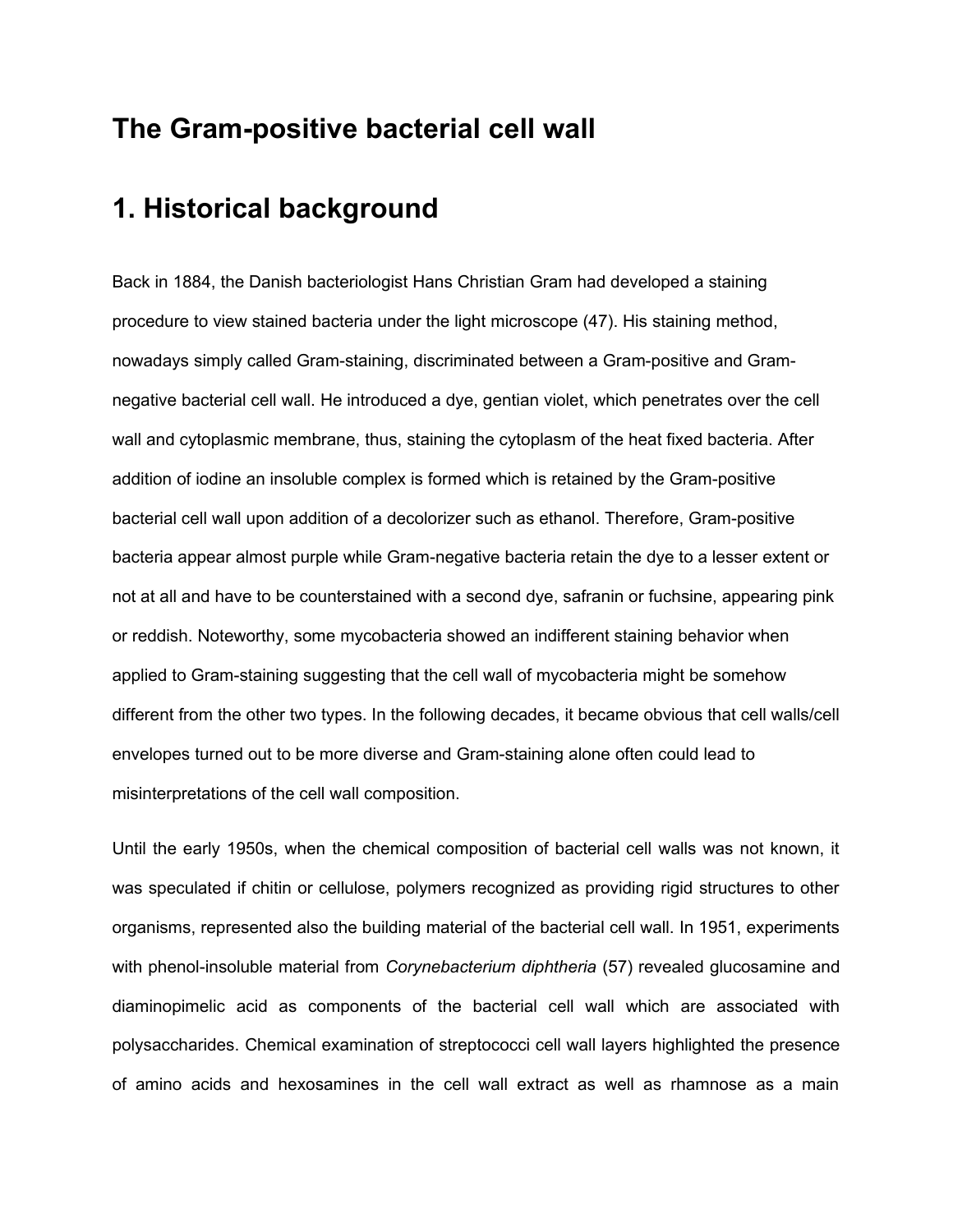component in Gram-positive bacteria (83, 109). Systematic analyses of a number of Grampositive bacteria identified the two hexosamines glucosamine and muramic acid as major components together with three prevalent amino acids, namely D-alanine, lysine or diaminopimelic acid and glutamic acid. By then also a typical basic basal unit in Gram-positive cell walls was recognized in which glucosamine and muramic acid are linked with three amino acids via a peptide bond (27, 129). Gram-negative bacteria express the identical basal unit. Numerous analysis of other bacteria revealed that each bacterial genus or even species are often characterized by a distinctive pattern of amino acids, amino sugars and sugars connected to the basic basal unit. It was discussed that these differences should give a valuable pattern to discriminate between bacterial genus/species (28, 130). Over the following years other compounds of the Gram-positive cell wall were recognized as teichoic acids, which are polyribityl phosphates (8), and lipoteichoic acid. Furthermore, numerous proteins had been found linked to the cell wall.

Staining methods of bacteria for light microscopic examinations have limitations since the resolution is not high enough to reveal structural details. With the advent of transmission electron microscopes (TEMs) in the 1930s and the parallel development of preparation methods for biological samples, electron microscopy imaging of ultrathin sections of embedded bacteria became the method of choice to study bacterial cell walls in detail at high resolutions (25, 65, 66, 67). With this methodology, it was possible for the first time to discriminate between the structures of Gram-positive and Gram-negative bacteria based on morphological differences in an image. Firstly, electron microscopic preparation protocols developed for eukaryotic cells or tissues were also applied for bacteria. The most fruitful era started when embedding protocols were customized for bacteria and new kinds of embedding resins became available; for example the Lowicryl resins for low temperature embedding which allowed introducing the progressive lowering of temperature (PLT) method (1, 5, 22,). This development was paralleled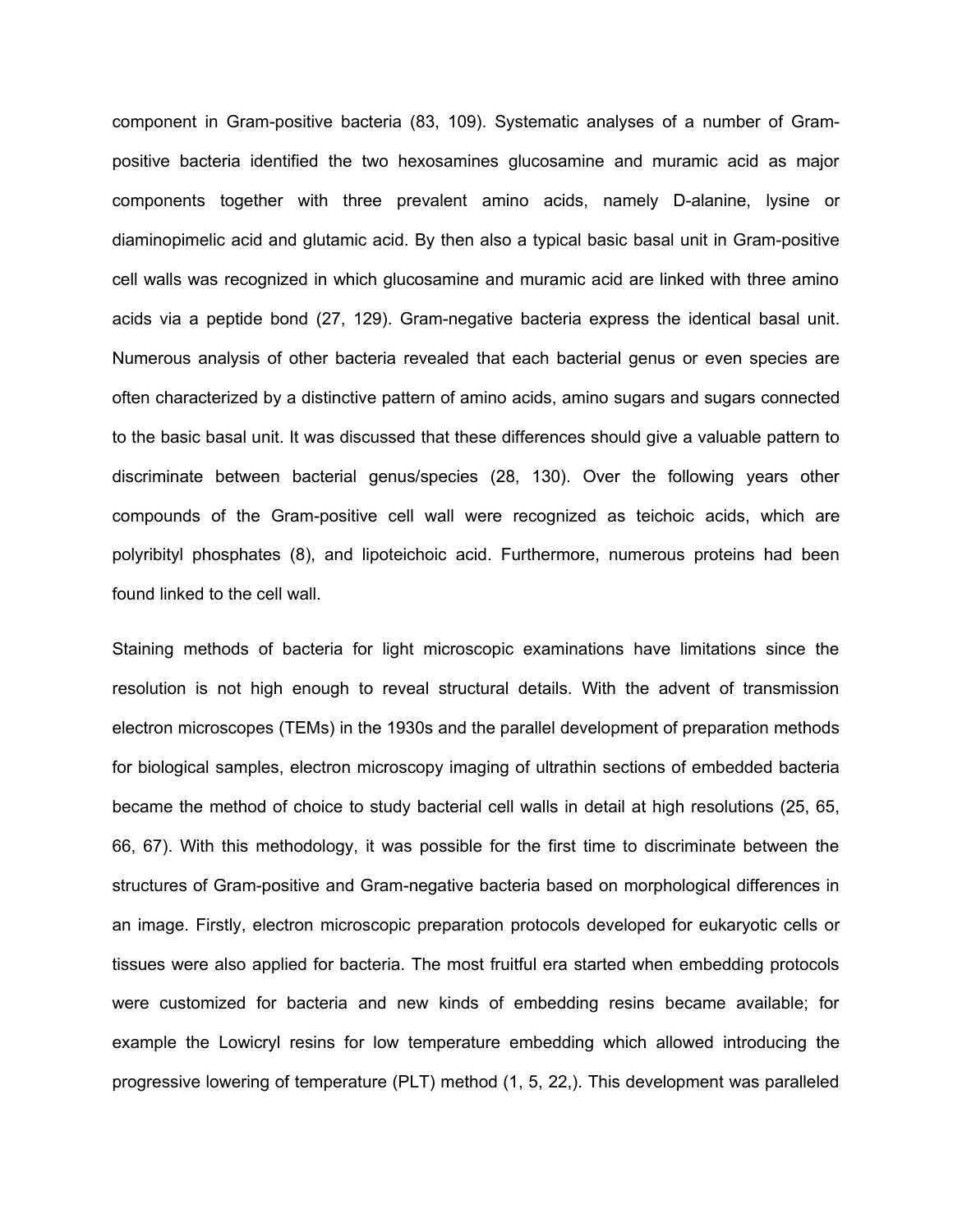by technical inventions, especially cryo-methods in which bacteria are physically fixed instead of chemically, and opened up a new horizon in understanding bacterial cell walls. It should be mentioned that even today new methodologies are arising and push morphological studies towards vitrified and unstained bacteria in a fully hydrated status and therefore in a close-tonature condition. Noteworthy, major developments in electron microscopic methodology required a long time period of invention and testing before the technique was introduced to the market. For example, three-dimensional (3D) electron microscopy was developed appr. 30 years after invention of the TEM. Invention and pre-commercial development of cryo-electron tomography (CET) was brought to the market another 30 years later. Due to the rapid development of computer performance and progress in specialized software, nowadays one can estimate that new imaging techniques are introduced faster. For example, the introduction of cryo-FIB (focused ion-beam) combined with a scanning electron microscope (cryo-FIB-SEM) as a new close-to-nature approach was sold a few years after the first advent of FIB-SEM microscopes for conventional resin embedded biological samples.

#### **2. The bacterial cell wall**

Bacteria are mostly unicellular organisms, which can be found in a very wide variety of different environments. Therefore, bacterial cell walls deserve special attention because they a) are the essential structure for bacterial viability by protecting against the often hostile environment, b) are composed of unique components found nowhere else in nature, c) are responsible for the shape of the bacteria, d) provide halt for ligands and proteins for adherence to host cells, e) expose receptor sites for drugs or viruses, f) represent the most important sites for attack of antibiotics, g) provide structures for immunological distinction and variation and h) can cause symptoms of disease in animals and humans.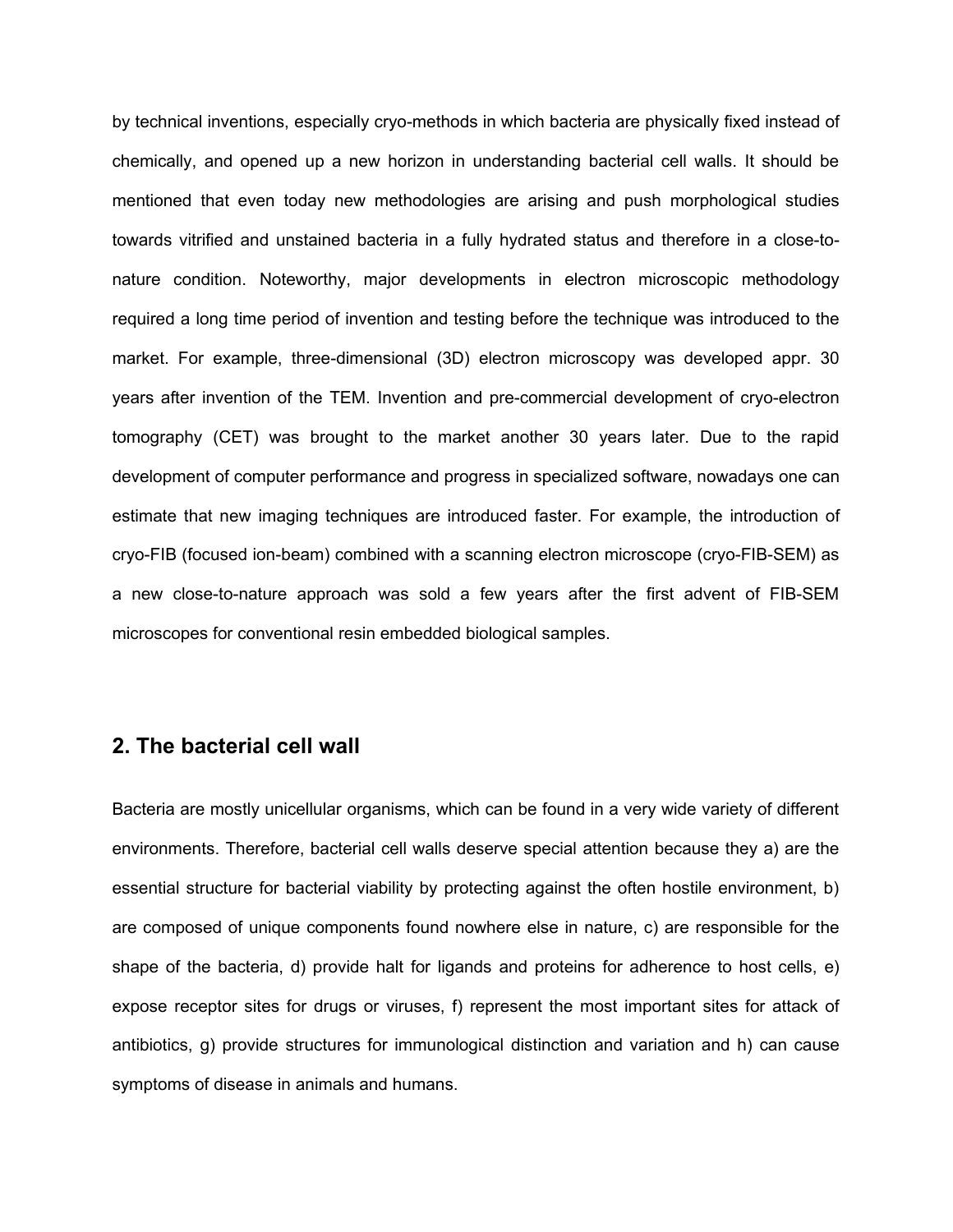#### **2.1. Chemistry of the bacterial cell wall backbone**

The major backbone of the bacterial cell wall is the peptidoglycan, also called murein, which consists of repeating linear units of the disaccharide N-acetyl glucosamine (NAG) linked to Nacetyl muramic acid (NAM). The disaccharides are cross-linked via often flexible pentapeptide amino acid chains forming a mesh like framework (123). Chemically, the peptidoglycan consists of alternating β-1,4-linked N-acetylglucosamine (GlcNAc; NAG) and N-acetylmuramic acid (MurNAc, NAM, a variant of GlcNAc with a D-lactate attached to the C-3 by an ether bond). Termination of a peptidoglycan strand is achieved at the reducing end by a 1,6-anhydroMurNAc residue, in which the C-1 and C-6 of the sugar backbone are bound through an ether linkage. The appearance of the unusual 1,6-anhydroMurNac is used to determine the end of the strands. The peptide stems are covalently linked to the glycan strands with an amide bond to the carboxyl carbon of the D-lactyl group of MurNAc. One hallmark of the peptidoglycan is that the glycans are conserved across bacterial species whereas the peptide stem is often modified and diverse containing D- amino acids. An L-alanine (L-Ala) is usually found in the first position of the pentapeptide stem from the lactyl group of MurNAc, which can be replaced by glycine or Lserine in some rare exceptions. The second amino acid is mostly occupied by a D-isoglutamic acid (D-iGlu). In *Streptococcus pneumoniae* this D-iGlu is amidated to yield a D-isoglutamine (D-iGln) (134). The γ-carbon of D-iGlu is bound to the third amino acid. This amino acid in the third position of the peptide stem has the highest diversity among bacteria. Generally one can summarize that in most Gram-negative bacteria and some Gram-positive bacteria, like in Bacilli and Mycobacteria, this third position is occupied by the unusual amino acid mesodiaminopimelic acid (m-Dap). In contrast, in most other Gram-positive bacteria it is usually a Llysine (L-Lys) (see Fig. 1). The peptide stem is finally terminated by two D-alanines (D-Ala), although different D-amino acids can be found in this place, too (123).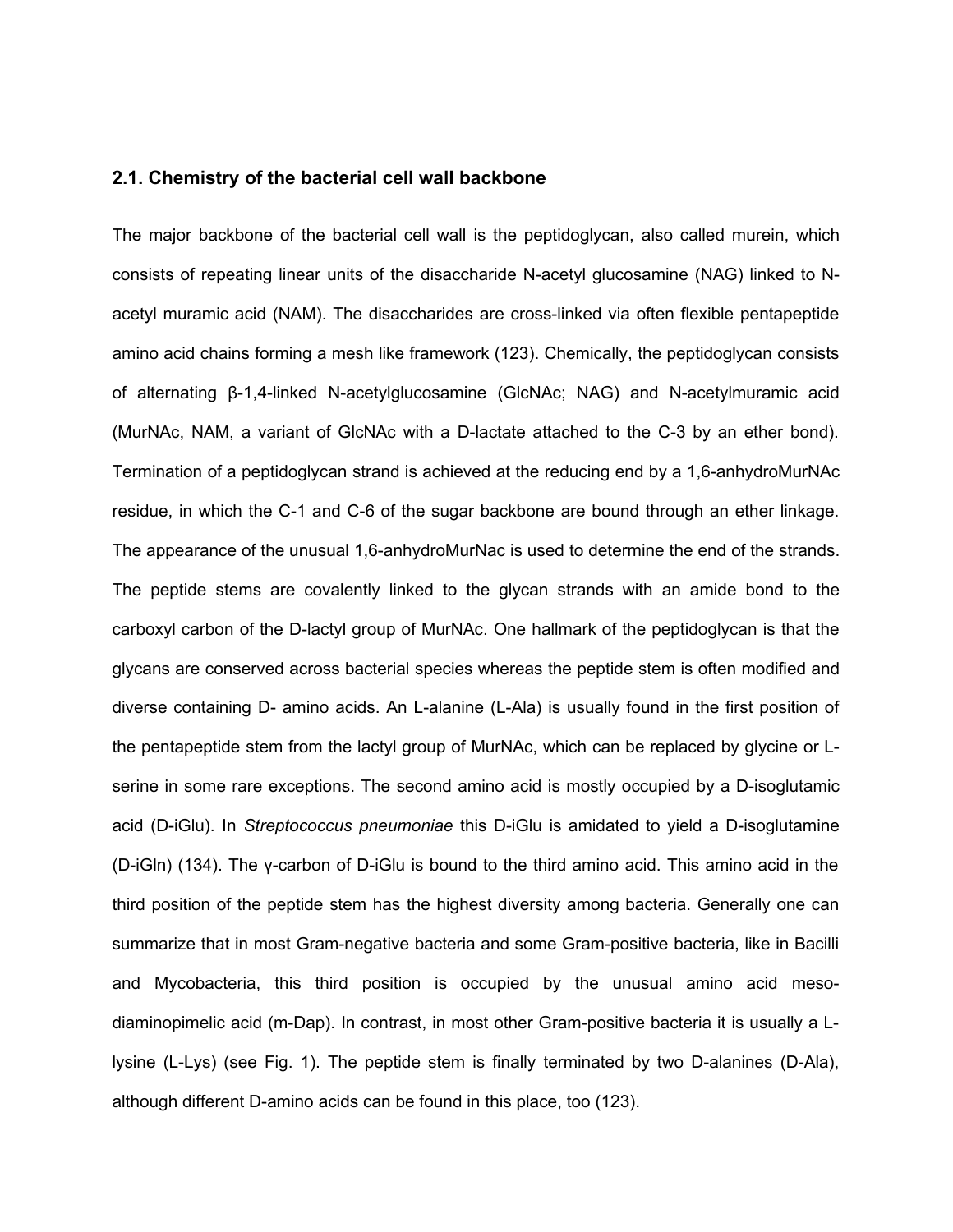In summary, one hallmark of Gram-positive bacteria is the observed differences in the types of crosslinks in which the peptides are connected to the peptidoglycan. Today more than 100 chemotypes can be distinguished and their differences are based on different linking units and substituents in the peptide chain (114).

Due to its unique chemical structure, the peptidoglycan sacculus forms a very large polymer that can be isolated and viewed even in the light microscope (see Fig. 2). The difference between Gram-negative and Gram-positive bacteria is given by the thickness of the peptidoglycan layer surrounding the cytoplasmic membrane. Gram-positive bacteria exhibit a layer of peptidoglycan strands which can reach a size between 30-100 nm or even thicker, whereas Gram-negative bacteria show a layer of only a few nanometers (see Fig. 3). While the chemical composition of peptidoglycan and the family of proteins for assembling is known for a number of different bacteria, the overall arrangement of these components in Gram-positive cell walls is not fully solved. For Gram-negative bacteria it has been shown with CET (cryo electron tomography) that individual very thin densities, most probably representing glycan strands, run circumferentially around the long axis of the bacterial cell (42). In contrast, the 3-dimentional arrangement of peptidoglycan in Gram-positive bacteria is still under discussion (124). More or less three different models have been proposed over the years. The first model suggests that glycan strands run circumferentially around the long axis as in Gram-negative bacteria. This model was called the "circumferential" or "layered" model (43). In the second model the glycan strands are supposed to run perpendicular to the bacterial cell wall in a hexagonal lattice, and is called therefore "perpendicular" or "scaffold" model (31, 85). This model was proposed on the basis of NMR studies applying a synthetic 2 kDa fragment of the peptidoglycan formed of NAG-NAM (pentapeptide)-NAG-NAM(pentapeptide). NMR revealed that this fragment forms a right handed helix with a periodicity of three NAG-NAM per helix turn. The first two amino acids can adopt a limited number of different conformations (85). Atomic force studies (AFM) with gently disrupted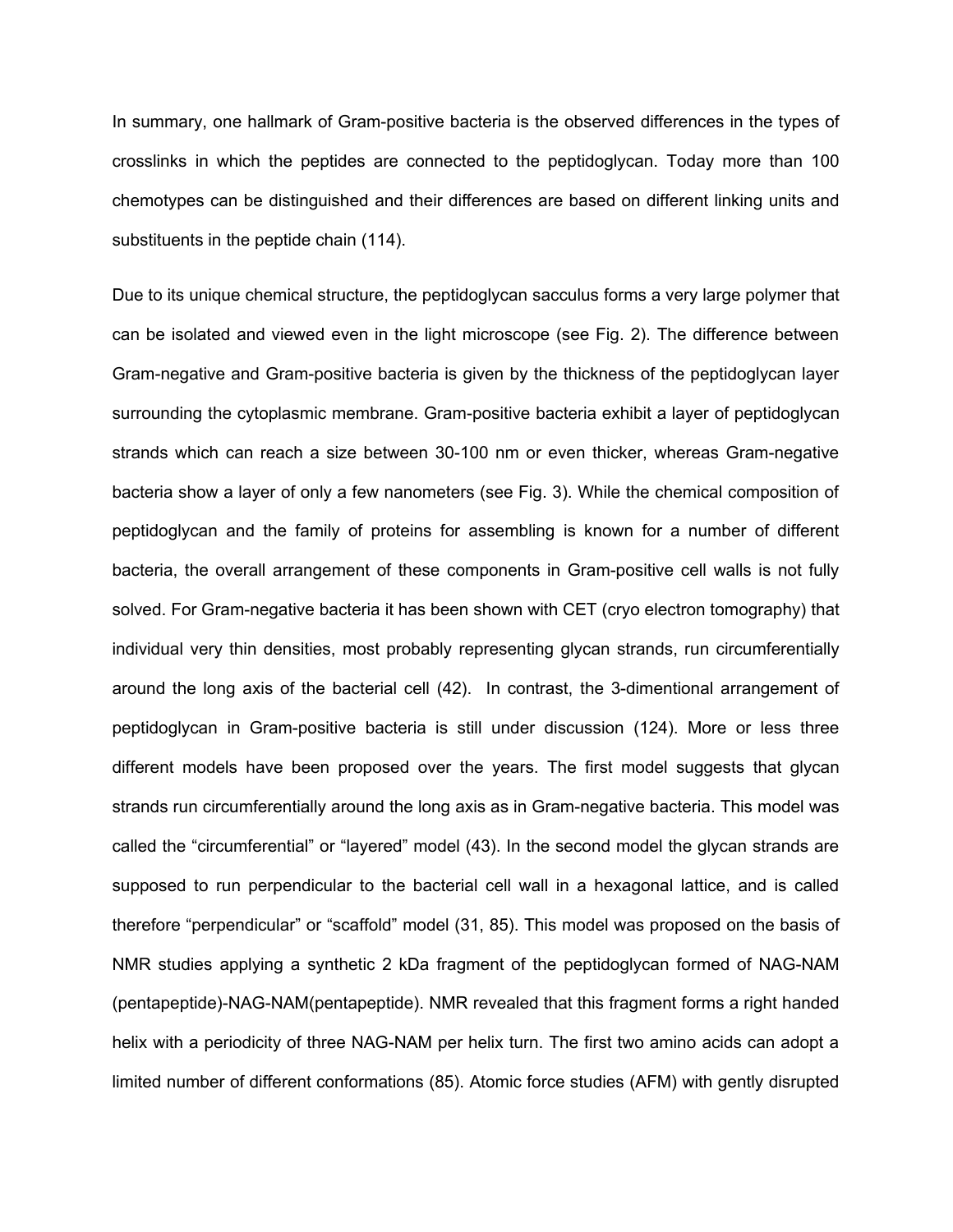sacculi of *Bacillus subtilis* established the so-called "coiled cable" model. Herein, bundles of glycan strands form thicker moieties of around 50 nm which run around the cell (53). It should be noted that a model with glycan strands running parallel to the long axis has never been considered because it was unclear how such a sacculus could elongate. In addition, the "coiled cable" model is not considered nowadays since CET did not show any cable-like structures in the thick peptidoglycan layer. These earlier observations might have been based on the fact that isolated peptidoglycan was harvested by boiling of bacteria, opened up by a French Press cell, diluted in water and air dried on mica before AFM imaging was performed.

#### **2.2. Biochemical synthesis of the peptidoglycan layer**

Synthesis of the peptidoglycan is a three-step mechanism, which is localized at three different locations within a bacterium. The sequential Mur ligase pathway is involved in biosynthesis of the peptidoglycan. The early steps of synthesis start in the bacterial cytoplasm where precursors linked to undecaprenylpyrophosphate (UDP), like UDP-N-acetylmuramylpentapeptide (UDP-NAM) and UDP-N-acetylglucosamine (UDP-NAG), are formed. In a second step UDP-NAM is bound to another cytoplasmic membrane-bound UDP functioning as a transport lipid. This complex is called lipid I and is located at the inner cytoplasmic face of the membrane. Covalent attachment of the second precursor UDP-NAG forms the transport lipid complex lipid II. Then, for example in case of *S. aureus,* a peptide cross-bridge is attached to the third amino acid in the pentapeptide consisting of 5 glycine residues. Next, the entire lipid II complex is flipped over the cytoplasmic membrane to the extracellular side by a flippase. The precise biochemical process of the flipping mechanism is not yet fully understood. Lipid II is incorporated into nascent growing peptidoglycan by penicillin binding proteins (PBPs) on the extracellular side of the membrane. This third step involves firstly a transglycosylation and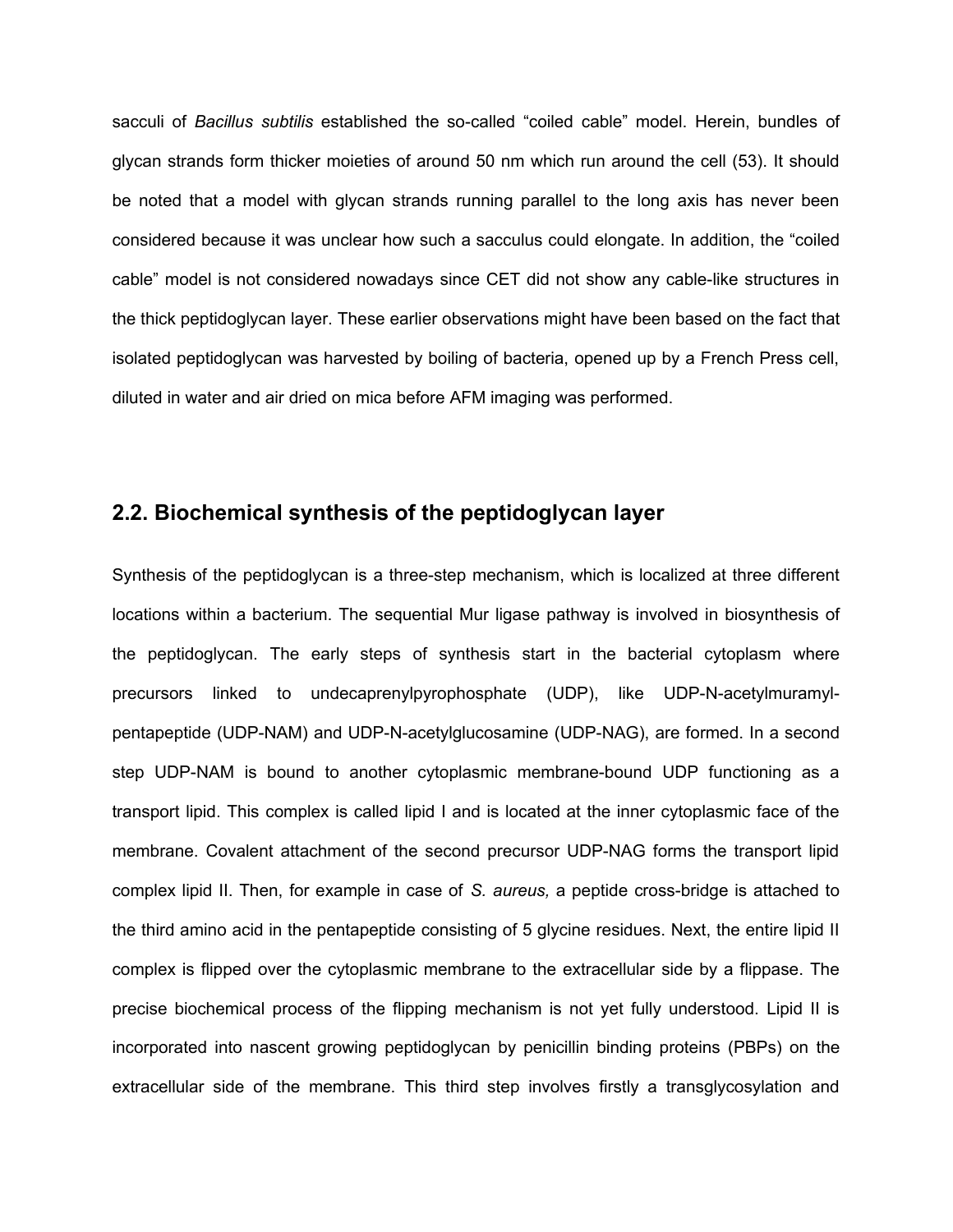secondly a transpeptidation reaction performed by PBPs for incorporating new glycans with flexible peptides into the existing peptidoglycan layer (10, 16, 110, 111, 121, 122, 134). For detailed reading of chemical reactions and enzymes involved in this process, please refer to the review of Teo and Roper (134).

### **2.3. Turnover of peptidoglycan**

The first report describing the bacterial cell wall turnover was published for the Gram-positive bacterium *Bacillus megaterium* more than 50 years ago (23). Later on, pulse-chased experiments demonstrated with radioactively labeled cell wall precursors that all studied Grampositive bacteria carry out a cell wall turnover as well as Gram-negative bacteria (14, 34, 81, 107). The model for peptidoglycan growth in Gram-positive bacteria implies an inside-to-outside growth in which newly synthesized peptidoglycan is delivered to the cytoplasmic membrane face of the peptidoglycan layer in a relaxed form. With polymerization and cross-linking, peptidoglycan is moving to the outside of the cell wall and gets stretched due to the high turgor pressure within the bacterial cell (68). Once the maximally stretched peptidoglycans in the outer layers start to age, they are subsequently hydrolyzed by autolysins (117). It was estimated that around 50% of the total cell wall mass is turned over within one generation. This would have been a massive loss of resources for the bacteria and it was speculated that hydrolyzed constituents of the cell wall might be recycled by bacteria. Indeed, this was found to be the case in Gram-negative bacteria like *E. coli* and the biochemical pathways are well understood (64, 94). If Gram-positive bacteria would also recycle cell wall material remained unclear. It was found that high amounts of cell wall fragments could be detected in growth medium of exponentially grown Gram-positive bacteria like in Bacillus, Lactobacillus, Listeria and Staphylococcus strains (64). Thus, a robust turnover of cell wall components was established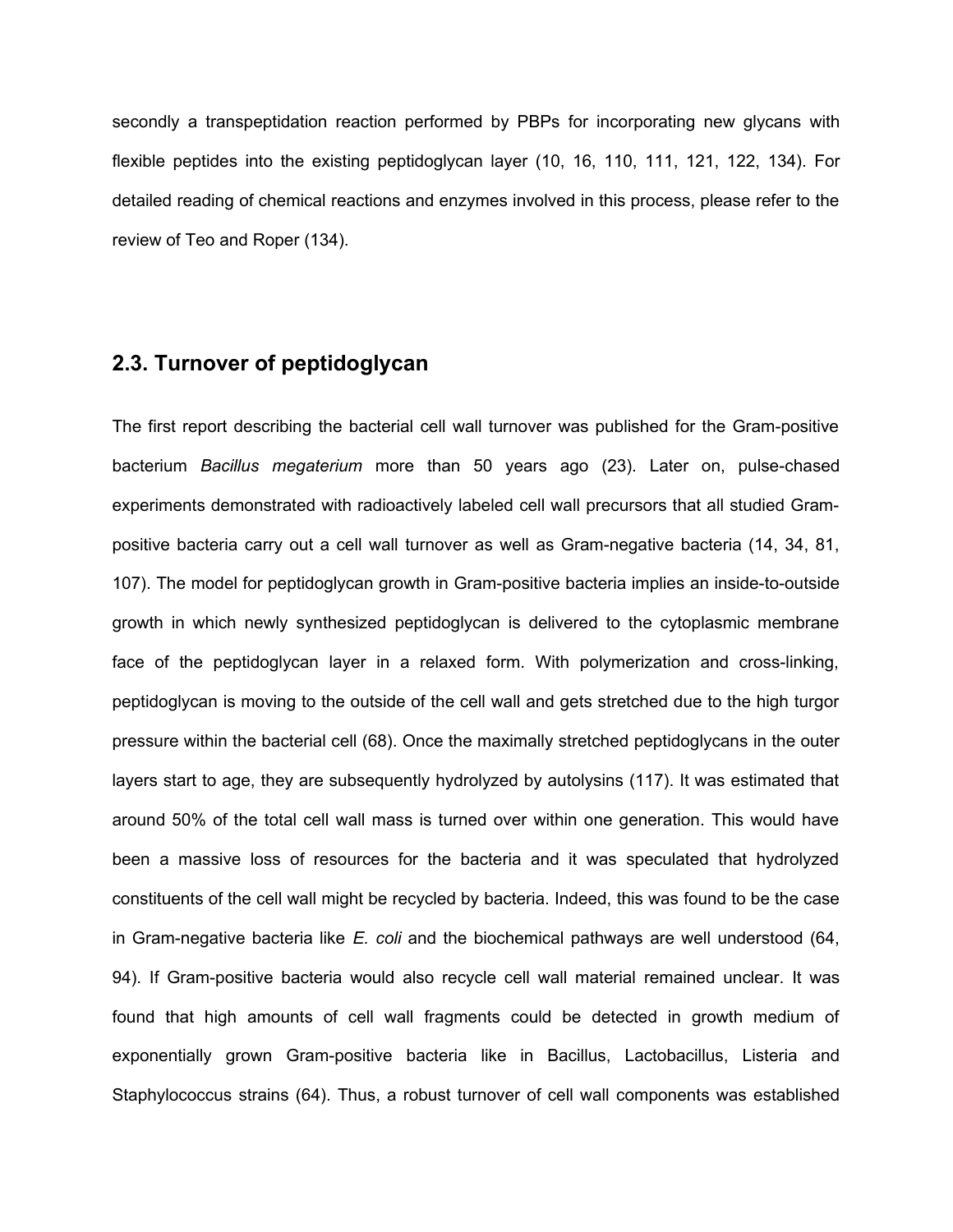but if this correlates with high recycling rates of such compounds was only shown recently. In the early 2010s it was demonstrated that Gram-positive bacteria recycle hydrolyzed cell wall material as do *E. coli*, although key steps and particular aspects of the involved pathways are less understood. Meanwhile orthologs of *E. coli* enzymes were found in several Gram-positive bacteria being involved in the biochemical process of cell wall recycling (104). Interestingly, new observations implicate that cell wall recycling is turned on when Gram-positive bacteria reach the transition to stationary phase of growth and not in the exponential growth phase, explaining why massive hydrolyzed cell wall constituents were detected in the exponential phase. Furthermore, it is discussed that in Gram-positive bacteria cell wall recycling is a crucial step for survival in the stationary phase and/or in a resting or persistence phase for pathogenic bacteria (15, 64). In addition, it should be noted here that the process of delivering newly synthesized peptidoglycan to the inner side of the cell wall and hydrolyzing "older" peptidoglycan at the outside of the wall has to be in an extremely strongly regulated dynamic equilibrium to ensure bacterial cell growth and division. If this equilibrium is somehow altered and more "older" peptidoglycan is shed from the outside of the cell wall than newly synthesized can be delivered to the inner side of the peptidoglycan layer the layer gets thinner with the consequence that the entire bacterial cell can be lysed by intracellular tugor pressure. In addition, antibiotics like penicillin and cephalosporins might bind better to PBPs and further inhibit the delivery of newly synthesized peptidoglycan resulting in an even thinner peptidoglycan (120).

# **3. Lipoteichoic acid and wall teichoic acid as major constituents of the cell wall**

Teichoic acid (TA) represents an important cell wall polymer and is found in many Gram-positive bacteria and was first described in 1958 (6, 7). Today teichoic acids enclose two very abundant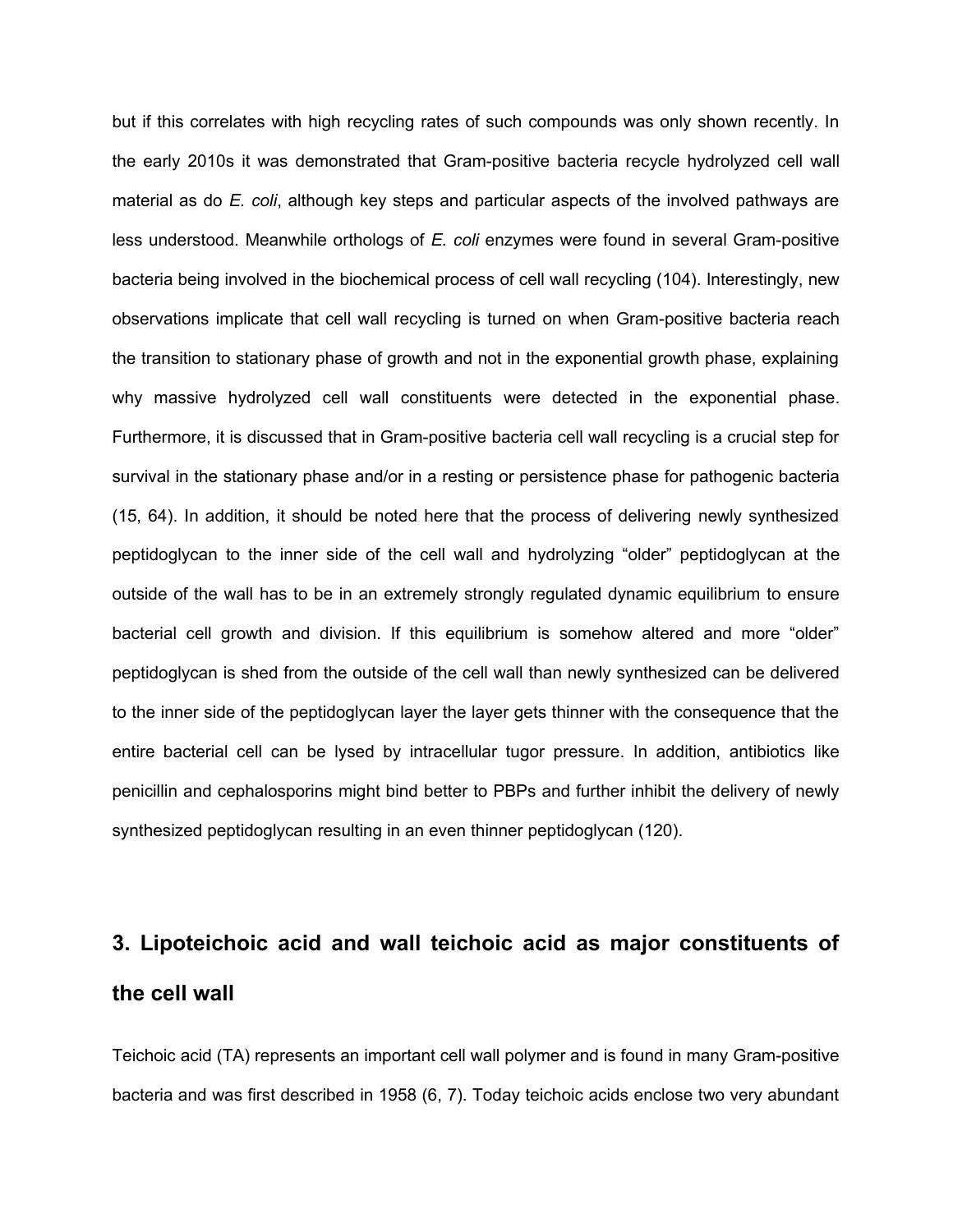bacterial cell wall polymers a) lipoteichoic acids (LTA) which are anchored via lipid domains in the cytoplasmic membrane and b) wall teichoic acids (WTA) which are covalently bound in the peptidoglycan layers. Teichoic acids consist of a diverse family of bacterial cell surface glycopolymers chemically defined as phosphodiester-linked polyol repeat units or glycerolphosphate or ribitolphosphate residues. Structurally WTA and LTA expose highly negatively charged properties due to the multiple phosphate groups in the structure and less positively charged groups due to inserted D-alanine residues. LTA shows relatively low differences in the structures of different bacteria, whereas WTA is extremely versatile in its structural groups. Why Gram-positive bacteria produce so much LTA and WTA at the same time is not very well understood. For example, LTA can be deleted but only if bacteria are grown below 30°C, whereas WTA is dispensable in *B. subtilis* and *S. aureus* under laboratory conditions (29). Deletion of LTA and WTA together is lethal because both cannot compensate for one another anymore (113, 126). Therefore, WTA and LTA have to fulfil vital functions and indeed, for *S. aureus* it was shown that loss of WTA results in less colonization and infection in *in vivo* experiments in the rabbit endocarditis model (127). Based on the chemical structures LTAs are grouped into at least 5 different LTA types. Despite their role in infection other major functions of TA have been established over the last years: a) WTA and LTA can protect against environmental stress (92); b) LTA protects against harmful molecules like antimicrobial peptides and cationic antibiotics, interestingly in the structure of LTA a D-alanine is inserted which is responsible for the protection (26, 99, 100); c) WTA and LTA are the main controlling mechanism for enzyme activities, especially for autolysins and cation concentrations in the peptidoglycan layer (40); d) WTA is responsible for receptor binding and binding to surfaces in pathogenicity (127); e) LTA directs the right placement of cell division machinery (50, 92); f) WTA serves as a phage receptor (24) and g) WTA and LTA mediate biofilm formation and binding to medical devices (49).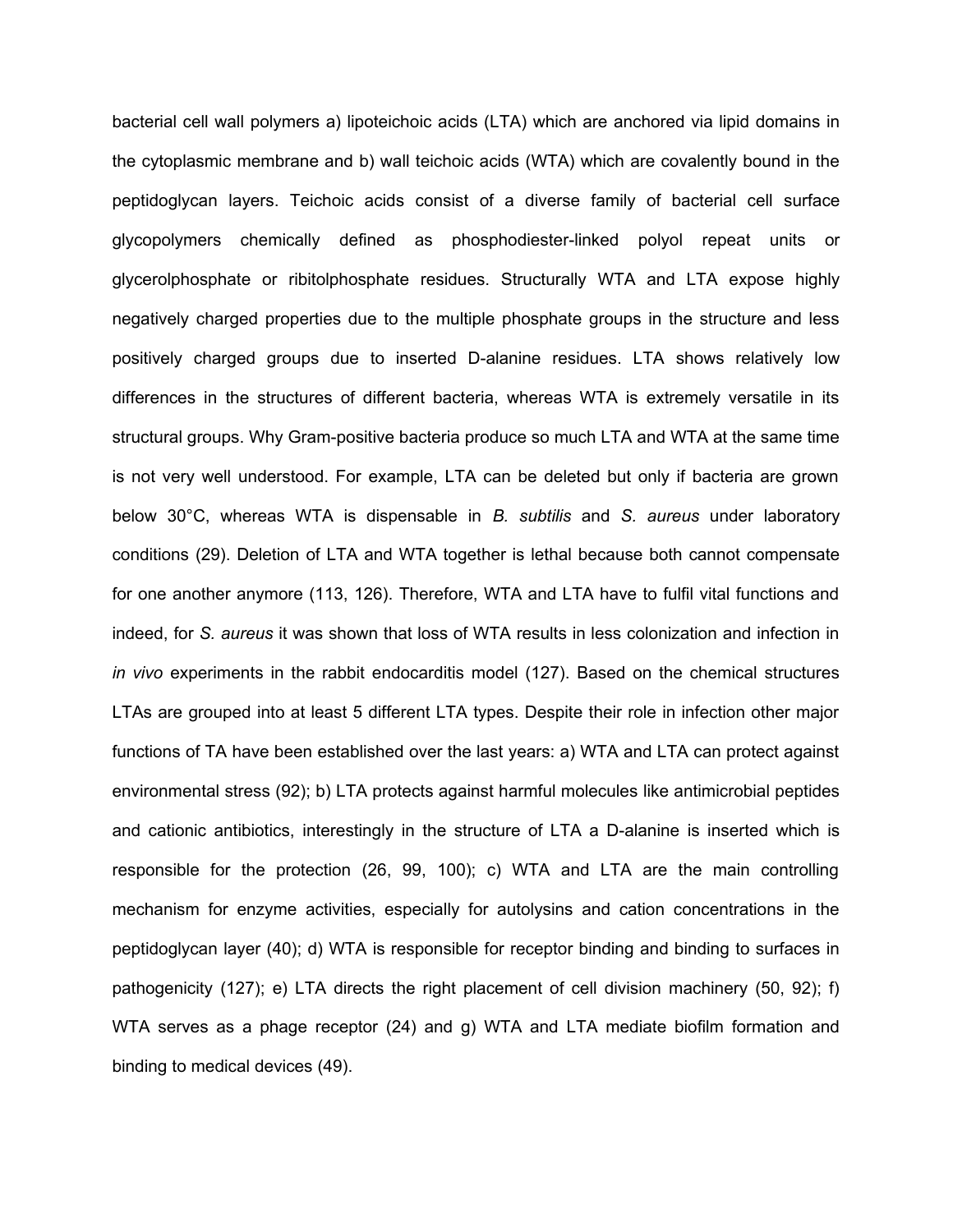Different pathways, despite the fact that LTA and WTA show similarities in structure, perform biosynthesis of LTA and WTA. It is known that the *S. aureus* system needs at least 12 genes for WTA synthesis of the backbone structure of poly-Rbo-P (polyol ribitol phosphate). In contrast, only three genes are involved in synthesis of the LTA backbone poly-Gro-P (polyol glycerol phosphate) (19). For modification of the backbones, numerous other genes are involved in incorporation for example of D-alanine or hexoses. Synthesis of WTA is accomplished in *S. aureus* in 5 different steps. Interestingly, the WTA synthesis pathway share undecaprenylphosphate (UDP) as a common lipid carrier. As mentioned above UDP is also involved in the first steps of peptidoglycan synthesis. Most genes being involved are mostly arranged in gene clusters (19, 20, 84, 132). On the other hand, LTA synthesis starts directly from phosphatidylglycerol, which is located in the cytoplasmic membrane. Synthesis initiates on the glycolipid, which also serves as the membrane anchor for LTA. Therefore, no nucleotide activated precursor like UDP is needed. Again, between different Gram-positive bacteria extensive differences exist in the amount of genes involved, length of the LTA and WTA molecules and modification of the synthesized backbones. For further detailed information on WTA and LTA biosynthesis the reviews by Brown et al. (19) and Percy and Gründling (98) are strongly recommended.

In summary, new studies will shed light on the structural and functional relationships of different LTA and WTA types and their impact on cell division, bacterial cell surfaces, and interaction with host receptors and should allow for the identification of new receptors in the bacteria-host interplay. Furthermore, the role of LTA in inducing immune stimulatory effects will be further developed. Particularly the question of cell tropism should be addressed, since the various differences observed in the chemical structures of LTA and WTA between Gram-positive bacteria might reveal evidence that these molecules might play an important role in cell tropism recognition reactions.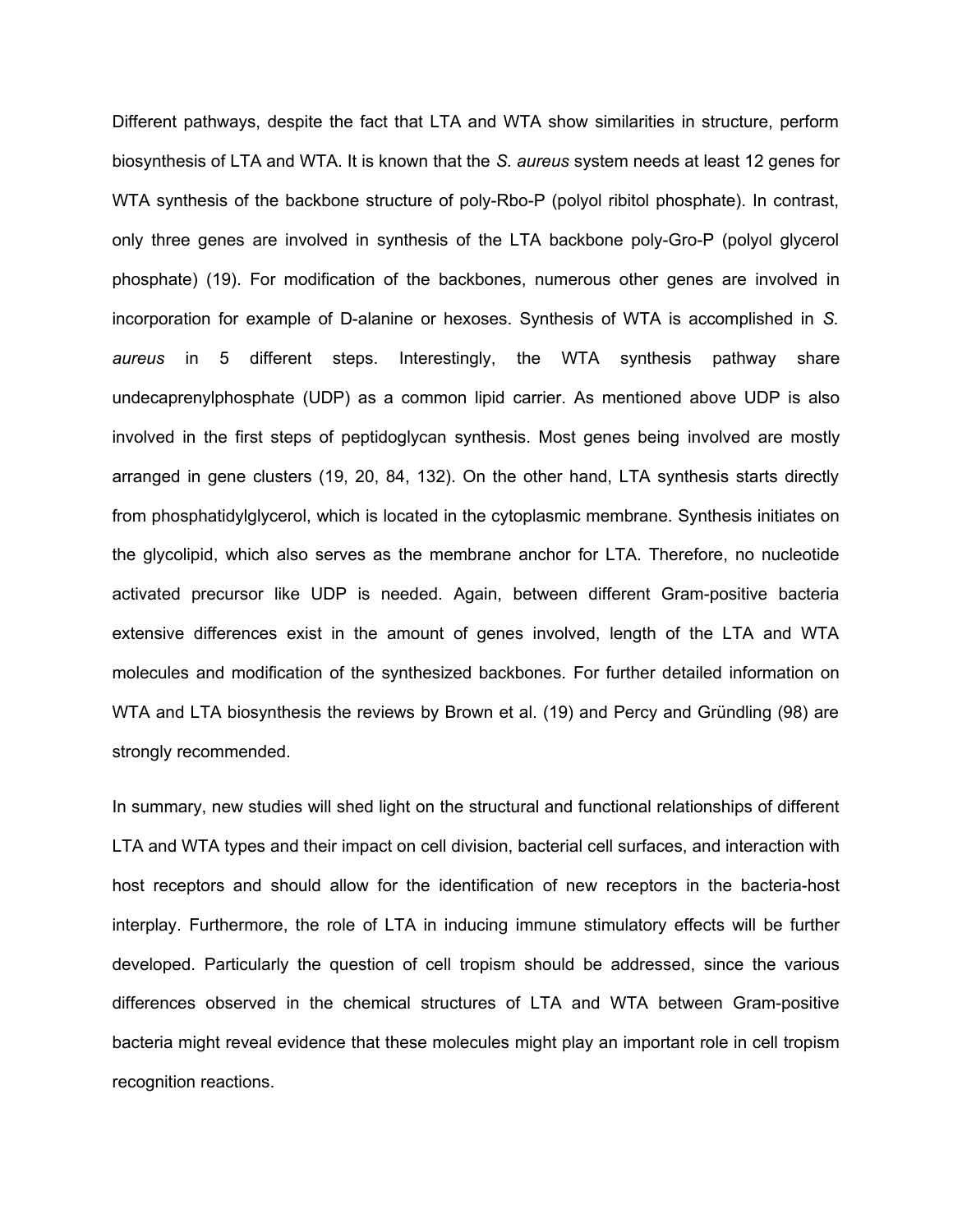#### **4. Capsule**

The capsule represents the outer most layer of a Gram-positive bacterial cell wall. It consists of a gelatinous polymer composed of polysaccharides or polypeptides, or both, and surrounds the entire bacterium with a thick layer. The capsule of *Bacillus anthracis* for example is composed of polymeric D-glutamic acid, whereas the capsule of Group A streptococci consists of hyaluronic acid a repeat polymer of disaccharides composed of D-glucuronic acid and N-acetyl-Dglucosamine. In a proper capsule the polymer is firmly attached to the cell wall, whereas if the polymer is only loosely attached, the structure is often referred to as a slime layer, which in addition has no repeated pattern. Major functions of a capsule in pathogenic bacteria are firstly, the protection against phagocytosis by, neutrophils or macrophages due to the smooth capsular surface and the highly expressed negative charges; secondly, the prevention of the complement mediated bacterial lysis and thirdly, the contribution to virulence determinants. Furthermore, the capsule composition is responsible for different serotypes, which are especially observed in certain species of Streptococci. In the case of Pneumococci, the different capsule polysaccharides are used as vaccine antigens. The capsule is synthesized and assembled at the cytoplasmic membrane and then extruded or secreted through the cell wall to the outside (133).

Since the major component of the capsule is water it is not easy to preserve such polymeric polysaccharides in a natural state for electron microscopic observation. A method of choice is to introduce a kind of a scaffold within the capsule layers to prevent collapsing through chemical fixation and dehydration. As has been explicitly described several times in this chapter, fully hydrated and vitrified samples give the best close-to-nature view of the dimensions of a given bacterial capsule. Nevertheless, the incorporation of lysine as a positively charged component, which reacts by van der Waals forces with the capsule layer negative charges from the polysaccharides, provides a reasonable method to preserve the capsular ultrastructure in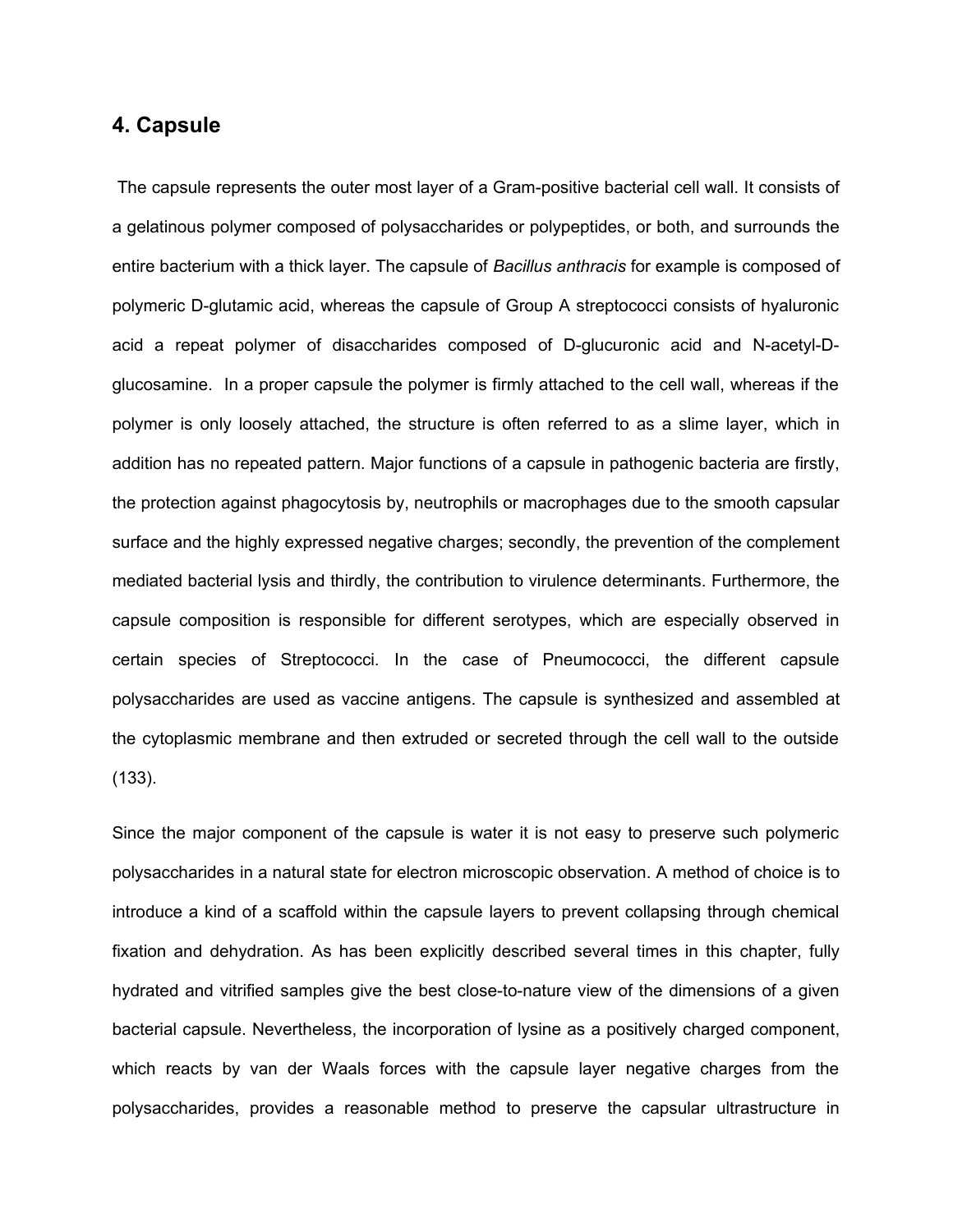ultrathin sections. For a rapid visualization of capsules in a TEM, the capsule can be stained with cationic-coated gold nanoparticles (lysine coated gold nanoparticles). For *S. pneumoniae* it has been demonstrated that fixation with 1% formaldehyde gives further support of the capsule structure, whereas fixation with glutaraldehyde results in loss of the capsule structure (52). The bound gold-particles around the bacterium show indirectly the presence of the capsule and its dimensions (see Fig. 4). For ultrathin sections, bacteria are incubated with lysine acetate. The bound lysine, in a second step, reacts with ruthenium red which subsequently is precipitated by osmium tetroxide. The precipitates formed in the capsular layers give reasonable support for preservation of the capsules in different Gram-positive bacteria, which allow for measurements of capsule dimensions or to image the *in vivo* expressed capsules in blood or organs (52, see Fig. 5).

#### **5. Extracellular vesicles of Gram-positive bacteria**

Extracellular vesicles (EVs) formed by Gram-negative bacteria are known since the 1960s, whereas reports about EVs from Gram-positive bacteria started scarcely at the beginning of the 1990s (33, 131). The entire process of forming extracellular vesicles is nowadays referred to as vesiculogenesis (21). One reason for lack of studies for extracellular vesicles of Gram-positive bacteria might be that it was believed that such vesicles simply could not be generated due to the thick peptidoglycan layer in such bacteria. No decent model was able to explain mechanistically the formation and passage through such a thick peptidoglycan mesh work at that time. EVs from Gram-negative bacteria are often referred to as outer membrane vesicles (OMVs) since they generate by pinching-off as vesicles from outer membranes (13, 115). In contrast, extracellular vesicles of Gram-positive bacteria are often called membrane vesicles (MVs). It was reported that OMVs serve as a cargo vehicle for DNA, RNA, virulence factors,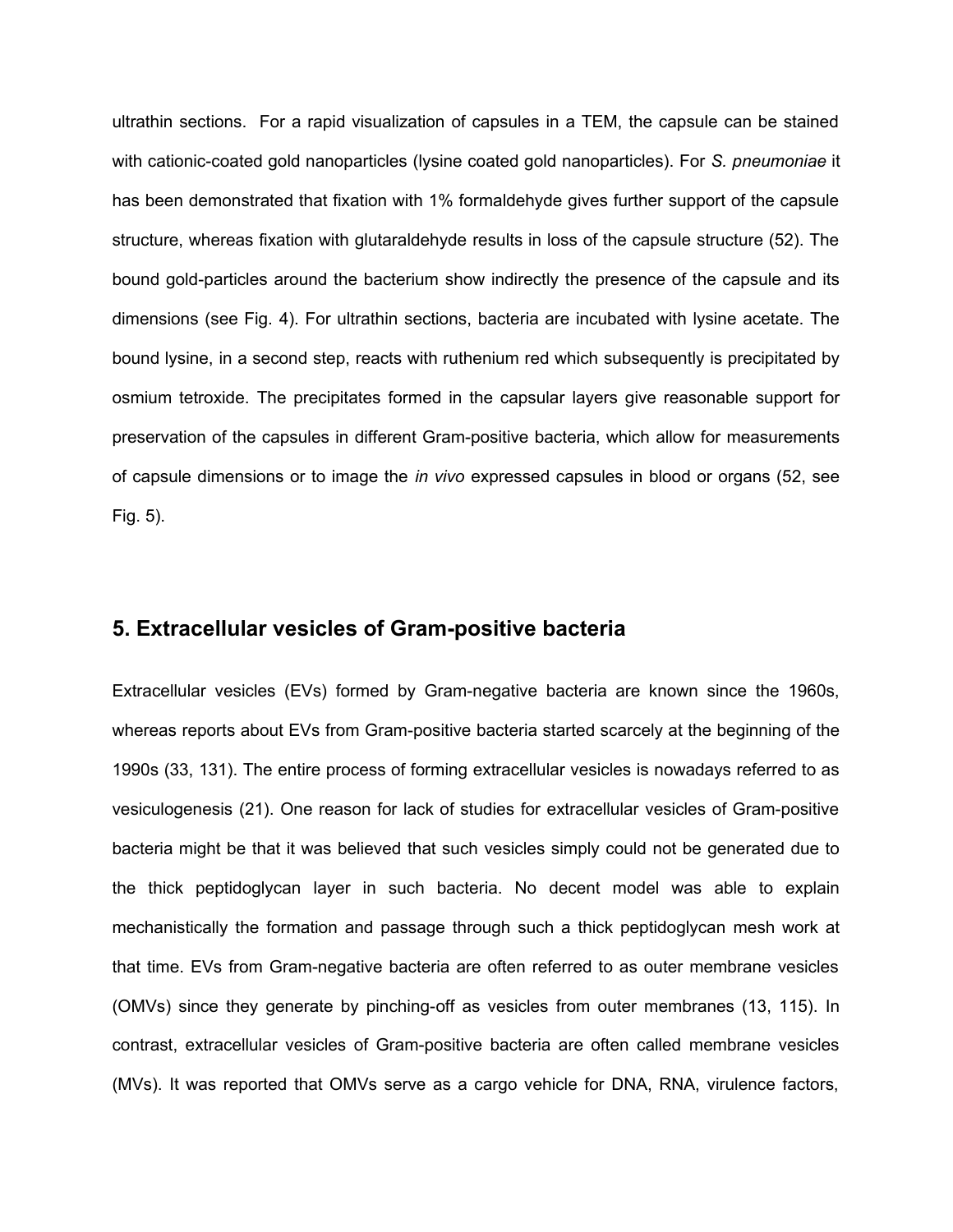immunomodulators and adhesions for pathogenic bacteria. Therefore, OMVs are considered as playing an important part in pathogenesis of Gram-negative pathogens (38, 69). Both extracellular vesicles have in common that they are formed by a lipid-bilayer that forms an inner lumen in which the varying cargos are engulfed. Vesicle size ranges from 20-500 nm and vesicles are best viewed using a transmission electron microscope (TEM) with negative-staining or by field emission scanning electron microscopy (FESEM). In 2009 the first report about membrane vesicles from *S. aureus* was published. In summary, the study found that membrane vesicles were more or less identical to the described OMVs from Gram-negative bacteria with the exception that MVs exhibit a mostly smaller vesicle size up to appr. 200 nm when compared to OMVs (71). Noteworthy, MVs from *S. pneumonia* and *L. monocytogenes* are considerably smaller when compared to other Gram-positive bacteria suggesting that bacteria synthesize and regulate MVs in different ways (71, 72, 93).

The generation, translocation and secretion are the main unresolved issues about MVs considering they need to be released through the thick peptidoglycan layer into the environment. Three hypothetical models have been reported or discussed a) vesicles generate from the cytoplasmic membrane in a similar process comparable to pinching-off of OMVs from the outer membrane and are then pushed by the interior turgor pressure through the peptidoglycan layers. This implies that MVs size is small since the diameter is regulated by a) the known particle size exclusion of the given peptidoglycan layer for a specific bacterium, b) cell wall modifying enzymes are released or transported by the MVs thus facilitating a transmigration through the peptidoglycan layers possibly by losing the mesh work at the site of travel, c) transport occurs through channels in the layer which implies that MVs are extremely flexible in morphology, i.e. not being always spherical vesicles, and can be released through much smaller channels then the actual size of the spherical MVs found in the environment (71). Therefore, further investigations are needed to clarify the enigmatic release of MVs through the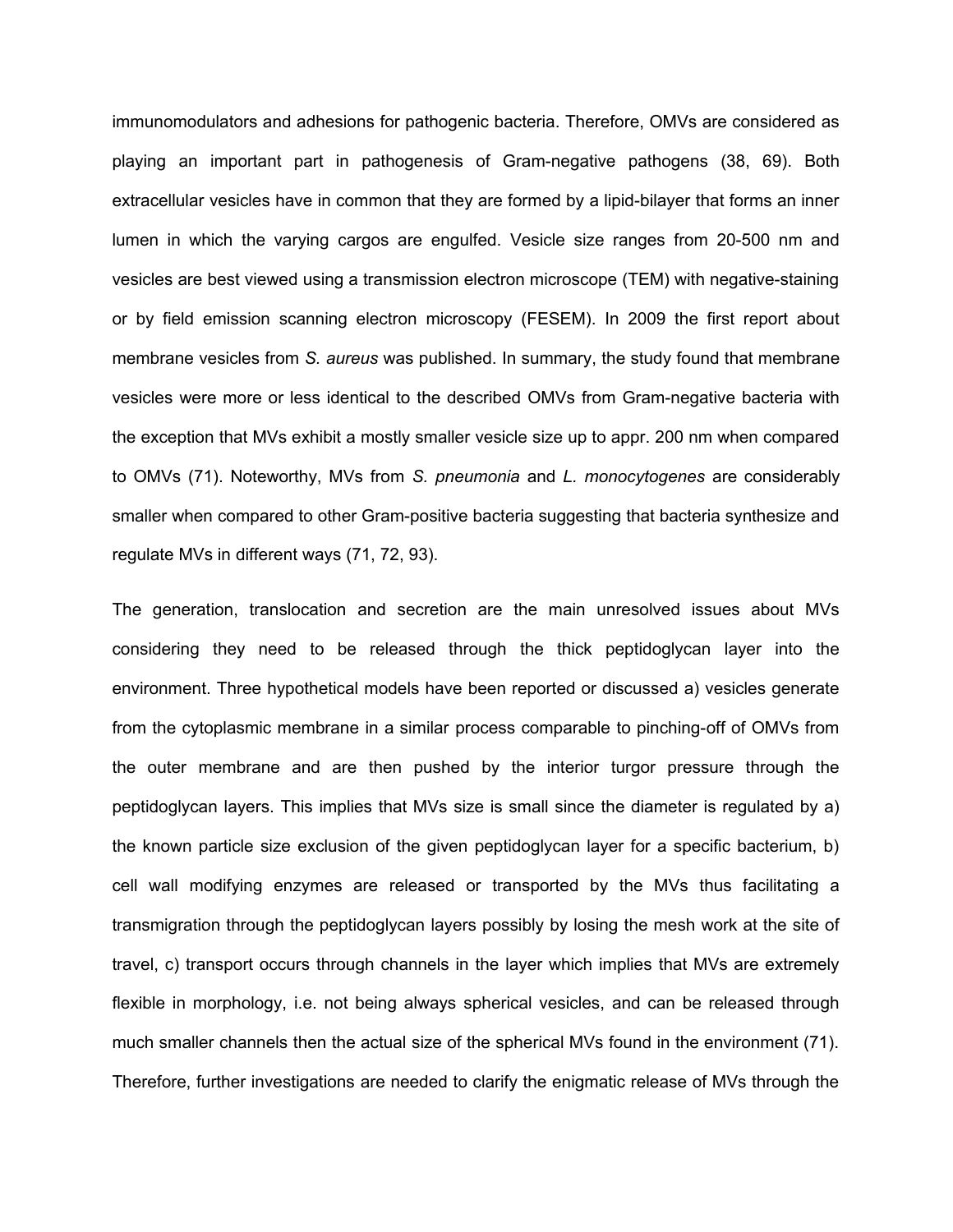Gram-positive peptidoglycan layers. CET could serve as the method of choice to clarify the transmigration through the peptidoglycan layer since bacteria are snap-frozen and even fast events can be fixed. However, the search for such events in tomograms can be very time consuming.

Nevertheless, more and more evidence is emerging pointing out that MVs of Gram-positive bacteria play an important role in pathogenesis since for *S. aureus* it is reported that MVs contain penicillin-binding proteins, which can block activity of ß-lactam antibiotics. Furthermore, the global regulator MsrR, which is involved in methillicin resistance, was also detected in *S. aureus* MVs. MVs can be considered as Trojan horses being involved in passing on resistance genes among Gram-positive bacteria (108). In addition, several toxins have been found in MVs like listerolysin O (LLO) in *L. monocytogenes* and pneumolysin (Ply) in *S. pneumoniae*. Both toxins induce pore formation in the host cells and are therefore important virulence factors for colonization and invasion (72, 93). In Group A streptococci, MVs have also been described and its content characterized in detail (see Fig. 6). In summary, not only virulence associated proteins like M1 protein, streptolysin O (SLO) and serine protease HtrA were detected, but also numerous metabolic proteins residing in the streptococcal cytoplasm were identified as well as surface exposed proteins including anchorless surface proteins, lipids and RNA. Furthermore, the involvement of the virulence associated two-component regulator CovRS was demonstrated and loss of CovRS resulted in increased vesicle formation (105).

#### **6. A specialized cell wall in Mycobacteria**

Mycobacteria are classified as Gram-positive bacteria, although are also referred to as acid-fast bacteria due to the high density of lipids in the cell wall, which prevents an accurate Gramstaining. Thus, the staining is performed with Ziehl-Neelsen stain. The complexity of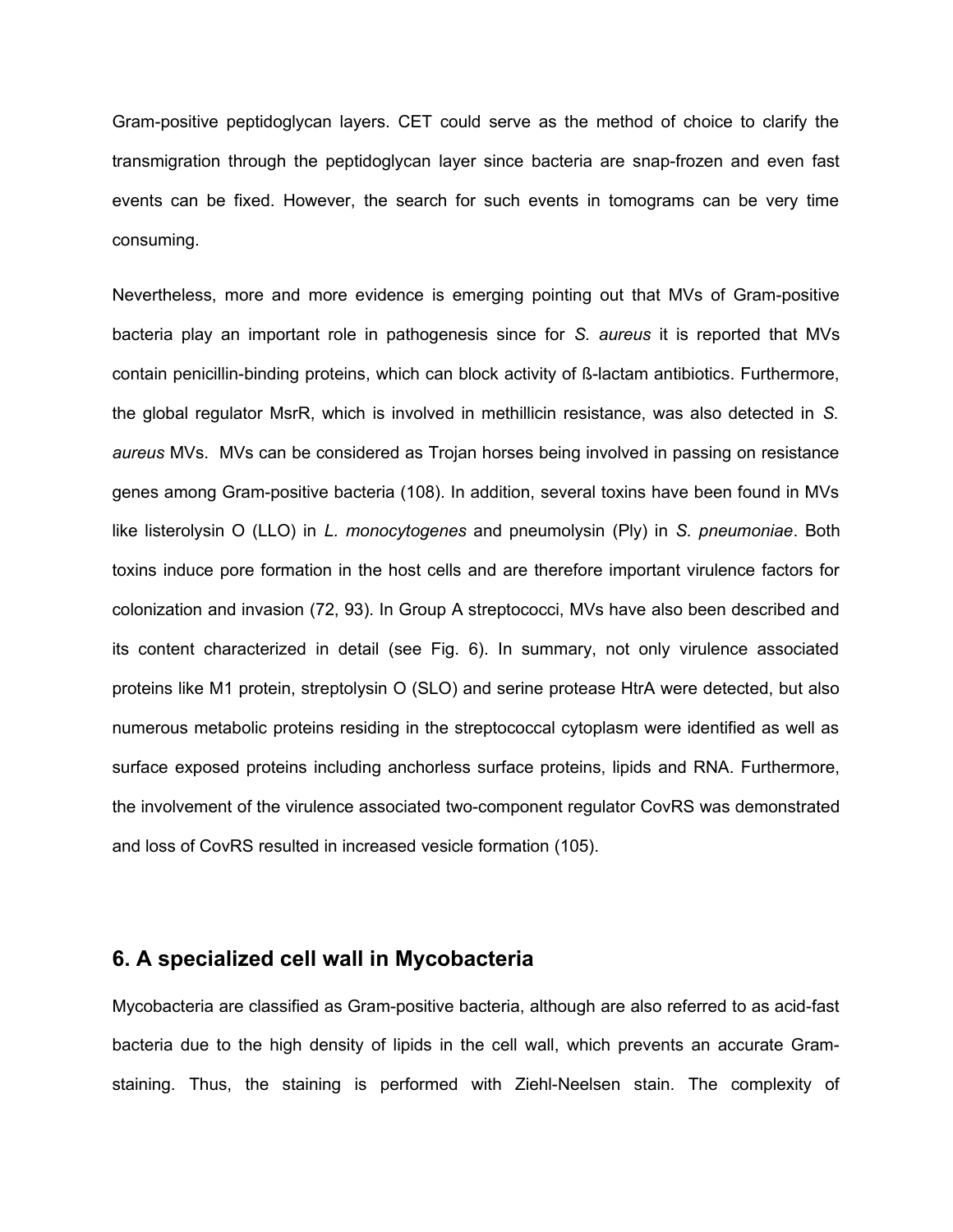Mycobacteria cell walls is a distinct feature that is not found in other bacteria. Three major macromolecules, peptidoglycan, arabinogalactan and mycolic acids are the building blocks of the mycobacterial cell wall. Structural description of the mycobacterial cell wall was conducted in the 1960s and 1970s and electron microscopy played an important role in describing the unusual morphological structures of the cell wall. The current accepted model of the cell wall is based on studies which identified the mycolyl-arabino-galactan-peptidoglycan complex as the core structure of Mycobacteria (86). This unique arrangement with lipids and proteins being included is responsible for the characteristically important and very efficient permeability barrier of the mycobacterial cell wall, particularly against drugs and provide the basis for the very potent pathogenicity of mycobacteria (see Fig. 7). Due to the presence of a high amount of lipids in the cell wall, earlier studies were confronted with the difficulty of extracting the lipids during the dehydration protocol. Therefore, for a long time it was discussed whether the lipids formed a lipid bilayer in the cell wall, as suggested by Minnikin in 1982 (86). He suggested an asymmetrical membrane to which the mycolic acids are covalently attached as an inner leaflet. The presence of such a lipid bilayer was confirmed by freeze-fracture studies, which clearly defined a second fracture plane, typical for a lipid bilayer. These findings supported the hypothesis of a second bilayer outside the cytoplasmic membrane, even though these studies were performed with Corynebacteria (101, 136).

However, the existence of a bilayer outside of the cytoplasmic membrane was still heavily criticized because the proposed bilayer has never been clearly identified in ultrathin sections due to artefact-producing embedding preparations like chemical fixation and dehydration with acetone. Instead, a more or less lucent zone, outer layer, most properly representing lipids and mycolic acids, was detected dividing the mycobacterial cell wall into a triple layer structure composed of the cytoplasmic membrane, cell wall and outer layer (see Fig. 8). This translucent zone is covered with a very thin stainable layer consisting of capsule and attached proteins. Freeze-substitution revealed more or less similar images even though the cell wall appeared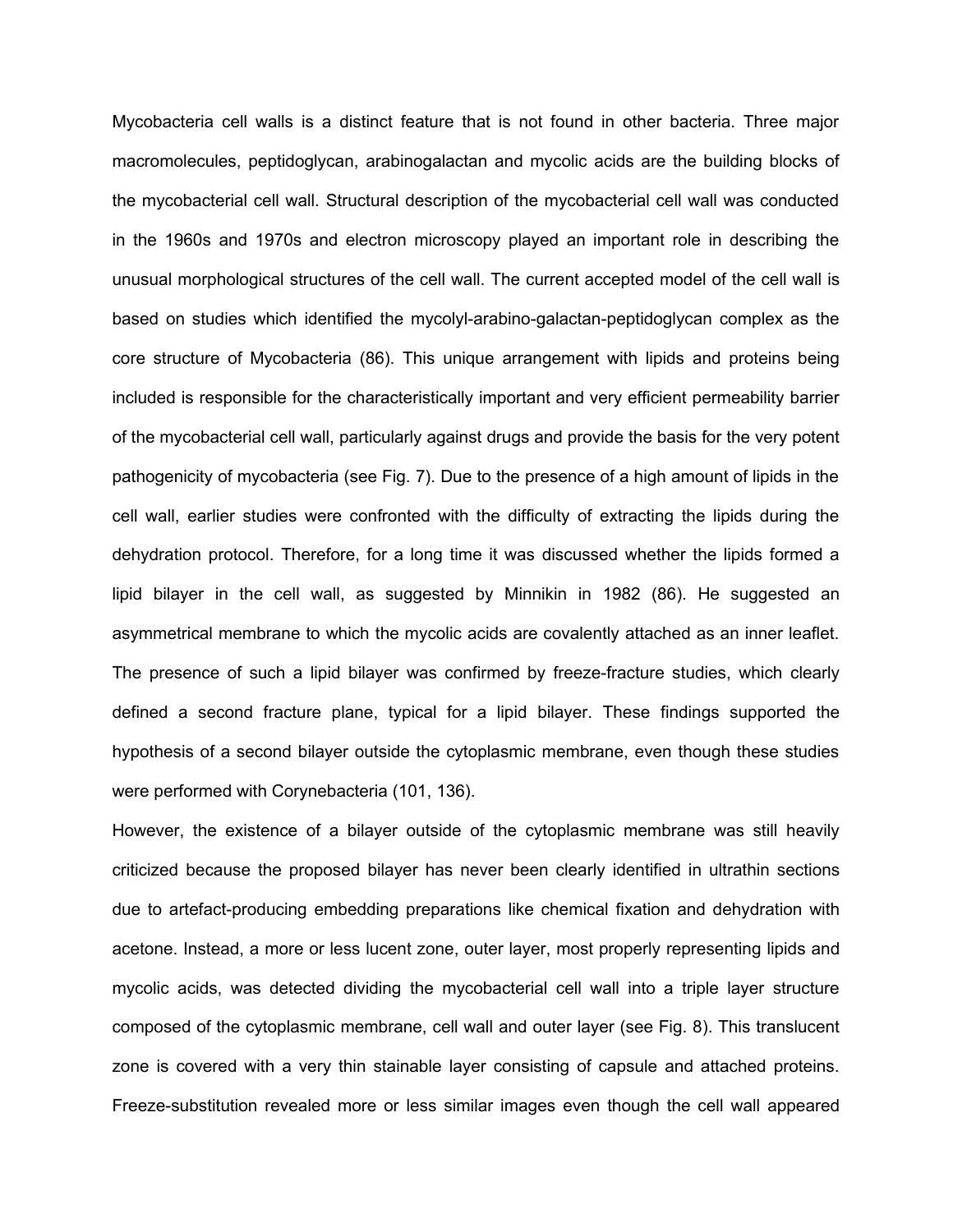thinner (95, 96, 97). A major step forward in elucidating the mycobacterial outer cell wall structure was performed with close-to-nature imaging applying cryo ultrathin sections and CET of fully hydrated and vitrified samples (55). These studies revealed important changes to the current model. Firstly, a lipid bilayer was detected covering the outside of the cell wall and therefore, indicating that mycobacteria express a similar outer membrane resembling Gramnegative bacteria. Secondly, no evidence was found for an asymmetrical membrane, instead, a symmetric membrane and an additional periplasmic space was postulated (136). In addition, it is clear that extractable lipids play a dominant role for mycobacterial membrane integrity and properties.

The mycobacterial peptidoglycan is synthesized as observed in other bacteria, in the cytoplasm, using UDP and is then flipped over the cytoplasmic membrane and inserted in the growing peptidoglycan network by the action of hydrolases and PBPs. Nevertheless, Mycobacteria exhibit a number of differences when compared to model bacteria. Firstly, mycobacterial peptidoglycan is extremely cross-linked, secondly the cross-links are based on up to 80% of the total peptidoglycan on 3-3 peptide cross-links instead of the 4-3 peptide cross-links found in other bacteria, and thirdly the peptidoglycan backbone shows modifications such as glycolylation's of NAM and amidation of D-Glu and m-DAP (62, 70, 74, 75, 102). Furthermore, the mycobacterial peptidoglycan is surrounded by a layer of arabinogalactan, a disaccharide, which has long arabinan polymers attached. Noteworthy, some galactans remain free of arabinan polymers and most important, the arabinan chain ends are branched. These branched ends are the binding partners for the long carbon chains of mycolic acid. These incorporated fatty acids are responsible for the extremely thick waxy coat of mycobacteria and make the mycobacterial cell wall mostly impermeable, contributing to pathogenicity. For detailed reaction and enzymes involved in the process please refer to the review of Jankute et al. (62).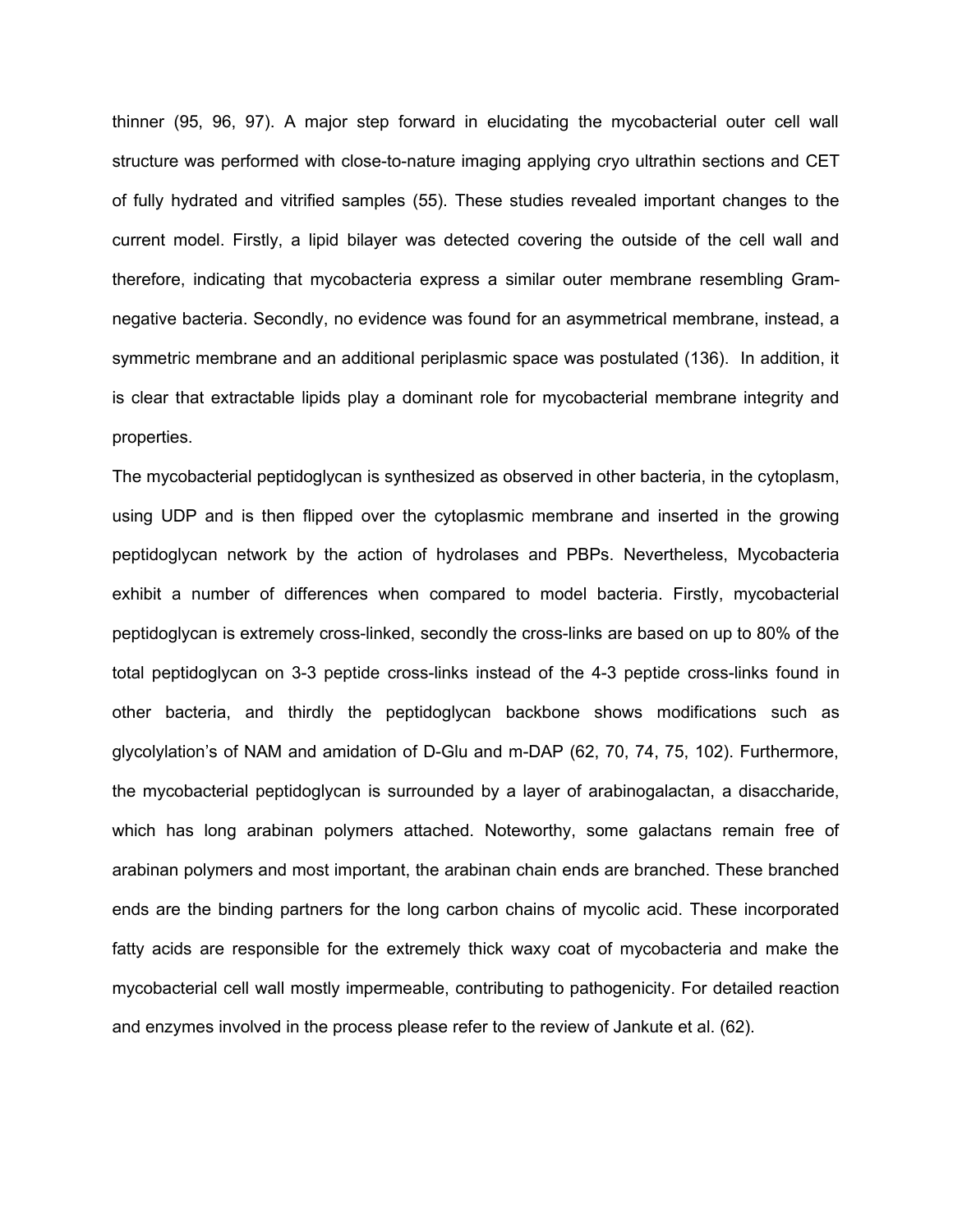## **7. Electron microscopic techniques applied to study morphology of Gram-positive bacteria cell envelopes**

Since the early 1950s transmission electron microscopy has been applied for studying the morphology and ultrastructure of Gram-positive bacterial cell walls. Surprisingly, even today a single unique method, that would allow studying the ultrastructural details of all the different Gram-positive bacteria under close-to-nature conditions in an electron microscope, is still needed. The newly developed CET might be the current method of choice, though CET bears some drawbacks and restrictions especially when bacteria, with a width of more than 0.4 to 0.5 µm, have to be imaged. The new super resolution light microscopy methods like STED (stimulated emission depletion), PALM (photoactivated localization microscopy), SIM (structured illumination microscopy) and TIRF (total internal reflection fluorescence) were all very promising, but a breakthrough was hindered by the limitations when imaging immune fluorescent labeled structures. The expression of fluorescence tags or fluorescence proteins, like GFP proteins, might alter the *in vivo* biological activities to a certain extent, therefore giving rise to non-accurate localizations within the bacterial cell. If the reader is interested in following this in detail, it is recommended to follow the literature regarding the MreB protein (involved in the bacterial division process) over the last years. Depending on the high resolution imaging method applied, different assumptions about its distribution, arrangement and localization in *Bacillus subtilis* were made, i.e., looking if MreB forms helices in the bacterial cell or not (39).

Several attempts have been undertaken to elucidate the ultrastructure of Gram-positive cell walls. In early TEM imaging of embedded and ultrathin cut bacteria the preparation scheme included chemical fixation with aldehydes, introduction of heavy metals, dehydration with acetone/ethanol and embedding in suitable resins. All these preparations steps had to be done to cope with the "hostile" environment created by the electron microscope, namely high vacuum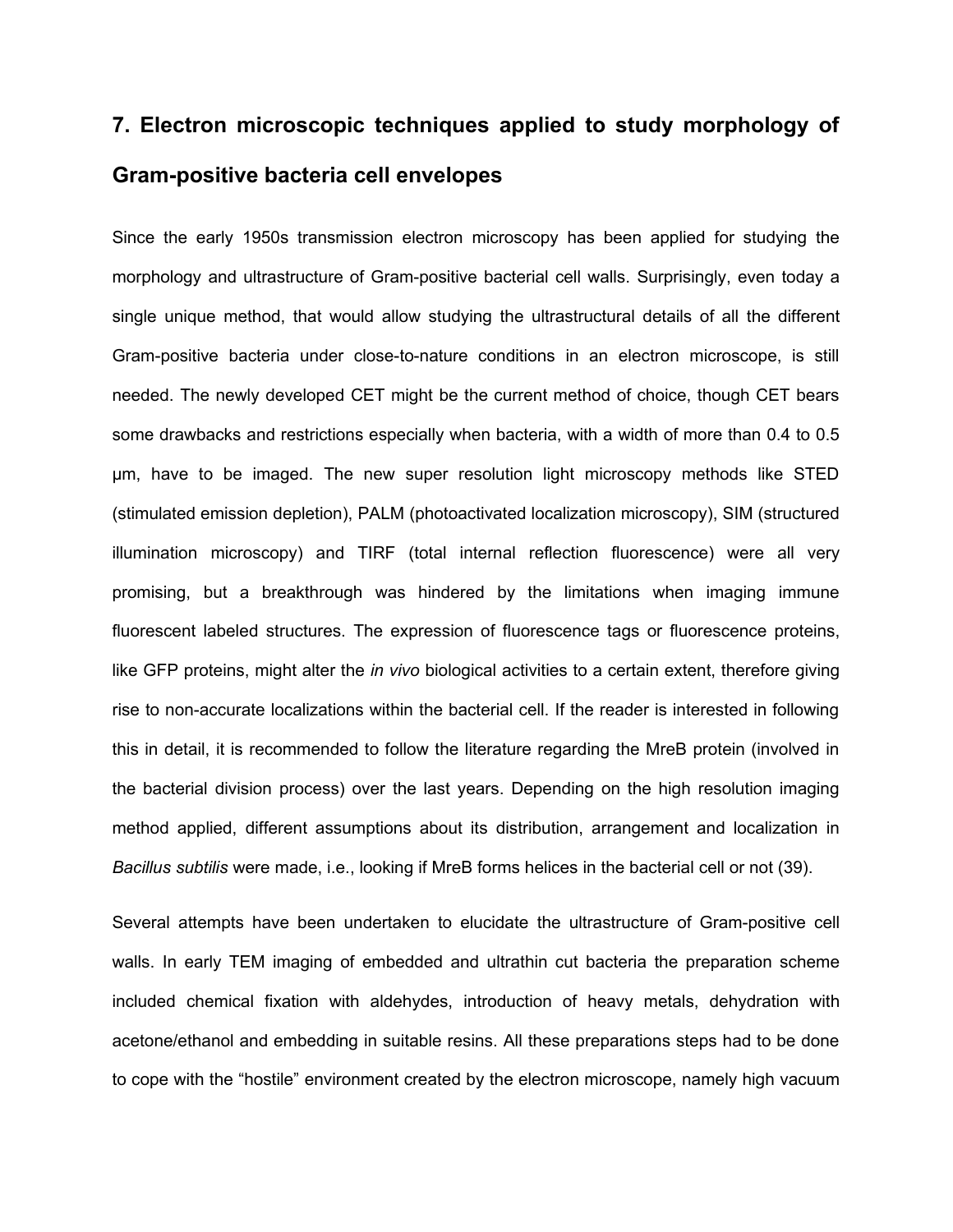and bombardment with high-energy electrons resulting in heating up the section. Thus, it is obvious that these treatments might not result in a proper preservation of the native cell wall. To overcome some of these detrimental effects in the preparation of bacteria, cryo-methods have been introduced like freeze-substitution or hydrated cryo-ultrathin sections. With the advent of high pressure-freezing techniques preservation of bacterial cell wall structures was pushed further in the direction of close-to-nature conditions. Nowadays, CET is the best method to perform imaging in a frozen vitrified hydrated state of the bacteria (91). However, drawbacks of this technique are that it is only available in certain institutes and it needs a sophisticated infrastructure and time for performing in depth analysis. The future will show if the newly developing cryo-focused-ion-beam scanning electron microscopy micromachining (Cryo-FIB-SEM) will advance the deciphering of the ultrastructural details of the bacterial cell wall since the examined bacteria are in their fully hydrated condition and physically frozen overcoming the problem of chemical fixation with aldehydes. This technique allows observing lamellas (appr. 10-20 nm in thickness) cut out of the bacterium; thus, gaining access to small ultrastructural details. It should also be mentioned that other techniques like x-ray diffraction and X-ray lithography have been unsuccessful because the bacterial cell wall is not crystalline. Atomic force microscopy (AFM) has also been implemented, but with AFM only the surface of a sample can be imaged and therefore, only limited ultrastructural information was obtainable.

The same restriction holds true for scanning electron microscopy. With the advent of field emission scanning electron microscopes (FESEM) it was possible to study bacterial structures at very high magnification (up to 400,000-fold) and resolution. Nevertheless, FESEM has never been able to provide the amount of ultrastructural details observed with TEM on ultrathin sections. This is simply due to the fact that FESEM reveals only the surface topography of a bacterial cell. Noteworthy, FESEM does not allow discriminating between Gram-positive and Gram-negative bacteria (see Fig. 9). In addition, FESEM samples need to be coated to be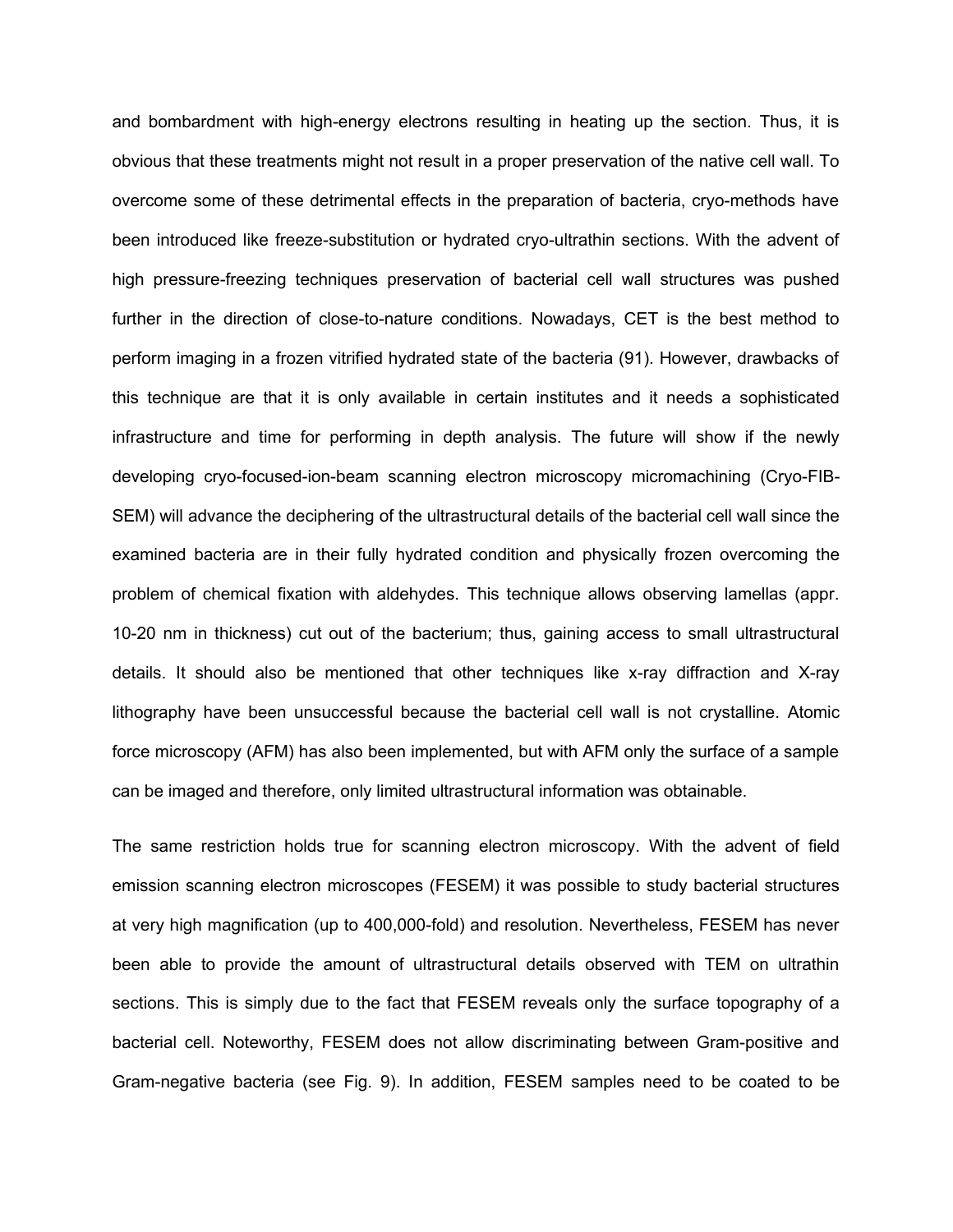conductive. This so-called sputter-coating is often the last step in a scanning EM preparation protocol. Samples are usually sputter coated with a thin 5-8 nm film of either gold, gold palladium or platinum. Even though these layers are very thin, it might cover some fine ultrastructural details of interest when observed at high magnifications. Surprisingly images at high resolution of the Gram-positive cell wall do more or less not exist. On the other side, FESEM has been very useful in studying pathogenic bacteria interactions with host cells.

In the following a general description of most of the electron microscopic methods applied for studying the bacterial surface structures will be given. If the reader is interested in fully detailed protocols please refer to specialized text books for electron microscopic methods.

#### **7.1. Heavy metal coating or shadowing**

When biological samples were examined for the first time under a TEM it became obvious that the contrast of the biological material is fundamental and that methods had to be developed to increase the contrast for TEM images. One of the first approaches applied was metal coating with heavy metals (87, 128). A shadow line behind the exposed structures appeared when the metal coating was performed under a certain angle. Knowing the coating angle and the measured length of the resulting shadow, the height of the structure could be determined. In earlier years, metal coating had become the method of choice for the ultrastructural description of regularly patterned cell wall structures, named S-layers, attached to the cell wall of bacteria (6, 60, 61, 116).

#### **7.2. Negative-staining**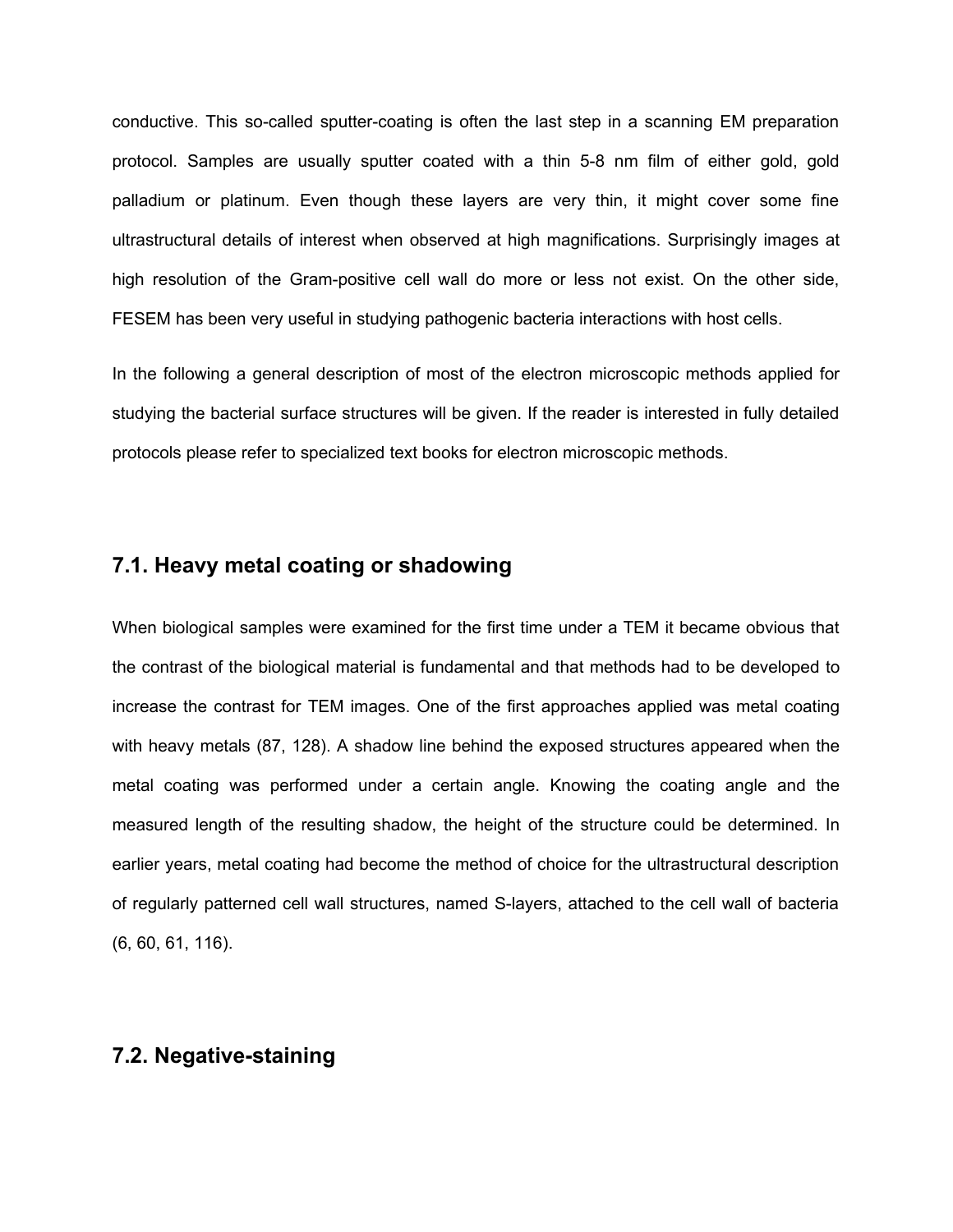The metal coating approach has its restrictions when macromolecules or protein complexes have to be imaged. For such purposes the idea of embedding macromolecules into heavy metal salts like Na-K-phosphotungstate, and later on uranyl acetate or others, were considered. Advantages of negative-staining are manifold: a) reliable and repeatable, b) fast, c) avoids flattening of macromolecules on the support film when air-drying, e) stabilizes the protein in the electron beam, f) allows to determine the shape and quaternary structure of an enzyme complex at around 1.3 nm resolution and, g) usage of different heavy metal salts results in higher or lower contrasts (4, 17, 18). Noteworthy, negative stained viruses and larger enzymes opened the door for 3D microscopy and image processing beginning in the 1970s (41, 59). Negative staining was the method of choice when isolated peptidoglycan sacculi or pole caps were analyzed (13). Nevertheless, negative-staining is not suitable to differentiate between Gramnegative and Gram-positive bacteria (see Fig. 10).

#### **7.3. Conventional embeddings**

Since the 1950s, the embedding technique was introduced to analyze the ultrastructural details of bacteria (25) because intact bacteria were unsuitable for these studies. Therefore, ultrathin sectioning of bacteria was needed to gain access to internal morphological structures. With the invention of ultramicrotomes, it was possible to obtain ultrathin sections of biological samples, thus facilitating detailed studies of bacterial cell walls (see Fig. 11).

From then on, morphological studies of bacterial cell walls started to blossom. Ultrathin sections have a thickness of around 50-80 nm, meaning that a single bacterium measuring 1 µm in length can be cut into nearly 15 sections. Again, one was directly confronted with the problem of low contrast of biological samples. Thus, the early embedding protocols usually included fixation with aldehydes, contrasting with heavy metals like osmium tetroxide, ruthenium red and uranyl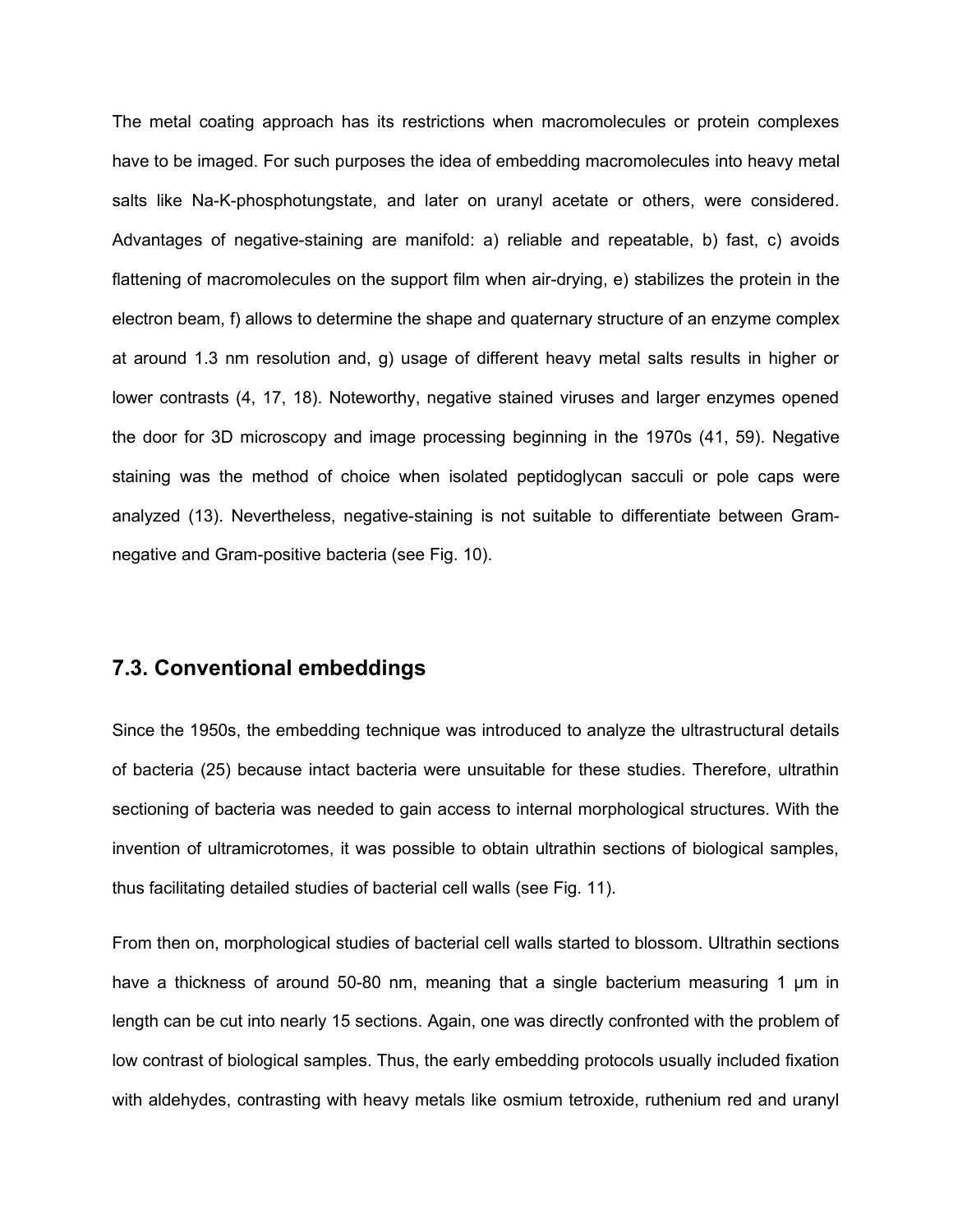acetate, dehydration with acetone/ethanol depending of the resin used for embedding. At that time mostly epoxy or methacrylate resins were used and polymerization was carried out at 60- 70°C. Nowadays, many different resins are available and every class of resin offers a slightly different image of the embedded bacterial ultrastructure, depending on the embedding protocol (see Fig. 12). In addition, the counter-staining of ultrathin sections before TEM examination influences the appearance of ultrastructural details in the sections. These protocols revealed unequivocally the visible differences between Gram-positive and Gram-negative bacterial cell walls. In most of the ultrathin sections, the Gram-positive cell wall appears as an amorphous structure and, depending on the resin and applied embedding protocol; some structural details could be detected like the discussed periplasmic space in Gram-positive cell walls (12, 46). It should be clearly stated here that these embedding protocols are prone to induce artifacts in the samples and therefore influence the interpretation of the observed ultrastructural details (44). Nevertheless, these methods served as a basis for most of the description of bacterial ultrastructure and they are widely available in nearly all life science electron microscopy units.

#### **7.4. Cryo-methods**

Conventional embedding approaches lack the accuracy to investigate tiny ultrastructural details considering potential adverse effects of chemical fixatives, introduction of heavy metals and dehydration during preparations. Cryo-methods began to develop from the beginning of the 1980s onwards, when vitrification of water in biological samples for electron microscopic studies was applied for the first time by Mayer and Brüggeler (82) and Dubochet et al. (35, 36, 37). Earlier on freeze-fracturing was introduced in the 1960s (88).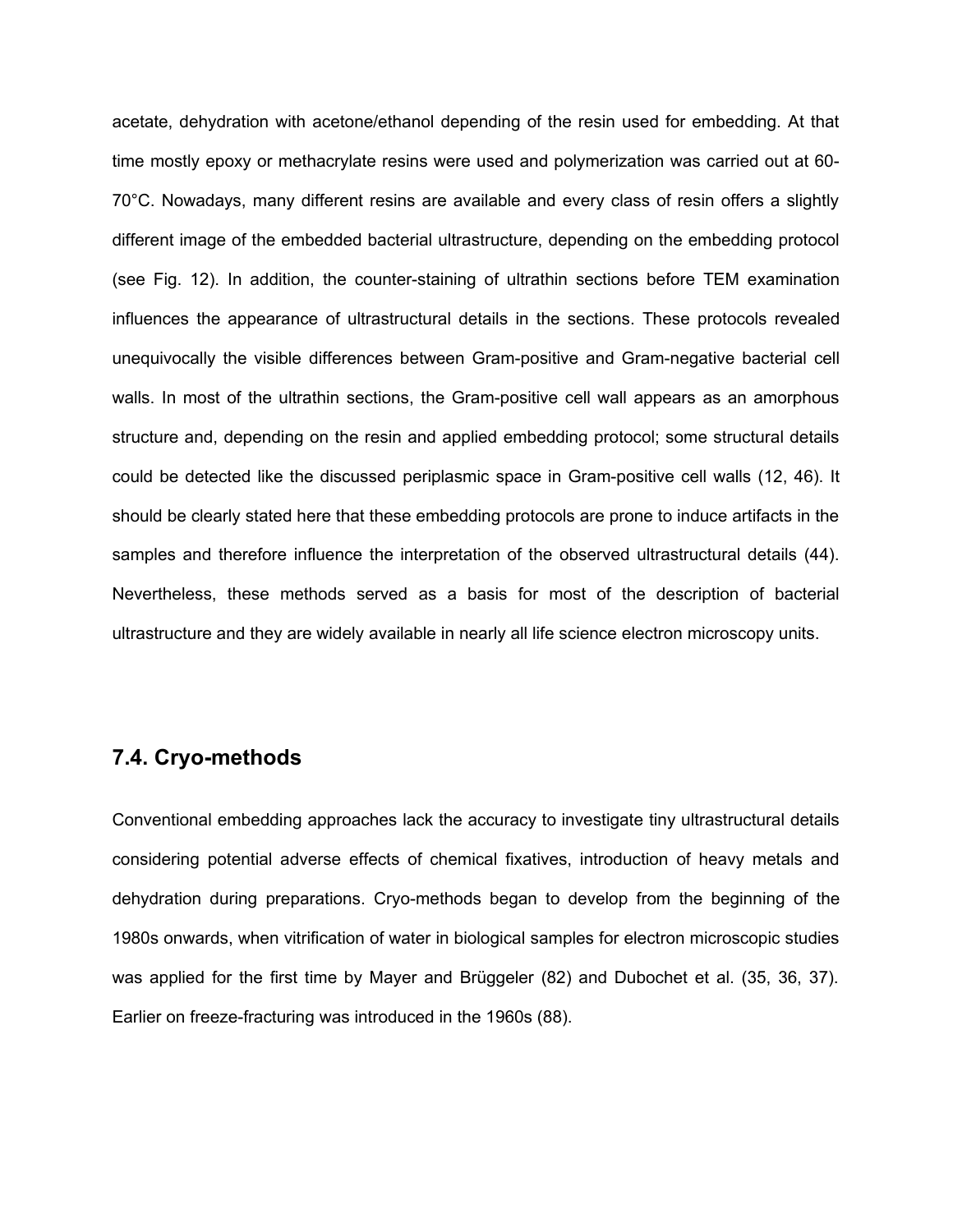#### **7.4.1. Freeze-fracturing and freeze etching**

One of the earliest cryo-method applied was freeze-fracturing and freeze-etching. Samples are frozen in nitrogen slush, thereby water in the samples is brought into its vitrified state. Then samples are fractured, sometimes etched and subsequently coated with metal or carbon or both. From this sample a replica is produced which exhibits the surface topography. The depth of the topographical structures depends on the etching time (58, 103). Usually, during freezefracture, the fracture line is in the hydrophobic region of a membrane, i.e., in the bacterial cytoplasmic membrane. Thus, exposing transmembrane or membrane bound proteins. Only rarely does a fracture line run across the cell wall or inside a cell wall. Areas which are exposed give a more or less featureless matrix or, as in cross fractures, show a polymeric network which could not be further resolved. These findings did not succeed in gaining considerable new understandings of the Gram-positive cell wall (11).

#### **7.4.2. High-pressure freezing and freeze-substitution (HPF-FS)**

The development of freeze-substitution of quickly frozen samples, which was paralleled by the invention of low temperature embedding resins as the Lowicryl series of methacrylate resins, was started in the 1980s (1, 22). Bacteria are snap-frozen in liquid propane or ethane and then rapidly transferred into a substitution medium containing osmium and/or uranyl acetate in acetone. Remarkably, it was demonstrated that a certain water content in acetone (up to 4%) resulted in a much better visibility of membranes (125). Samples are then kept for 2 days at - 80°C, warmed up to -50°C and -20°C and left for 1 day at each step. The following embedding can be performed with low temperature resins, Lowicryl resins, or samples are brought to ambient temperature and embedded with conventional resins (44, 45, 96). During substitution,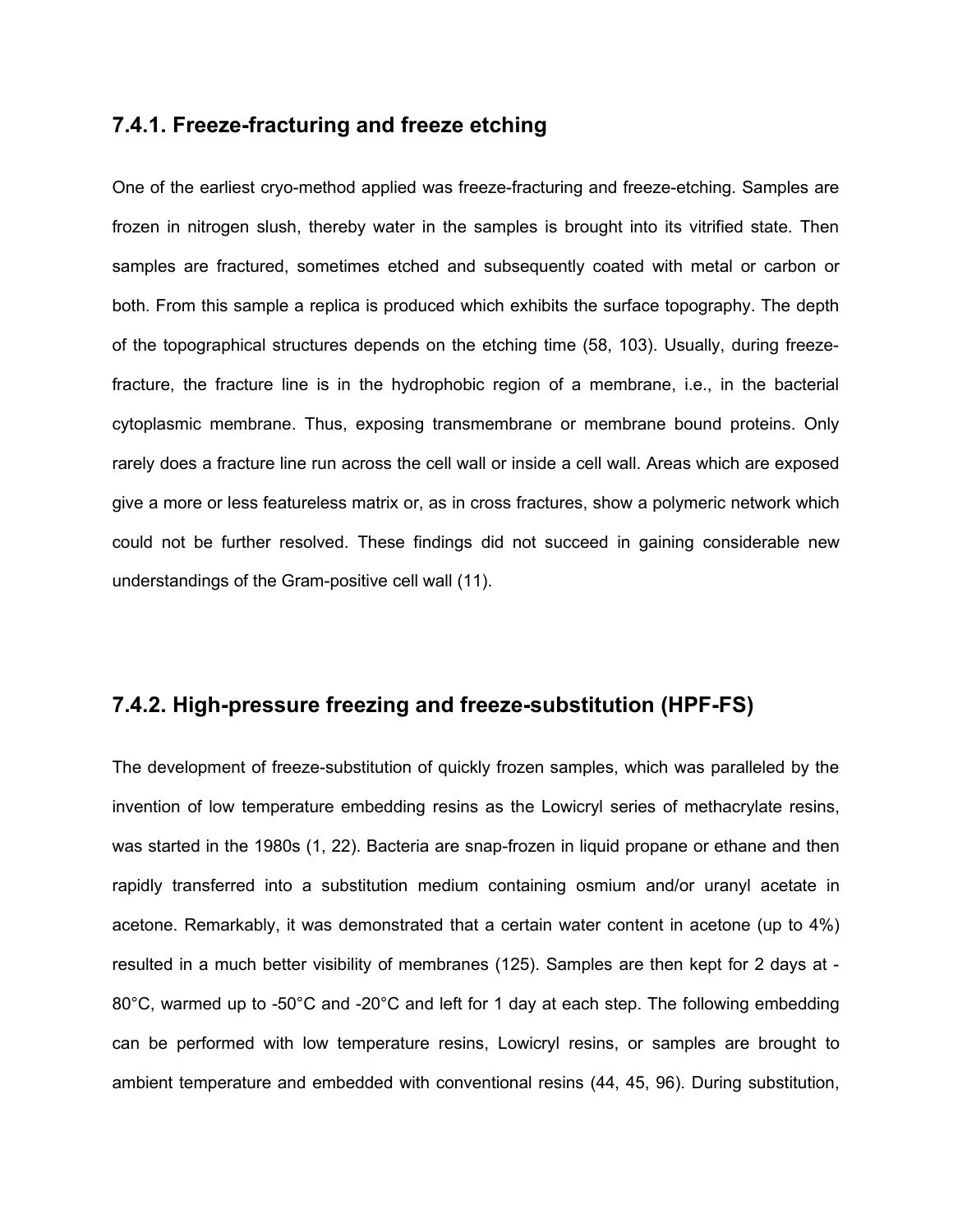bacteria are stained and dehydrated resulting in a visibly better preservation of ultrastructural details. Most of freeze-substituted bacteria in ultrathin sections are recognizable by the fact that no distinct DNA region can be observed, whereas, in conventional embedding, DNA mostly aggregates and forms the typical lucent DNA region in the middle of the bacterial cell (see Fig. 13).

Currently, hundreds of substitutions protocols do exist which are customized to fulfil the needs of the examined biological samples and to address the study purpose, e.g., for ultrastructural studies or immune cytochemical localization studies. Freeze-substitution was pushed even more forward by high-pressure freezing of bacteria. This method was developed in the 1960s (88). At ambient temperatures adequate freezing of bacteria is reached with cooling rates of more than 10.000 K/s to vitrify the water content in the sample. High pressure is a potent physical cryo-protectant because it lowers the freezing point of water considerably and thicker samples can be vitrified. The currently available equipment freezes samples at appr. 2000 bar. At this pressure, samples of up to 200 µm can be frozen without formation of ice crystals (56, 88, 118, 119). The combination of these two methods is nowadays considered to be the best approach for ultrastructural studies on bacteria when no access to CET is possible. One result of such studies is the discussed appearance of a periplasmic space also in Gram-positive bacteria (79, 80, 136). Nevertheless, CET observations have put these assumptions into question.

## **7.4.3. Cryo-sections of hydrated vitrified bacteria (CEMOVIS) and Cryo-FIB-SEM**

Even though high-pressure freezing and freeze-substitution have been a step towards close-tonature conditions, it is without doubt that ultrastructural details and organization of macromolecules are still changing to a certain degree. This occurs because replacement of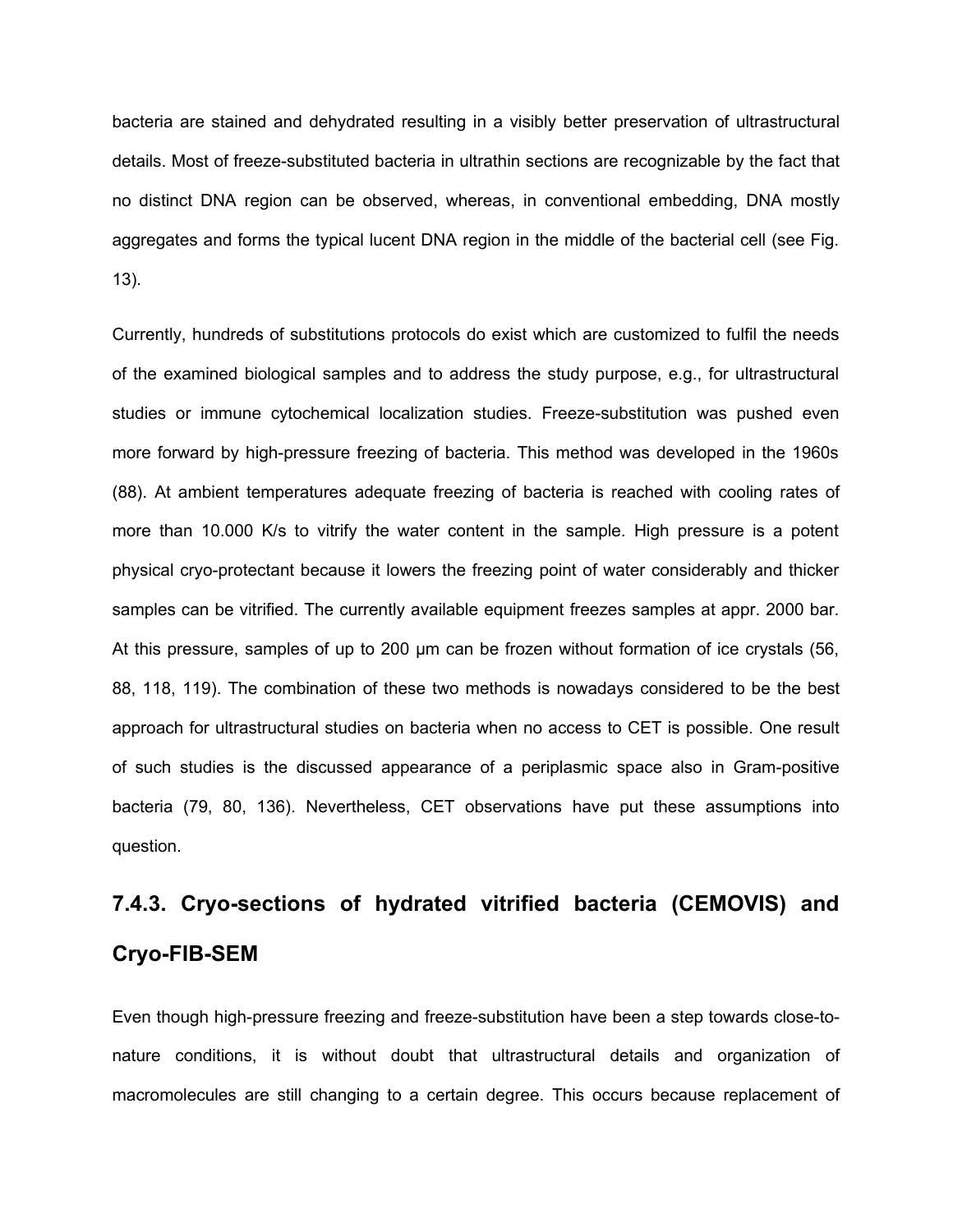vitrified water and introduction of heavy metals during the substitution process for staining of bacterial components-even when performed in the cold are expected to change native structures. For real close-to-nature observations, water content of samples have to be vitrified to guarantee a fully hydrated status and samples should be observed in the vitrified frozen status below -80°C. Hydrated cryo-ultrathin sections fulfill the two criteria (see Fig. 14).

The expression CEMOVIS (cryo-electron microscopy of vitreous sections) has been introduced for this cryo-method (2). Nevertheless, the technique of cutting cryo-ultrathin sections at -110°C or below are very demanding tasks and has been realized only by some laboratories for studying bacterial cell walls (78, 79, 80). As with nearly every method, cryo-ultrathin sectioning of bacteria also has its drawbacks like knife marks and compressions. For example, forces working during the cutting process, i.e., compression in the cutting direction, can be harmful for preservation of cell wall or lipid membranes (3, 51, 135). Highly desirable is a method which overcomes the thinning of bacteria without introducing any compression on the sample. Dual beam imaging with a scanning electron microscope (FIB-SEM) with an attached ion gun (focused gallium gun) has been introduced in the 1990s, particularly for material sciences. The ion gun is used to mill away material from a sample which then is imaged by the electron beam with suitable detectors, often so called back-scattered electron detectors (BSE detectors). This is followed by the next cutting step, imaging step and so on. This process is also known as serial block face (SBF) sectioning. Thus, a series of sections is generated which can be aligned and further processed with suitable software to reveal 3D structures of the imaged regions. The usage of ion beam milling was afterwards extended to plastic embedded biological samples like bacteria, eukaryotic cells and tissues (9, 54). As early as 2006 a cryo-version of FIB-SEM was invented and was tested for cutting frozen vitrified bacteria with ion milling (76, 77). Soon after, cryo-FIB-SEM was introduced to the life sciences field and is now optimized for 2D and 3D imaging. Studies highlighted the fact that ion beam milling is an artefact free method without any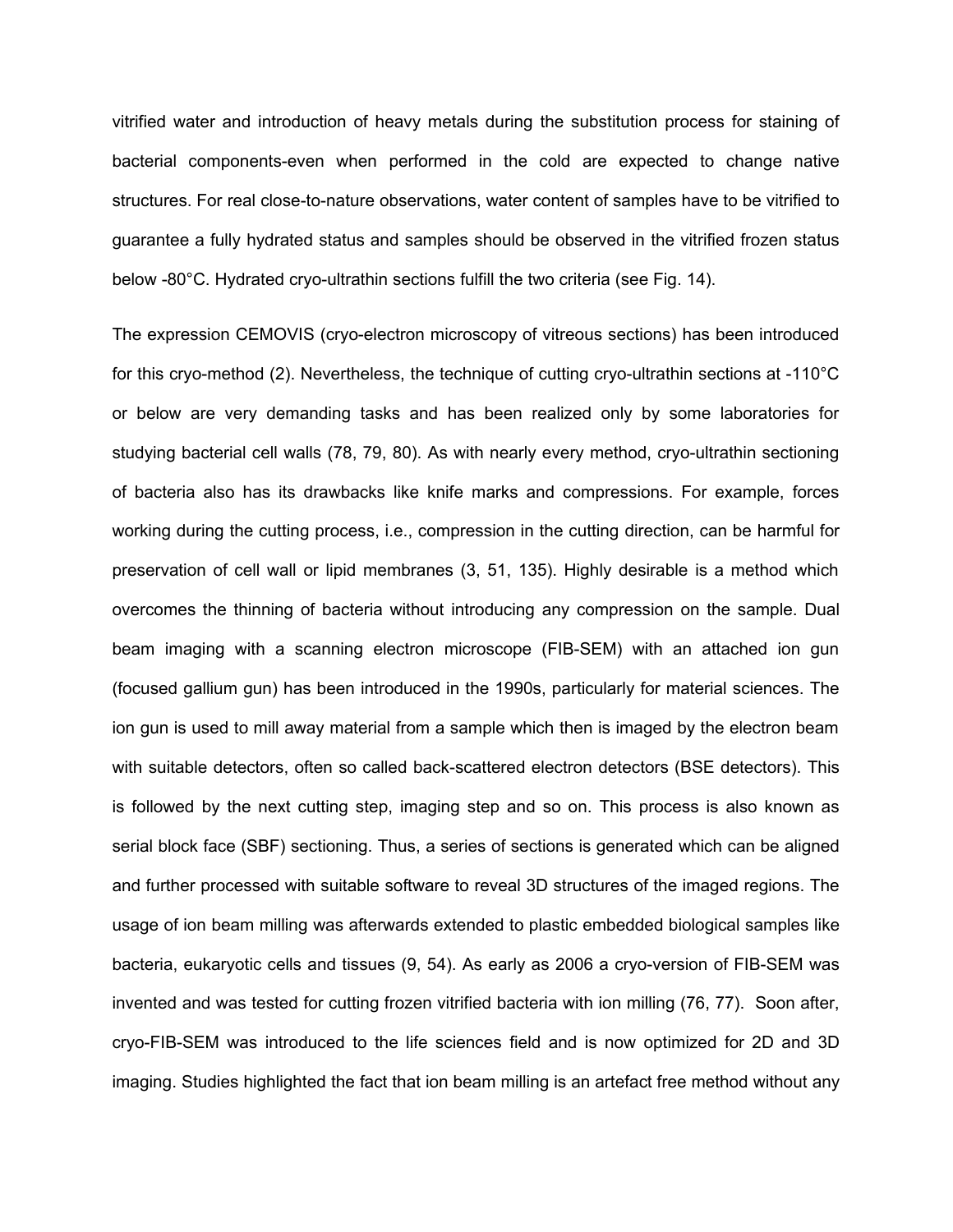compression to cut vitreous frozen fully hydrated biological samples (106, 112). Today, the technique is so advanced that lamellae of a thickness of around 20-30 nm can be cut out of the vitrified bacteria, transferred to a cryo-TEM and imaged under vitrified conditions. This modern invention allows the performance of CET on such lamellae and 3D analysis of the cut out lamellae. For this, the next modern electron microscopic imaging technique, namely CET is applied.

#### **7.4.4. Cryo-electron tomography**

CET also called electron cyrotomography (ECT) reveals structures within a bacterial cell in essential close-to-nature conditions. 3D reconstruction with a TEM can be achieved with a tomographic approach. For this, the sample is tilted mostly between -70° to +70° around an axis. Every one or two degree tilting step is recorded to collect a 3D data set. The data set is aligned and the tomogram, a density map, is calculated. Since a 3D view is available, one can scan through every slice in the tomogram and can view structures in this specific slice. The basis for CET is known since the early 1960s, but technical progress for cryo-TEMs had to be invented, like automatization of electron microscopes, electron energy filtering, introduction of highly sensitive slow CCD-cameras for recording images, 300 kV cryo-TEMs, imaging plates and phase-plates for recording of very low signals (30, 48, 63, 73, 89, 90). One of the major drawbacks is the "bad" signal to noise ratio in CET imaging, thus, again missing contrast in the images is a problem which had to be circumvented.

CET is perfectly suitable for bacteria being not thicker than appr. 300-400 nm and studying bacterial ultrastructures under close-to-nature conditions. If thicker bacteria need to be imaged the cutting of lamellae from of the sample by cryo-FIB-SEM is the most promising approach.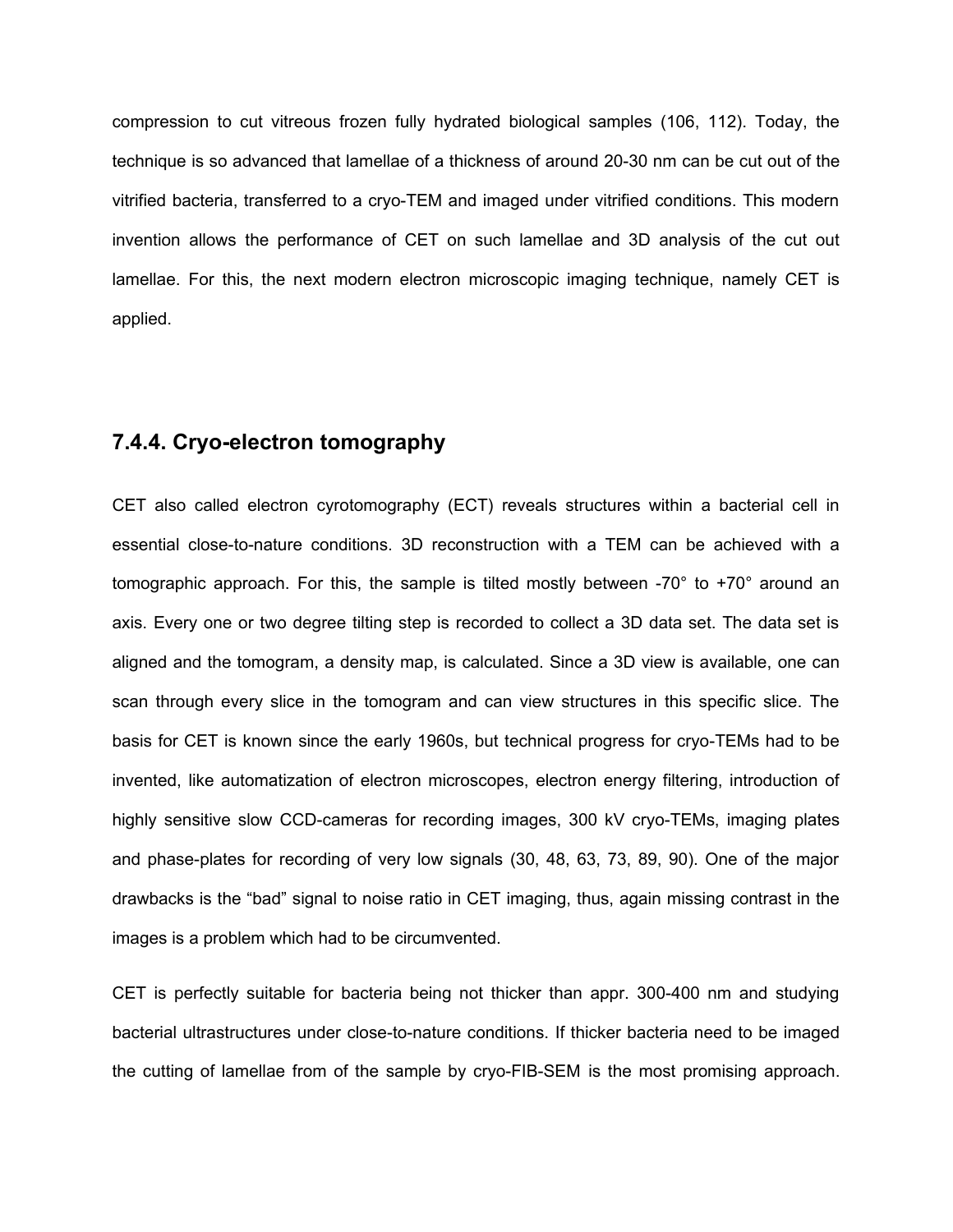Since the image in CET is generated solely by the density of the biological material by itself, most imaging is performed at reasonable underfocus settings to obtain contrast in the images. Therefore, the peptidoglycan layer is in most cases seen as a solid structure without any more details. For example, the membrane bilayer is not represented as conventional embedding images have shown. Nevertheless, by changing and adjusting imaging conditions the outer membrane and cytoplasmic membrane of *E. coli* was clearly visible in reconstructions and new insights were gained into the architecture of mycobacterial cell walls (42, 55).

#### **Outlook**

The advent of the described new cryo-approaches should allow examining Gram-positive cell walls under close-to-nature conditions and will certainly help to understand much better the micromorphology of the peptidoglycan together with its attached components. Especially, the discussion of a periplasmic space in Gram-positive bacteria comparable to the one in Gramnegative bacteria should be solved by cryo-methods. It is expected that new and unanticipated structures, which were not seen before, will be made visible. This should occur despite the fact that most cryo-studies performed to dated were with model Gram-positive bacteria laboratory strains of *S. aureus*, *S. pneumoniae* and *B. subtilis*. Once imaging of newly isolated Grampositives from nature will be performed, it should reveal new scenarios of the Gram-positive cell wall. This occurred very recently by Dobro et al. (32) who presented studies of uncharacterized Gram-negative bacterial structures. These structures will certainly open up a new avenue for research. The downside for the implementation and further development of the mentioned cryotechniques is that the equipment for these studies is very expensive and therefore, such electron microscopic platforms might be available only in a few institutions. In addition, the new technology requires experienced personnel, special software and a certain computing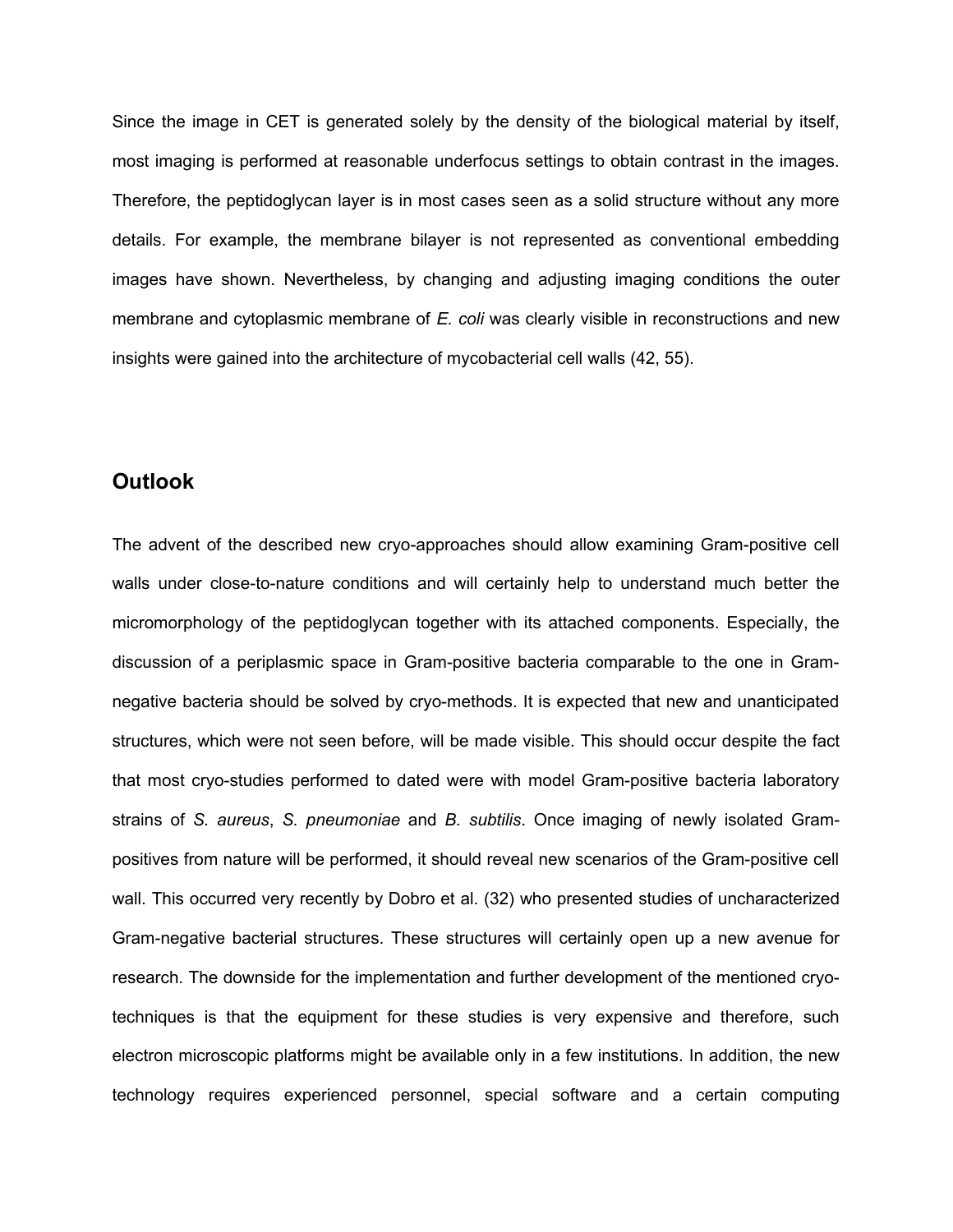environment. In addition, researchers have to be convinced that studying the Gram-positive bacterial cell walls is a fascinating research goal and more cryo-approaches are needed to encipher the secrets of the peptidoglycan layers. Nowadays, electron microscopy and fluorescence light microscopy are joining forces in a CLEM (correlative light and electron microscopy) approach in which fluorescent-labeled structures can be made visible and afterwards in CET at high resolution under vitrified conditions. Therefore, CLEM opens up another new field of imaging in which fluorescence labeled structures of interest, even mobile in the bacterial cell, can be followed by live-imaging, snap-frozen at a certain time point and then imaged at high resolution by CET in close-to nature conditions.

#### **References**

- 1. **Acetarin JD, Carlemalm E, Villiger W.** 1986. Developments of new Lowicryl resins for embedding biological specimens at even lower temperatures. J Microsc 143:81-88.
- 2. **Al-Amoudi A, Chang JJ, Leforestier A, McDowall A, Salamin LM, Norlen LP, Richter K, Blanc NS, Studer D, Dubochet J**. 2004. Cryo-electron microscopy of vitreous sections. EMBO J 23:3583-3588.
- 3. **Al-Amoudi A, Studer D, Dubochet J**. 2005. Cutting artefacts and cutting process in vitrifious sections for cryo-electron microscopy. J Struct Biol 150:109-121.
- 4. **Anderson TF**. 1962. Negative staining and its use in the study of viruses and their serological reactions. In: Harris RJC (ed) Symposium of the International Society for Cell Biology, vol 1 Academic, New York, pp251-262.
- 5. **Armbruster BL, Carlemalm E, Chiovetti R, Garavito RM, Hobot JA, Kellenberger E, Villiger W**. 1982. Specimen preparation for electron microscopy using low temperature embedding resins. J Microsc 126:77-85.
- 6. **Armstrong JJ, Baddiley J, Buchanan JG, Davision AL, Kelemen MV, Neuhaus FC**. 1958. Isolation and structure of ribitol phosphate derivatives (teichoic acids) from bacterial cell walls. J Chem Soc1958:4344-4454.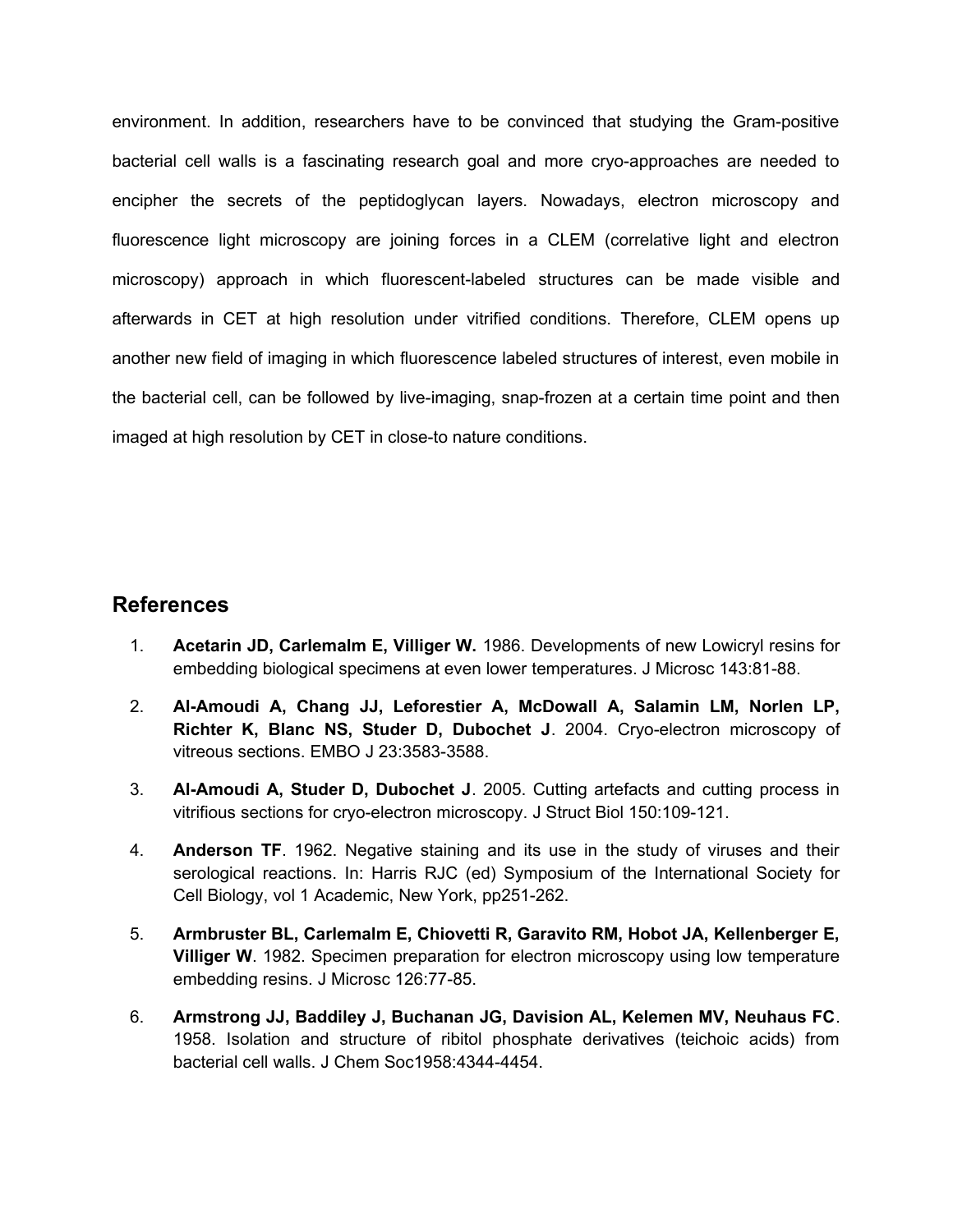- 7. **Armstrong JJ, Baddiley J, Buchanan JG, Davision AL, Kelemen MV, Neuhaus FC**. 1959. Composition of teichoic acids from a number of bacterial walls. Nature 184:247- 248.
- 8. **Baddiley J, Buchanan JG, Carss B**. 1958. The presence of ribitol phosphate in bacterial cell walls. Biochim Biophys Acta 27:220.
- 9. **Ballerini M, Milani M, Batani M, Squadrini F**. 2001. Focused ion beam techniques for the analysis of biological samples: a revolution in ultramicroscopy? Proc SPIE 4261:92- 104.
- 10. **Barreteau H, Kovac A, Boniface A, Sova M, Gobec S, Blanot D**. 2008. Cytoplasmic steps of peptidoglycan biosynthesis. FEMS Microbiol 32:168-207.
- 11. **Beveridge JT. 1981**. Ultrastructure, chemistry, and function of the bacterial cell wall. Int Rev Cytol 12:229-317.
- 12. **Beveridge J**. 1995. The periplasmic space and the periplasm in gram-positive and gram-negative bacteria. ASM News 61:125-130.
- 13. **Beveridge J**. 1999. Structures of gram-negative cell walls and their derived membrane vesicles. J Bacteriol 181:4725-4733.
- 14. **Boothby D, Daneo-Moore L, Higgins ML, Coyette J, Shockman GD**. 1973. Turnover of bacterial cell wall peptidoglycans. J Biol Chem 248:2161-2169.
- 15. **Borisova M, Gaupp R, Duckworth A, Schneider A, Dalügge D, Mühleck M, Deubel D, Unsleber S, Yu W, Muth G, Bischoff M, Götz F, Mayer C**. 2016. Peptidoglycan recycling in Gram-positive bacteria is crucial for survival in stationary phase. MBio 7:e00923-16.
- 16. **Bouhss A, Trunkfield AE, Bugg TDH, Mengin-Lecreulx D**. 2008. The biosynthesis of peptidoglycan lipid-linked intermediates. FEMS Microbiol Rev 32:208-233.
- 17. **Brenner S, Horne RW**. 1959. A negative-staining method for high resolution electron microscopy of viruses. Biochim Biophys Acta 34:103-110.
- 18. **Bremer A, Henn C, Engel A, Baumeister W., Aebi U**. 1992. Has negative staining still a place in biomacromolecular electron microcopy? Ultramicroscopy 46:85-111.
- 19. **Brown S, Zhang YH, Walker S**. 2008. A revised pathway proposed for *Staphylococcus aureus* wall teichoic acid biosynthesis based on in vitro reconstitution of the intracellular steps. Chem Biol 15:12-21.
- 20. **Brown S, Santa Maria Jr JP, Walker S**. 2013. Wall teichoic acids of Gram-positive bacteria. Annu Rev Microbiol 67:313-336.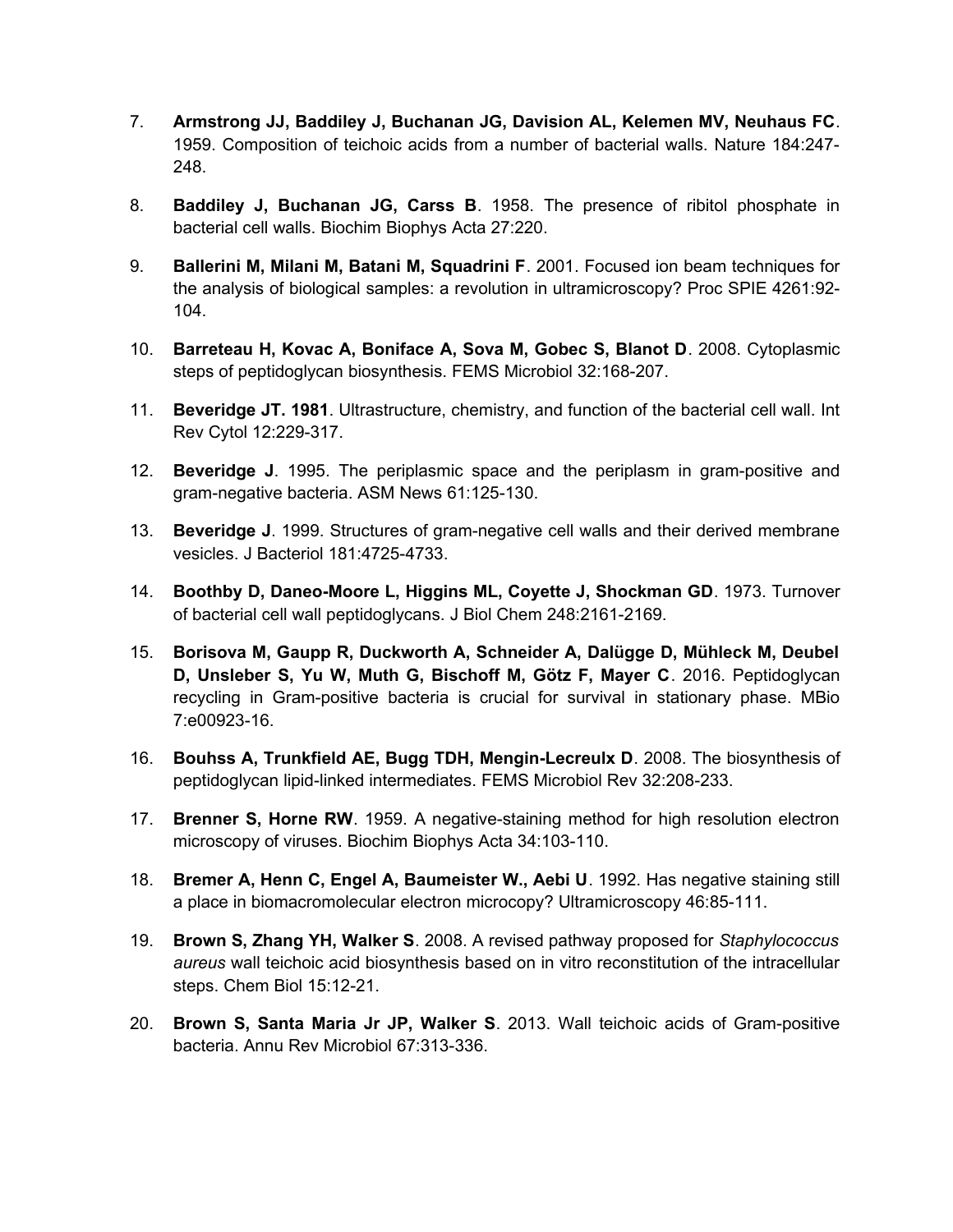- 21. **Brown L, Wolf JM, Prados-Rosales R, Casadevall A**. 2015. Through the wall:extracellular vesicles in Gram-positive bacteria, mycobacteria and fungi. Nat Rev Microbiol 13:620-630.
- 22. **Carlemalm E**. 1990. Lowicryl resins in microbiology. J Struct Biol 104:189-191.
- 23. **Chaloupka J, Krecková P, Rihová L**. 1962. The mucopeptide turnover in the cell walls of growing cultures of *Bacillus megaterium* KM. Experientia 18:362-363.
- 24. **Chatterjee AN**. 1969. Use of bacteriophage-resistant mutants to study the nature of the bacteriophage receptor site of *Staphylooccus aureus*. J Bacteriol.98:519-527.
- 25. **Chapman GB, Hillier J**. 1953. Electron microscopy of ultrathin-sections of bacteria. I. Cellular division in *Bacillus cereus*. J Bacteriol 66:362-373.
- 26. **Collins LV, Kristian SA, Weidenmaier C, Faigle M, Van Kressel KP, Van Strijp JA, Götz F, Neumeister B, Peschel A**. 2002. *Staphylocoocus aureus* strains lacking Dalanine modifications of teichoic acids are highly susceptible to human neutrophil killing and virulence attenuated in mice J Infect Dis 180:214-219.
- 27. **Cummins CS, Harris H**. 1956. The chemical composition of the cell wall in some grampositive bacteria and its possible value as a taxonomic character. J Gen Microbiol. 14:583-600.
- 28. **Cummins CS, Harris H**. 1958. Studies on the cell wall composition and taxanomy of Actinomycetales and related groups. J Gen Microbiol 18:173-189.
- 29. **D'Elia MA, Millar KE, Beveridge TJ, Brown ED**. 2006. Wall teichoic acids polymers are dispensable for cell viability in Bacillus subtilis. J Bacteriol 188:8313-8316.
- 30. **Dierksen K, Typke D, Hegerl R, Koster AJ, Baumeister W**. 1992. Towards automatic electron tomography. Ultramicroscopy 40:71-87.
- 31. **Dmitriev B, Toukach F, Ehlers S**. 2005. Towards a comprehensive view of the bacterial cell wall. Trends in Microbiol 13:569-574.
- 32. **Dobro MJ, Oikonomou CM, Piper A, Cohen J, Guo K, Jensen T, Tadayon J, Donermeyer J, Park Y, Solis BA, Kjaer A, Jewett AI, McDowall AW, Chen S, Chang YW, Shi J, Subramanian P, Iancu CV, Li Z, Briegel A, Tocheva EI, Pilhofer M, Jensen GJ**. 2017. Uncharacterized bacterial structures revealed by electron cryotomography. J Bacteriol 199:e00100-17.
- 33. **Dorward DW, Caron CF**. 1990. DNA is packaged within membrane-derived vesicles of Gram-negative but not Gram-positive bacteria. Appl Environ Microbiol 56:1960-1962.
- 34. **Doyle RJ, Chaloupka J, Vinter V**. (1988). Turnover of cell walls in microorganisms. Microbiol Rev 52:554-567.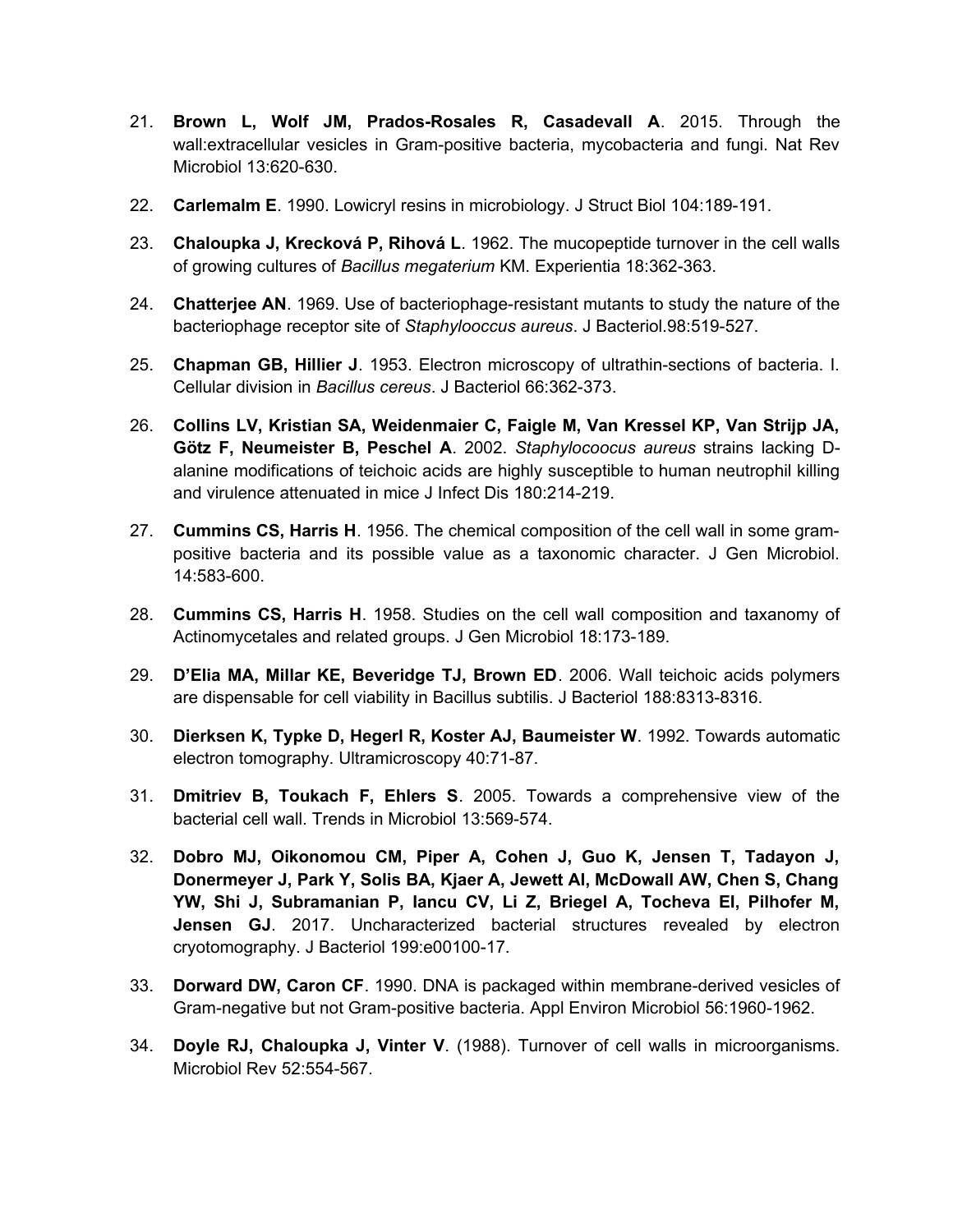- 35. **Dubochet J, McDowall AW**. 1981. Vitrification of pure water for electron microscopy. J Microsc 124:RP3-RP4.
- 36. **Dubochet J, Adrian M, Chang JJ, Homo JC, Lepault J, McDowall AW, Schultz P**. 1988. Cryo-electron microscopy of vitrified specimens. Q Rev Biophys 21:129-228.
- 37. **Dubochet J. 2016**. A reminiscence about early times of vitreous water in electron cryomicroscopy. Biophys J 110:756-757.
- 38. **Ellis TH, Kuehn MJ**. 2010. Virulence and immunomodulatory roles of bacterial outer membrane vesicles. Microbiol Mol Biol Rev 74:81-94.
- 39. **Errington J**. 2015. Bacterial morphogenesis and the enigmatic MreB helix. Nature Rev Microbiol 13:491-501.
- 40. **Fedtke I, Mader D, Kohler T, Moll H, Nicholson G, Biswas R, Henseler K, Götz F, Zähringer U, Peschel A.** 2007. A *Staphylococcus aureus* ypfP mutant with strongly reduced lipoteichoic acid (LTA) content: LTA governs bacterial surface properties and autolysin activity. Mol Microbiol 65:1078-1091.
- 41. **Frank J**. 1989. Image analysis of single molecules. Electron Microsc Rev 2:53-74.
- 42. **Gan L, Chen S, Jensen GJ**. 2008. Molecular organization of Gram-negative peptidoglycan. Proc Natl Acad Sci 105:18953-18957.
- 43. **Ghuysen JM. 1968**. Use of bacteriological enzymes in determination of wall structures and their role in cell metabolism. Bacteriol Rev 32:425-464.
- 44. **Graham LL, Beveridge TJ**. 1990. Evaluation of freeze-substitution and conventional embedding protocols for routine electron microscopic processing of eubacteria. J Bacteriol 172:2141-2149.
- 45. **Graham LL. 1991**. Freeze-substitution studies of bacteria. Electron Microsc Res 5:77- 103.
- 46. **Graham LL, Beveridge TJ**. 1994. Structural differentiation of the Bacillus subtilis cell wall. J Bacteriol 176:1413-1421.
- 47. **Gram HC**. 1884. Über die isolierte Färbung der Schizomyceten in Schnitt- und Trockenpräparaten. Fortschr Med 2:185-189.
- 48. **Grimm R, Typke D, Baumeister W.** 1996. Zero-loss energy filtering under low-down condiitons using a post-column energy filter. J Microsc 183:60-68.
- 49. **Gross M, Cramton S, Götz F, Peschel A.** 2001. Key role of teichoic acid net charge in *Staphylococus aureus* colonization of artificial surfaces Infect Immun 69:3423-3426.
- 50. **Gründling A, Schneewind O.** 2007. Synthesis of glycerol phosphate lipoteichoic acids in *Staphylococcus aureus*. Proc Natl Acad Sci USA 104:8478-8483.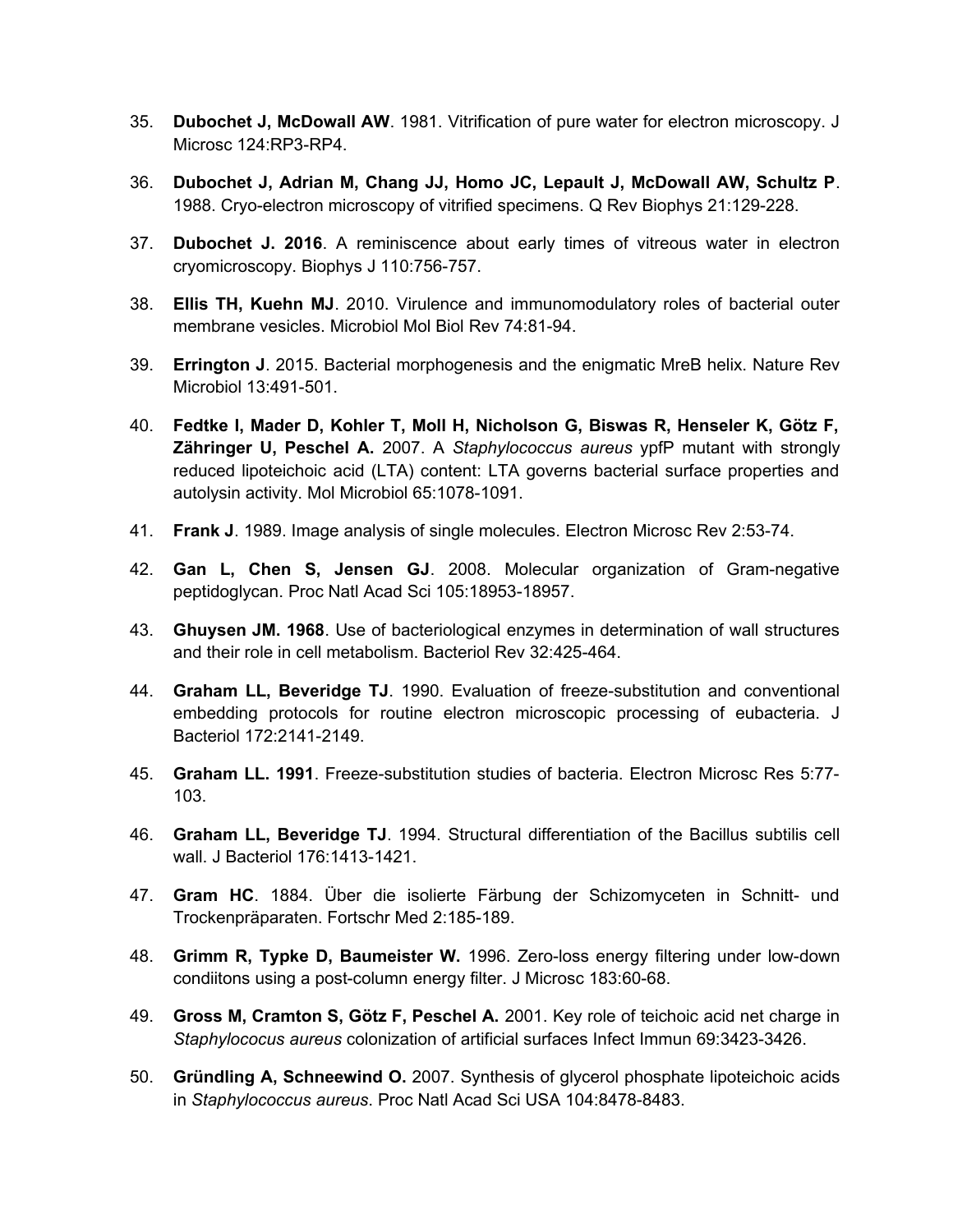- 51. **Han HM, Zuber B, Dubochet J**. 2008: Compression and crevasses in vitreous sections under different cutting conditions. J Microsc 230:167-171.
- 52. **Hammerschmidt S, Wolff S, Hocke A, Rosseau S, MüllerE, Rohde M.** 2005. Illustration of pneumococcal capsule during adherence and invasion of epithelial cells. Infect Immun 73:4653-4667-
- 53. **Hayhurst EJ, Kailas L,Hobbs JK, Foster SJ.** 2008. Cell wall petidoglycan architecture of Bacillus subtilis. Proc Natl Acad Sci USA 105:14603-14608.
- 54. **Heyman JAW, Hayles M, Gestmann I, Giannuzzi LA, Lich B, Subramaniam S**. 2006. Site-specific 3D imaging of cells and tissues with a dual beam microscope. J Struct Biol 155:63-73.
- 55. **Hoffmann C, Leis A, Niederweis M, Plitzko JM, Engelhardt H**. 2008. Disclosure of the mycobacterial outer membrane: cryo-electron tomography and vitreous sections reveal the lipid bilayer structure. Proc Natl Acad Sci USA 105:3963-3967.
- 56. **Hohenberg H, Mannweiler K, Müller M**. 1994. High-pressure freezing of cell suspensions in cellulose capillary tubes. J. Microsc 175:34-
- 57. **Holdsworth ES**. 1951. A polysaccharide isolated from Corynebacterium diphtheria. Biochem J 49:xiv.
- 58. **Holt SC, Trüper HG, Takács BJ**. 1968. Fine structure of *Ectothiorhodospira mobils* strain 8113 thylakoids: chemical fixation and freeze-etching studies. Arch Mikrobiol 62:111-128.
- 59. **Hoppe W. Gassmann J, Hunsmann N, Schramm HJ, Sturm M**. 1974. Three dimensional reconstruction of individual negatively stained yeast fatty-acid synthetase molecules from tilt series in the electron microscope. Hoppe Seylers Z Physiol Chem 355:1483-1487.
- 60. **Houwink AL**. 1953. A macromolecular monolayer in the cell wall of Spirillum spec. Biochim Biophys Acta 10:360-366.
- 61. **Houwink AL**. 1956. Flagella, gas vacuoles and cell-wall structure on *Halobacterium halobium*; an electron microscopic study. J Gen Microbiol 15:146-150.
- 62. **Jankute M, Cox JAG, Harrison J, Besra GS**. 2015. Assembly of the mycobacterial cell wall. Annu Rev Microbiol 69:405-423.
- 63. **Jensen GJ, Briegel A**. 2007. How electron cryotomography is opening a new window onto prokaryotic ultrastructure. Curr Opin Struct Biol 17:260-267.
- 64. **Johnson JW, Fisher JF, Mobashery S**. 2013. Bacterial cell-wall recycling. Ann NY Acad Sci 1277:54-75.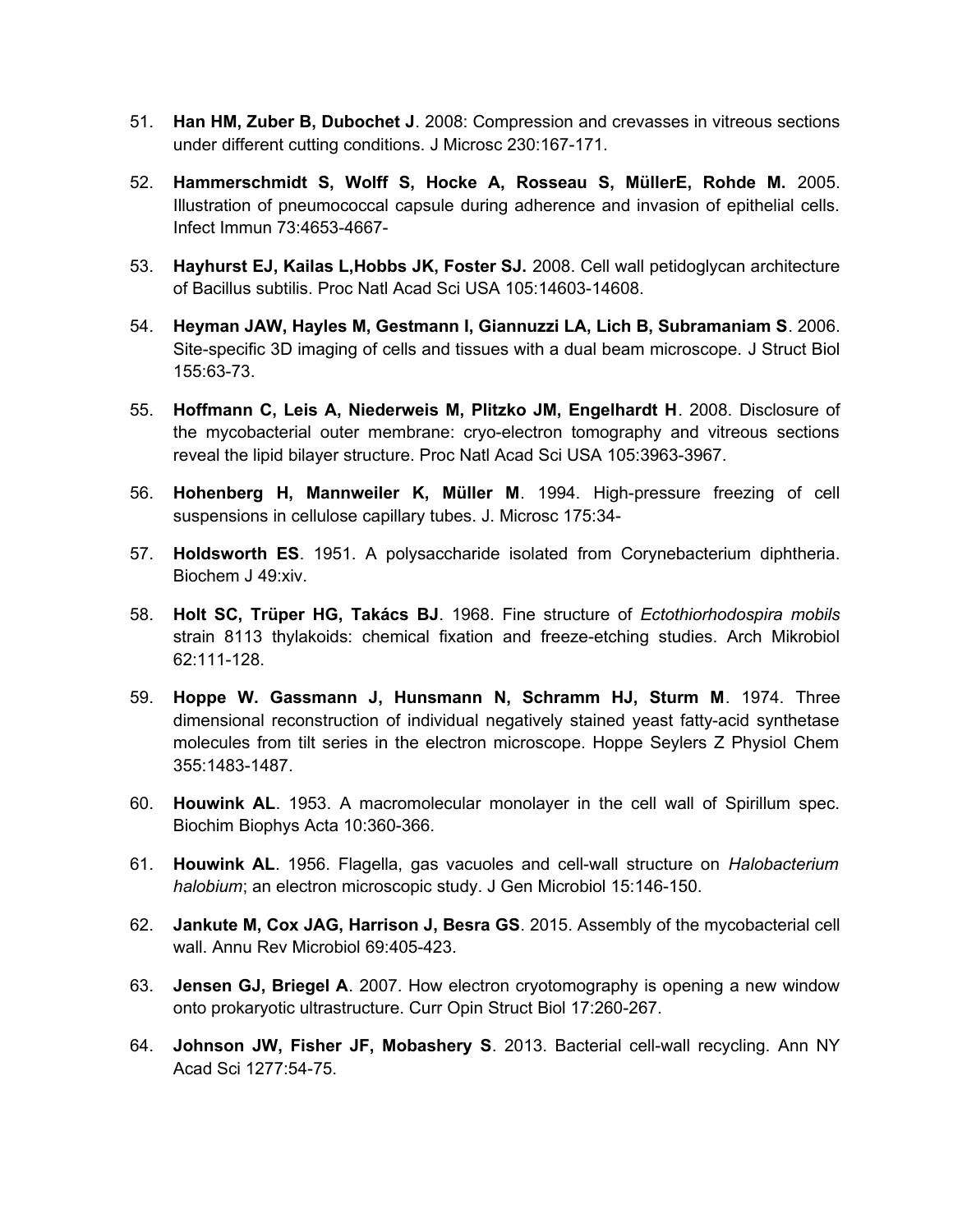- 65. **Kellenberger E, Ryter A.** 1958. Cell wall and cytoplasmic membrane of *Escherichia coli*. J Biophys Biochem Cytol 4:323
- 66. **Knaysi G**. 1949. Cytology of bacteria II. Bot Rev 15:106-151.
- 67. **Knoll M, Ruska E**. 1932. Das Elektronenmikroskop. Z Phys 78:318-339.
- 68. **Koch AL, Doyle RJ**. 1985. Inside-to-outside growth and turnover of the wall of Grampositive rods. J Theor Biol 117:137-157.
- 69. **Kuehn MJ, Kesty NC**. 2005. Bacterial outer membrane vesicles and the host-pathogen interaction. Gens Dev 19:2645-2655.
- 70. **Lavollay M**, The peptidoglycan of stationary-phase *Mycobacterium tuberculosis* predominantly contains cross-links generated by L,D-transpeptidation. J Bacteriol 190:4360-4366.
- 71. **Lee EY, Choi DY, Kim DK, Kim JW, Park JO, Kim S, Kim SH, Desiderio DM, Kim YK, Kim KP, Gho YS**. 2009: Gram-positive bacteria produce membrane vesicles: proteomics-based characterization of *Staphylococcus aureus*-derived membrane vesicles. Proteomics 9:5425-5436.
- 72. **Lee JH, Choi CW, Lee T, Kim SI, Lee JC, Shin JH**. 2013. Transcription factor σB plays an important role in the production of extracellular membrane-derived vesicles in *Listeria monocytogenes*. PLos One 8:e73196.
- 73. **Lucic V, Förster F, Baumeister W**. 2005. Structural studies by electron tomography: from cells to molecules. Annu Rev Biochem 74:833-865.
- 74. **Mahapatra S, Scherman H, Brennan PJ, Crick DC**. 2005a. Glycolylation of the nucleotide precursor of peptidoglycan biosynthesis of *Mycobacterium* spp. is altered by drug treatment. J Bacteriol 187:2341-2347.
- 75. **Mahapatra S, Yagi T, Belisle JT, Espinosa BJ, Hill PJ, McNeil MR, Brennan PJ, Crick DC**. 2005b. Mycobacterial lipid II is composed of a complex mixture of modified muramyl and peptide moieties linked to decaprenyl phosphate. J Bacteriol 187:2747- 2757.
- 76. **Marko M, Hsieh C, Moberlychan W, Mannella CA, Frank J**. 2006. Focused ion beam milling of vitreous water: prospects for an alternative to cryo-ultramicrotomy of frozenhydrated biological samples. J Microsc 222:42-47.
- 77. **Marko M, Hsieh C, Schalek R, Frank J, Mannella C**. 2007. Focused-ion-beam thinning of frozen-hydrated biological specimens for cryo-electron microscopy. Nat Methods 4:2015-2017.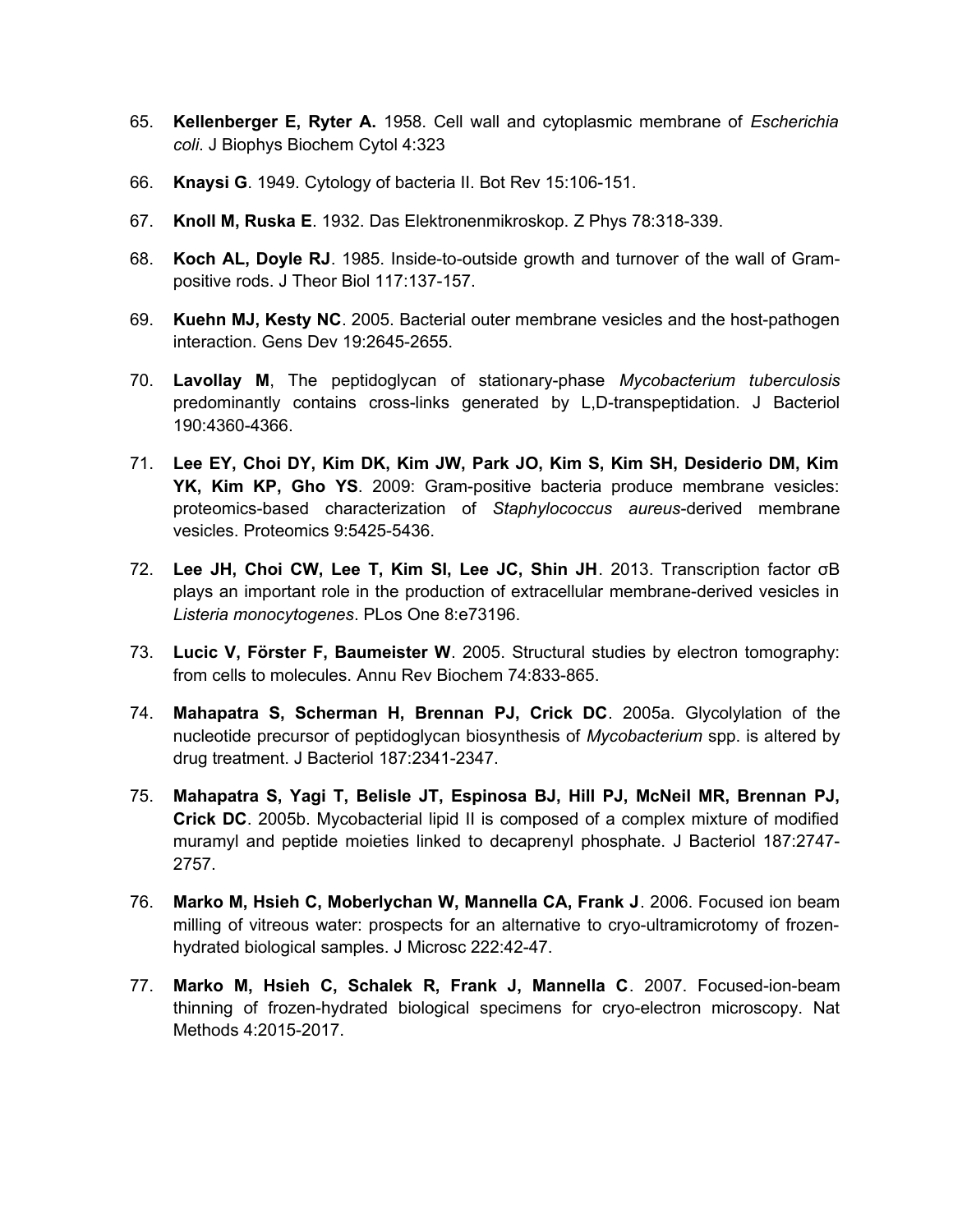- 78. **Matias VRF, Al-Amoudi A, Dubochet J, Beveridge TJ**. 2003. Cryo-transmission electron microscopy of frozen-hydrated sections of Gram-negative bacteria. J. Bacteriol 185:6112-6118.
- 79. **Matias VRF, Beveridge TJ**. 2005. Cryo electron microscopy reveals native polymeric cell wall structure in *Bacillus subtilis* 168 and the existence of a periplasmic space. Mol Microbiol 56:240-251.
- 80. **Matias VRF, Beveridge TJ**. 2006. Native cell wall organization shown by cryo-electron microscopy confirms the existence of a periplasmic space in *Staphylococcus aureus*. J Bacteriol 188:1011-1021.
- 81. **Mauck J, Chan L, Glaser L**. 1971. Turnover of the cell wall of Gram-positive bacteria. J Biol Chem 246:1820-1827.
- 82. **Mayer E, Brüggeller P**. 1980. Complete vitrification in pure liquid water and dilute aqueous solutions. Nature 288:569-571.
- 83. **Mc Carty M.** 1952. The lysis of group A hemolytic streptococci by extracellular enzymes of *Streptomyces albus*. II. Nature of the cellular substrate attacked by the lytic enzymes. J Exp Med 96:569.
- 84. **Meredith TC, Swoboda JG, Walker S**. 2008. Late-stage polyribitol phosphate wall teichoic acid biosynthesis in *Staphylococcus aureus*. J Bacteriol 190:3046-3056.
- 85. **Meroueh SO, Bencze KZ, Hesek D, Lee M, Fisher JF, Stemmler TL, Mobashery S**. 2006. Three-dimensional structure of the bacterial cell wall peptidoglycan. Proc Natl Acad Sci USA 103:4404-4409.
- 86. **Minnikin DE.** 1982. Lipids: complex lipids, their chemistry, biosynthesis and roles, p. 95-184. In C Ratledge and J Stanford (eds). The biology of the mycobacteria, vol 1. Physiology, identification and classification. Academic Press, Inc, NewYork, NY.
- 87. **Müller HO**. 1942. Die Ausmessung der Tiefe übermikroskopischer Objekte. Kolloid-Zeitschrift 99:6-28.
- 88. **Moor H, Riehle U**. 1968. Snap-freezing under high pressure: A new fixation technique for freeze-etching. Proc. Fourth Europ Reg Conf Elect Microsc 2:33.
- 89. **Morris DM, Jensen GJ**. 2008. Toward a biomechanical understanding of whole bacterial cells. Annu Rev Biochem 77:583-613.
- 90. **Nagayama K, Danev R**. 2009. Phase-plate electron microscopy:a novel imaging tool to reveal close-to-life nano-structures. Biophys Rev 1:37-42.
- 91. **Oikonomou CM, Chang YW, Jensen GJ**. 2016. A new view into prokaryotic cell biology from electron cryotomography. Nat Rev Microbiol 14:205-220.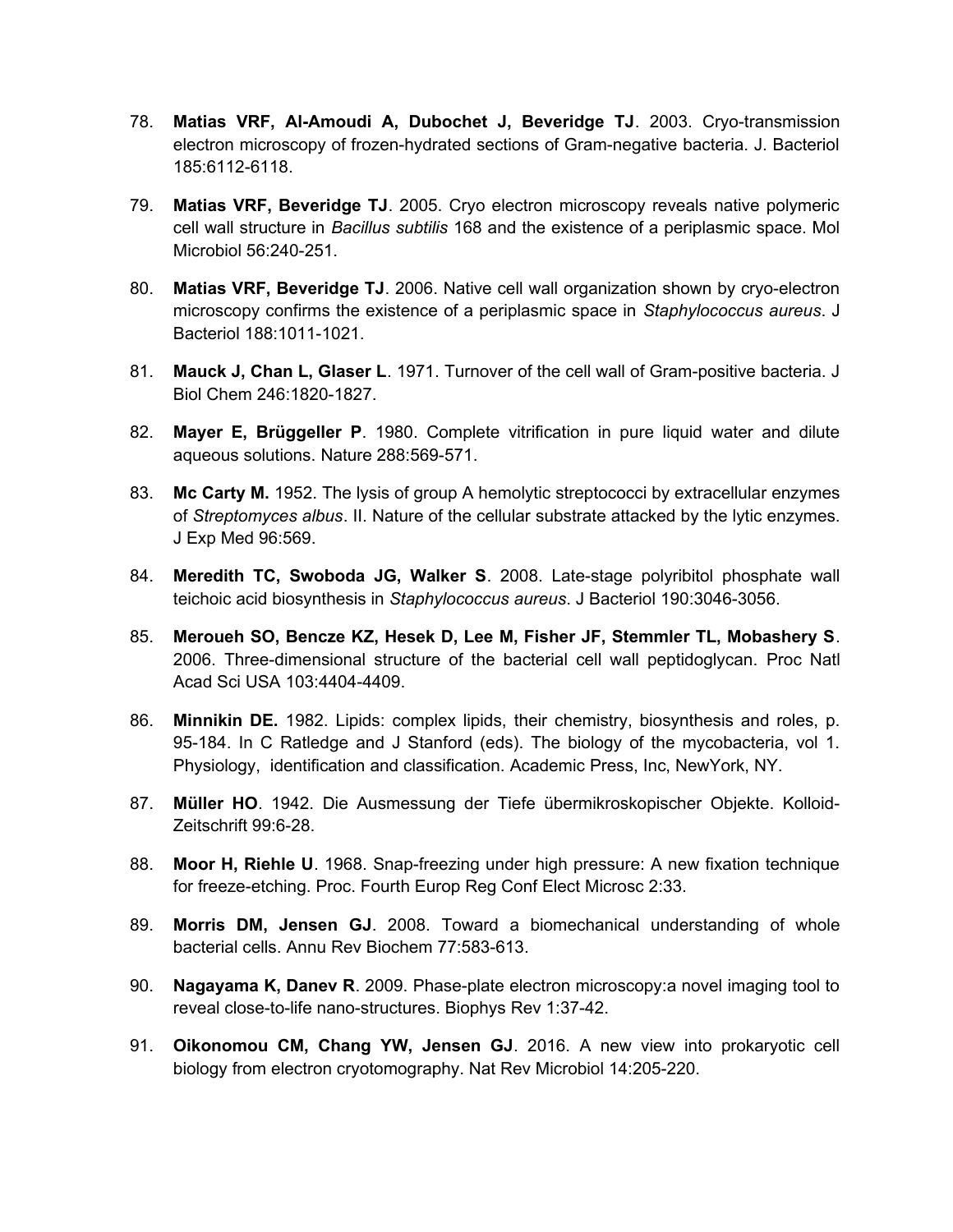- 92. **Oku Y, Kurokawa K, Matsuo M, Yamada S, Lee BL, Sekimizu K**. 2009.Pleiotropic roles of polyglycerolphosphate synthase of lipoteichoic acid in growth of *Staphylococcus aureus* cells. J Bacteriol 191:141-151.
- 93. **Olaya-Abril A, Prados-Roslaes R, McConnell MJ, Martin-Pena R, González-Reyes JA, Jiménez-Mungia I, Gómez-Gascón L, Fernández J; luque-Garcia JL, Garcia-Lidón C, Estévez H, Pachón J, Obando I, Casadevall A, Pirofski LA, Rodriguez-Ortega MJ**. 2014. Characterization of protective extracellular membrane-derived vesicles produced by *Streptococcus pneumoniae*. J Proteomics 106:46-60.
- 94. **Park JT, Uehara T**. 2008. How bacteria consume their own exoskeletons (turnover and recycling of cell wall peptidoglycan. Microbiol Mol Biol Rev 72:211-227.
- 95. **Paul TR, Beveridge TJ**. 1992. Reevaluation of envelope profiles and cytoplasmic ultrastructure of mycobacteria processed by conventional embedding and freezesubstitution protocols. J Bacteriol 174:6508-6517.
- 96. **Paul TR, Graham LL, Beveridge TJ**. 1993. Freeze-substitution and conventional electron microscopy of medically-important bacteria. Rev Microbiol 4:65-72.
- 97. **Paul TR, Beveridge TJ**. 1994. Preservation of surface lipids and ultrastructure of *Mycobacterium kansanii* using freeze-substitution. Infect Immun 62:1542-1550.
- 98. **Percy MG, Gründling A**. 2014. Lipoteichoic acid synthesis and function in Grampositive bacteria. Annu Rev Microbiol 68:81-100.
- 99. **Peschel A, Otto M, Jack RW, Kalbacher H, Jung G, Götz F**. 1999. Inactivation of the dtl operon in *Staphylococcus aureus* confers sensitivity to defensins, protegrins and other antimicrobial peptides. J Biol Chem 274:8405-8410.
- 100. **Peschel A, Vuong C, Otto M, Götz F**. 2000. The D-alanine residues of *Staphlyococcus aureus* teichoic acids alter the susceptibility to vancomycin and the activity of autolysins. Antimicrob Agents Chemother 44:2845-2847.
- 101. **Puech V, Chamie M, Lemassu A, Lanéelle MA, Schiffler A, Gounon P, Bayan N, Benz R, Daffé M**. 2001. Structure of the cell envelope of corynebacteria: importance of the non-covalently bound lipids in the formation of the cell wall permeability barrier and fracture plane. Microbiol 147:1365-1382.
- 102. **Raymond JB, Mahapatra S, Crick DC, Pavelka MS**. 2005. Identification of the namH gene encoding the hydroxylase responsible for the N-glycolylation of the mycobacterial peptidoglycan. J Biol Chem 280:326-333.
- 103. **Reimer L, Schulte C**. 1966 Elektronenmikroskopische Oberflächenabdrücke und ihr Auflösungsvermögen. Naturwissenschaften 53:489-497.
- 104. **Reith J, Mayer C**. 2011. Peptidoglycan turnover and recycling in Gram-positive bacteria. Appl Microbiol Biotechnol 92:1-11.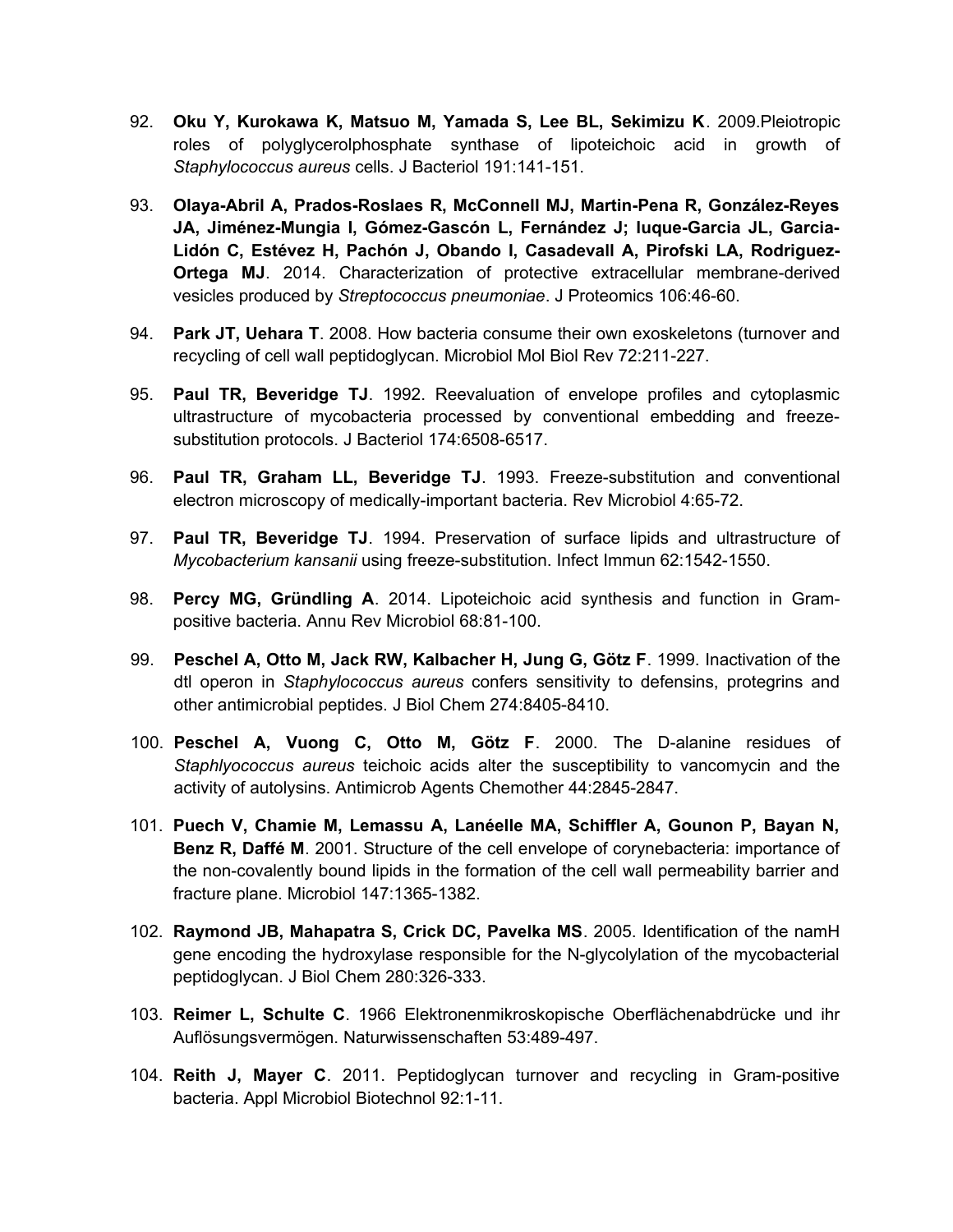- 105. **Resch U, Tsatsaronis JA, Le Rhun A, Stübiger G, Rohde M, Kasvandik S, Holzmeister S, Tinnefeld P, Wai SN, Charpentier E**. 2016. A two-component regulatory system impacts extracellular membrane-derived vesicle production in Group A streptococcus. MBio 7:e00207-16.
- 106. **Rigort A, Bäuerlein FJB, Villa E, Eibauer M, Laugks T, Baumeister W, Plitzko JM**. 2012. Focused ion beam micromachining of eukaryotic cells for cryoelectron tomography. Proc Natl Acad Sci USA 109:4449-4454.
- 107. **Rogers HJ**. 1967. The structure and biosynthesis of the components of the cell walls of Gram-positive bacteria. Folia Microbiol 12:191-200.
- 108. **Rossi J, Bischoff M, Wada A, Berger-Bachi B**. 2003. MsrR, a putative cell envelopeassociated element involved in *Staphylococus aureus* saaarA attenuation. Antimicrob Agents Chemother 47:2558-2564.
- 109. **Salton MRJ**. 1952. Studies of the bacterial cell wall. III. Preliminary investigations of the chemical constitution of the cell wall of *Streptococcus faecalis*. Biochim Biophys Acta 8:510.
- 110. **Sauvage E, Kerff F, Terrak M, Ayala JA, Charlier P**. 2008. The penicillin-binding proteins: structure and role in peptidoglycan biosynthesis. FEMS Microbiol Rev 32:234- 258.
- 111. **Scheffers DJ, Pinho MG**. 2005. Bacterial cell wall synthesis: new insights from localization studies. Microbiol Mol Biol Rev 69:585-607.
- 112. **Schertel A, Snaidero N, Han HM, Ruhwedel T, Laue M, Grabenbauer M, Möbius W**. 2013. Cryo FIB-SEM: Volume imaging of cellular structure in native frozen specimens. J Struct Biol 184:355-360.
- 113. **Schirner K, Marles-Wright J, Lewis RJ, Errington J.** 2009. Distinct and essential morphogenic functions for wall- and lipo-teichoic acids in *Bacillus subtilis*. EMBO J 28:830-842.
- 114. **Schleifer KH, Kandler O**. 1972. Peptidoglycan types of bacterial cell walls and their taxonomic implications Bacteriol Rev 36:407-477.
- 115. **Schwechheimer C, Kuehn MJ**. 2015. Outer membrane vesicles from Gram-negative bacteria: biogenesis and functions. Nat Rev Microbiol 13:605-619.
- 116. **Sleytr UB**. 1978. Regular arrays of macromolecules on bacterial cell walls: structure, chemistry, assembly, and function. Int Rev Cytol 53:1-64.
- 117. **Smith TJ, Blackman SA, Forster SJ**. 2000. Autolysins of *Bacillus subtilis*: multiple enzymes with multiple funtions. Microbiology 146:249-262.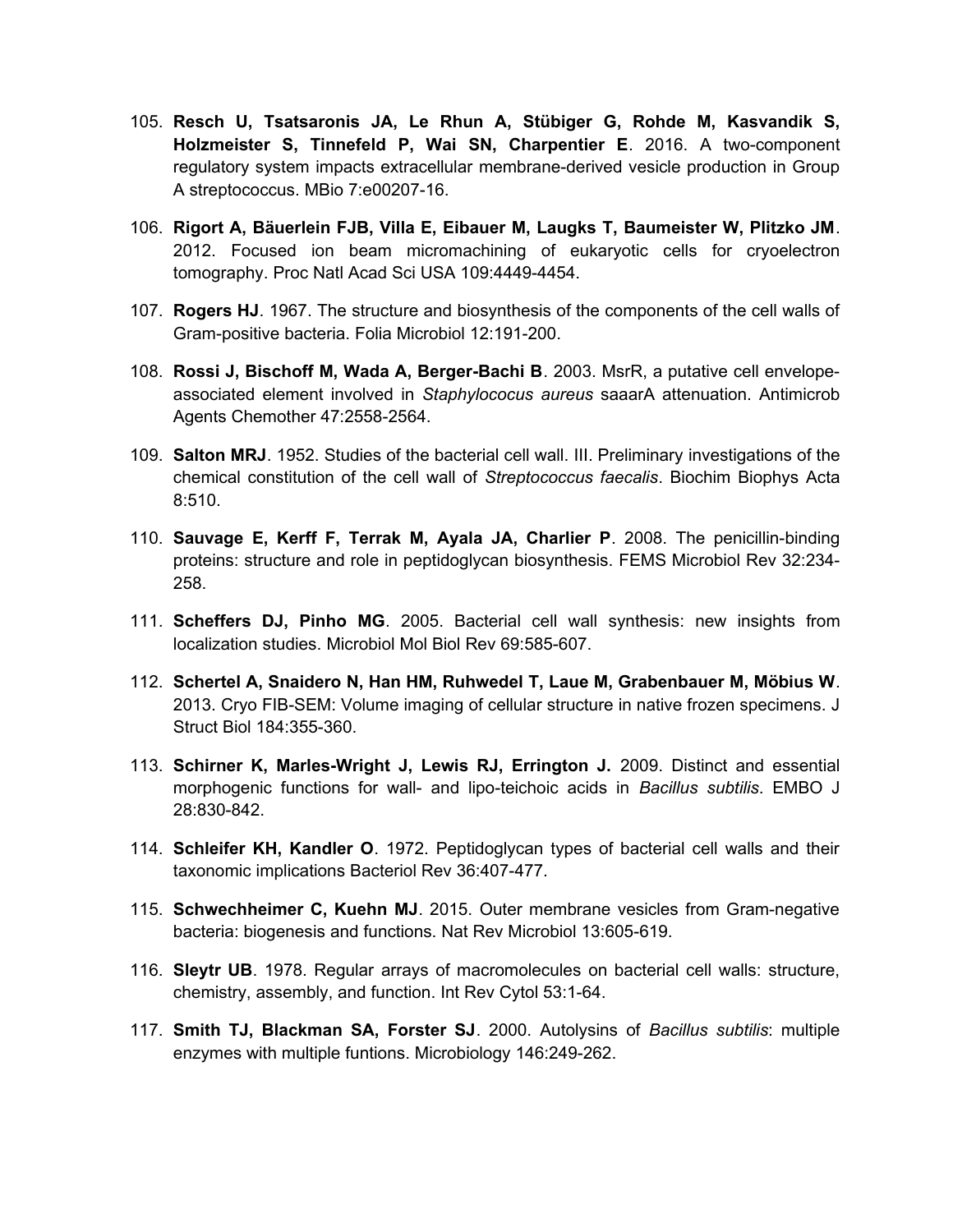- 118. **Studer D, Michel M, Müller M**. 1989. High pressure freezing comes of age. Scanning Microsc Suppl 3:253-268.
- 119. **Studer D, Graber W, Al-Amoudi A, Eggli P.** 2003. A new approach for cryo-fixation by high-pressure freezing. J Microsc 203:285-294.
- 120. **Sugai M, Yamada S, Nakashima S, Komatsuzawa H, Matsumoto A, Oshida T, Suginaka H**. 1997. Localized perforation of the cell wall by a major autolysin: atl gene products and the onset on penicillin-induced lysis of *Staphylococcus aureus*. J Bacteriol 179:2958-2962.
- 121. **Teo ACK, Roper DI**. 2015. Core steps of membrane-bound peptidoglycan biosynthesis: recent advances, insight and opportunities. Antibiotics 4:495-520.
- 122. **Van Heijenvoort J**. 2007. Lipid intermediates in the biosynthesis of bacterial peptidoglycan Microbiol Mol Biol Rev 71:620-635.
- 123. **Vollmer W, Blanot D, de Pedro MA. 2008**. Peptidoglycan structure and architecture. FEMS Microbiol Rev 32:149-167.
- 124. **Vollmer W, Seligmann SJ**. 2010. Architecture of peptidoglycan: More data and more models. Trends in Microbiol 18:59-66.
- 125. **Walther P, Ziegler A**. 2002. Freeze substitution of high-pressure frozen samples: the visibility of biological membranes is improved when the substitution medium contains water. J Microsc 208:3-10.
- 126. **Weidenmaier C, Kokai-Kun JF, Kristian SA, Chanturyia T, Kalbacher H, Gross M, Nicholson G, Neumeister B, Mond JJ,, Peschel A**. 2004. Role of teichoic acids in *Staphylococcus aureus* nasal colonization, a major risk factor in nocosomial infections. Nat Med 10:243-245.
- 127. **Weidenmaier C, Peschel A, Xiong YQ, Kristian SA, Dietz K, Yeaman MR, Bayer AS**. 2005. Lack of wall teichoic acids in *Staphylococcus aureus* leads to reduced interactions with endothelial cells and to attenuated virulence in a rabbit model of endocarditis. J Infect Dis 191:1771-1777.
- 128. **Williams RC, Wyckoff RWG**. 1945. Electron shadow micrography of the tobacco mosaic virus protein. Science 101:594-596.
- 129. **Work E**. 1957. Biochemistry of the bacterial cell wall. Nature 179:841-847.
- 130. **Work E, Dewey DL**. 1953. The distribution of alpha, epsilon-diaminopimelic acid among various micro-organisms. J Gen Microbiol 9:394-406.
- 131. **Work E, Knox KW, Vesk M**.1966. The chemistry and electron microscopy of an extracellular lipopolysaccharide from *Escherichia coli*. Ann NY Acad Sci 133:438-449.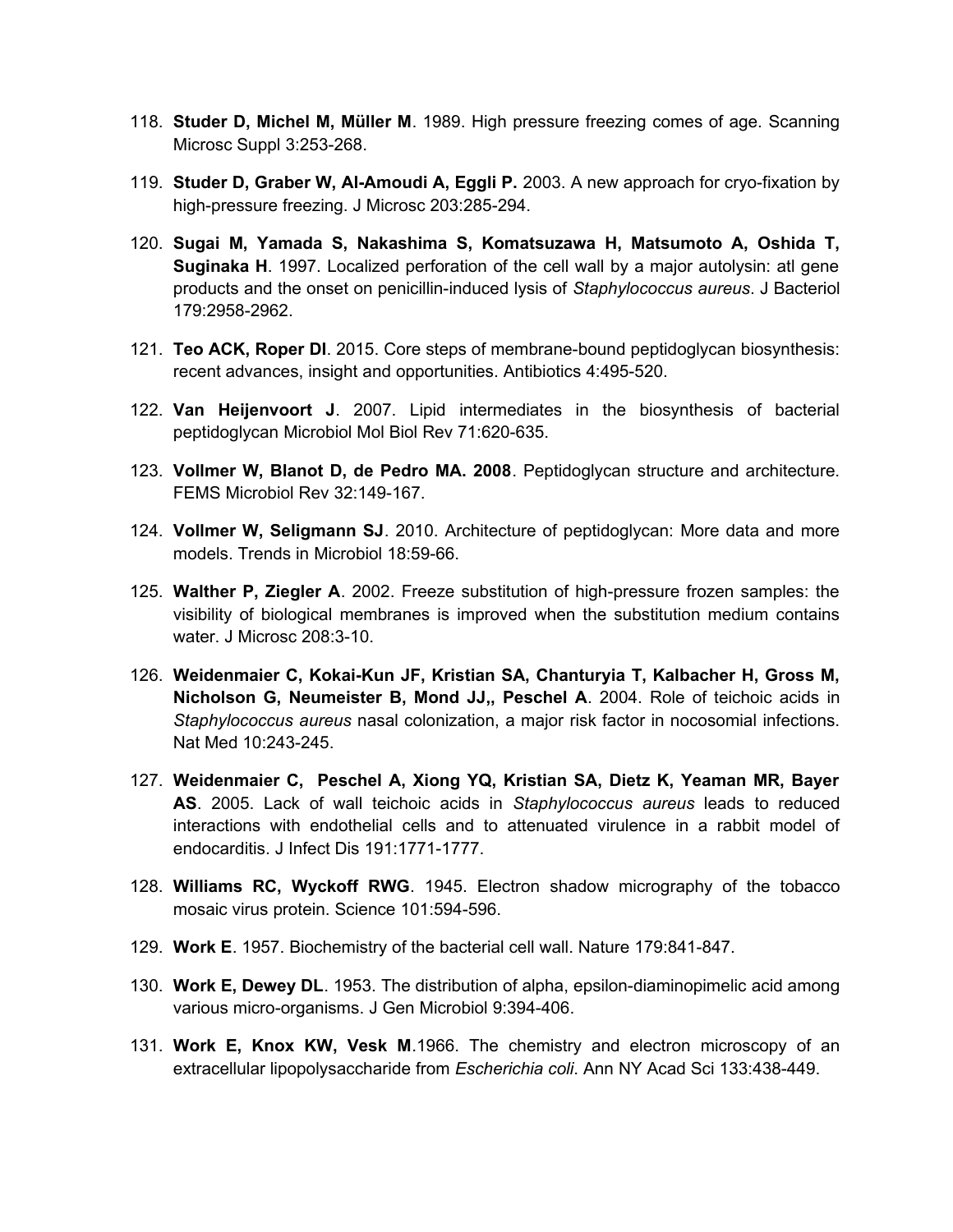- 132. **Xia G, Kohler T, Peschel A**. 2010. The wall teichoic acid and lipoteichoic acid polymers of *Staphylococus aureus*. Int J Med Microbiol 300:148-154.
- 133. **Yother** J. 2011. Capsule of *Streptococcus pneumonia* and other bacteria: paradigm for polysaccharide biosynthesis and regulation. Anu Rev Microbiol 65:563-581.
- 134. **Zapun A, Philippe J, Abrahams KA, Signor L, Roper DI, Breukink E, Vernet T**. 2013. In vitro reconstitution of peptidoglycan assembly from the Gram-positive pathogen *Streptococcus pneumoniae*. ACS Chem Biol 8:2688-2696.
- 135. **Zuber B, Haenni M, Ribeiro T, Minning K, Lopes F, Moreillon P, Dubochet J**. 2006. Granular layer in the periplasm space of gram-positive bacteria and fine structures of *Enterococcus gallinarum* and *Streptococcus gordonii* septa revealed by cryo-electron microscopy of vitreous sections. J Bacteriol 188:6652-6660.
- 136. **Zuber B, Chami M, Houssin C, Dubochet J, Griffiths G, Daffe M**. 2008. Direct visualization of the outer membrane of Mycobacteria and Corynebacteria in their native state. J Bacteriol 190:5672-5680.

### **Figure legends**

**Fig. 1** The bacterial cell wall backbone, peptidoglycan; shown are the two glycan strands (in black) and peptide stems are depicted in black (left side) and the second peptide stem in blue, note the cross-linking NH (in red) via the two unusual amino acids m-diaminopimelic acid (m-Dap in red) and the presence of D-alanine in the peptide stems; two more peptide stems (green and pink) are depicted which can interact to build the next cross-linking between glycan strands.

**Fig. 2** Transmission electron microscopic image taken at an acceleration voltage of 80 kV of a peptidoglycan sacculus of *E. coli* after boiling for 3 h in 10% SDS. The mesh like sacculus was negatively stained with 1% aqueous uranyl acetate, air-dried and observed in a normal TEM.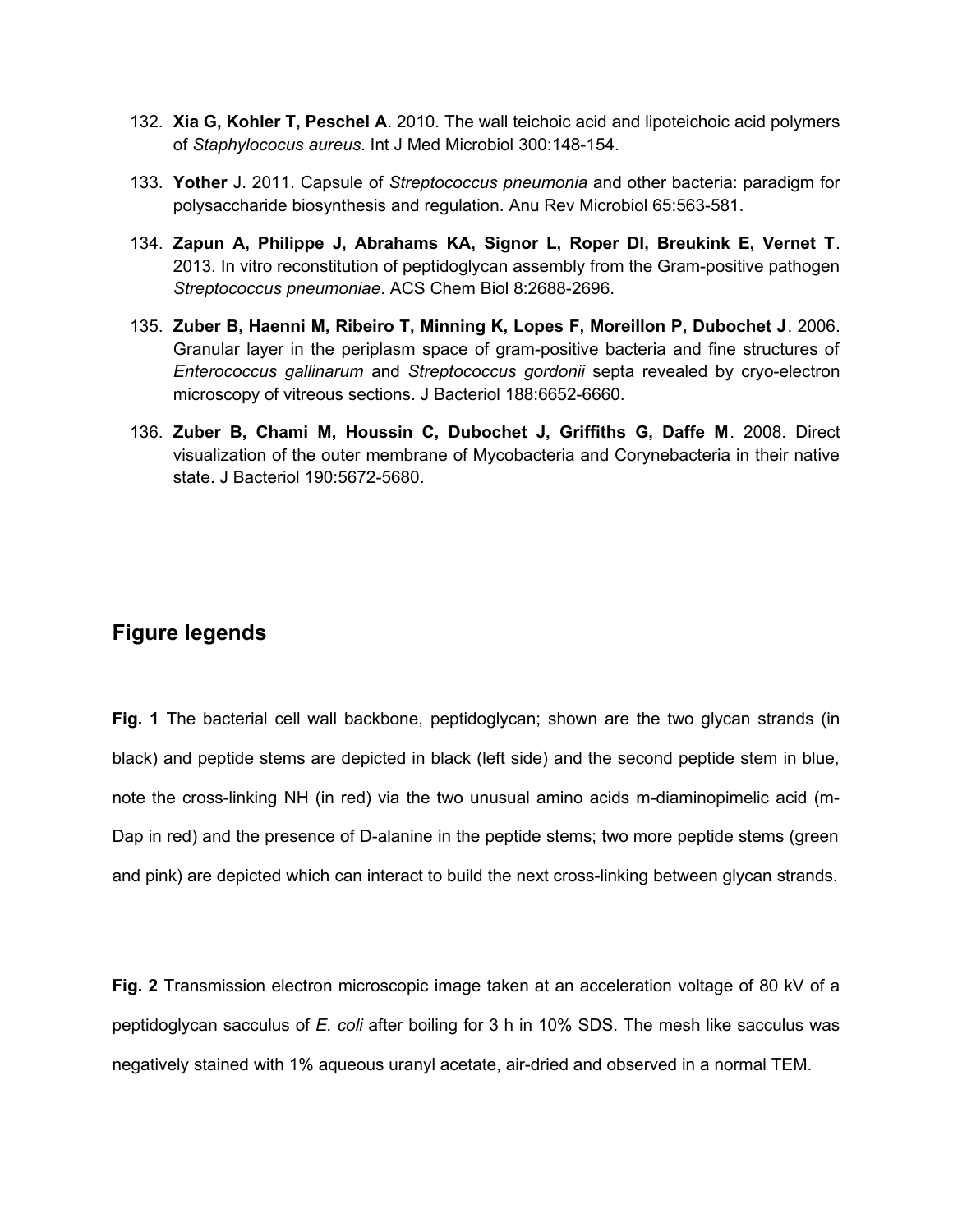**Fig. 3** Schematic drawing of Gram-negative and Gram-positive cell walls; a characteristic of Gram-negative cell walls is the presence of two membranes i) the cytoplasmic membrane and ii) the outer membrane, between both membranes the periplasmic space is found in which a very thin layer of peptidoglycan is found; attached to the outer membrane are lipopolysaccharides and in the outer membrane porins are inserted. A thick layer of peptidoglycan and the lack of an outer membrane are the main characteristics of Gram-positive cell walls; instead of lipopolysaccharides Gram-positive bacteria have lipoteichoic acid and teichoic acid localized in the cell wall. The discussed periplasmic space is not drawn since the existence of such a periplasm in Gram-positive bacteria is still ongoing.

**Fig. 4** Visualization of Gram-positive bacterial capsules. A) cationic gold nanoparticles (lysine coated 15 nm gold nanoparticles) label the thick capsule of *Streptococcus pneumoniae* after fixation with 1% formaldehyde at low pH (stars), B) cryo-FESEM at close-to-nature conditions reveals the thick capsule layer of *S. pneumonia*e marked with white stars, the thickness is comparable to the labeled capsule in A; samples were nitrogen slush frozen, freeze-fractured at -105°C, freeze-etched at -105°C for 30 sec and sputter coated with gold/palladium, C) for ultrathin sections capsules can be preserved with lysine-ruthenium-red osmium embedding protocol (see 52) followed by embedding in LRWhite resin, *Streptococcus suis* is surrounded by a dense capsule layer (white stars).

**Fig. 5** Good preservation of streptococcal capsules under *in vivo* conditions. A) Streptococcal capsules (*Streptococcus pyogenes* administered i.v.) are well preserved (black stars) in spleen under *in vivo* conditions in the mouse model even after fixation with glutaraldehyde and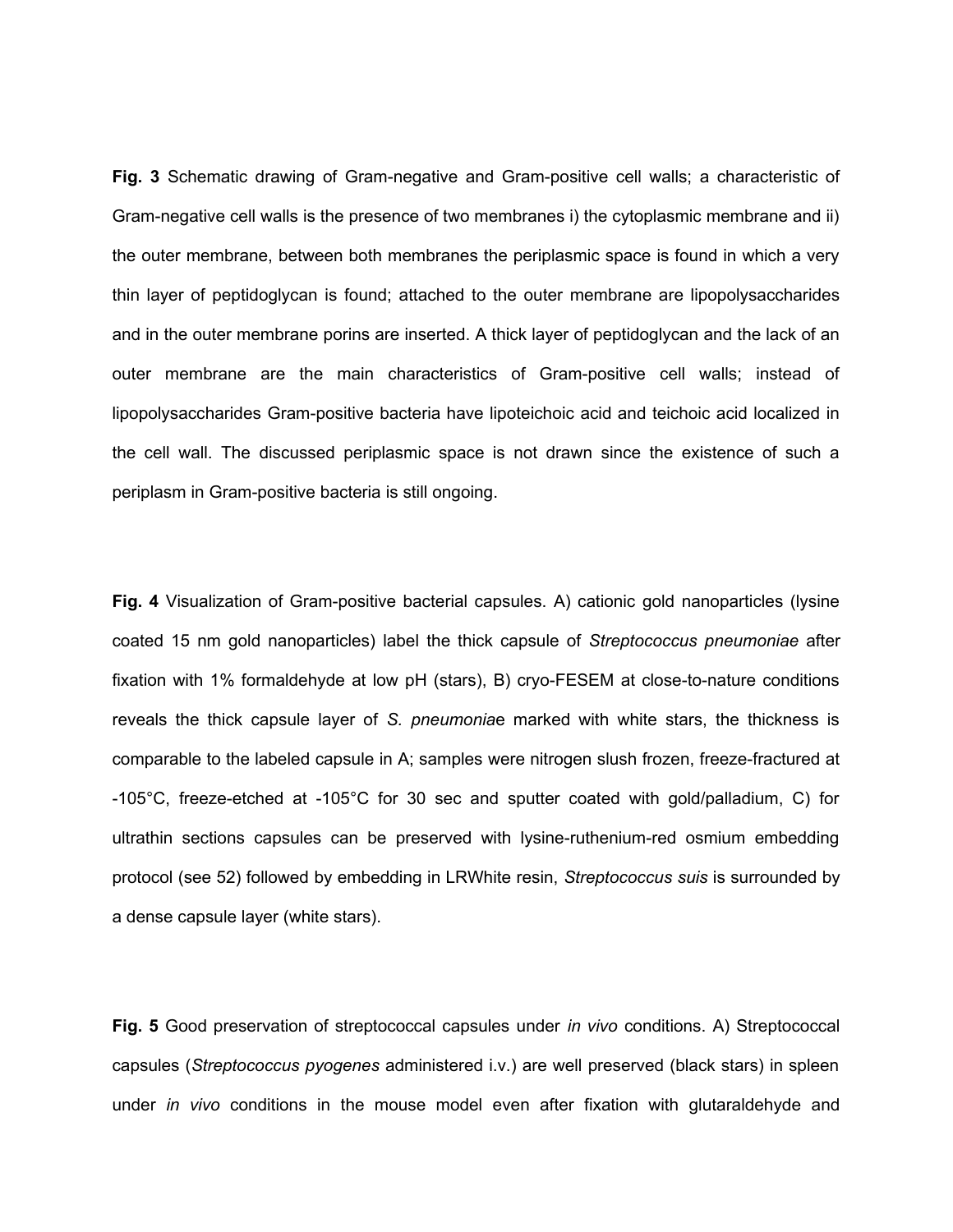formaldehyde, dehydration with acetone and embedding in epoxy resin and ultrathin sectioning, B) enlargement of another bacterium depicting nicely preserved capsule (black stars). Most likely proteins in the blood have covered and preserved the capsule and prevent loss of capsule during aldehyde fixation.

**Fig. 6** Formation of membrane vesicles (MVs) on the surface of *Streptococcus pyogenes* M1 serotype imaged with FESEM after chemical fixation with aldehydes, dehydration with acetone, critical-point drying, and sputter coating with gold/palladium.

**Fig. 7** Schematical drawing of a mycobacterial cell wall; characteristic is a thin layer of peptidoglycan and arabinogalactan to which high amounts of mycolic acids are attached; another unusual compound is lipoarabinomannan which is attached to the cytoplasmic membrane, on the outer most outside glycolipids are attached to the mycolic acids, transport is facilitated by inserted porins. The "mycobacterial outer membrane" is not drawn in the scheme since the presence of such an outer membrane is still under discussion.

**Fig. 8** Typical appearance of a triple layer structure of the mycobacterial cell wall of *Mycobacterium avium* ssp. *paratuberculosis* after special embedding applying the OTO method (osmium-thiocarbohydrazide(TCH)-osmium); this method especially preserves lipids much better because after the first osmium tetroxide step TCH binds to the sample bound osmium and in the second osmium step more osmium is bound to TCH, therefore stabilizing lipids; in addition bacteria were embedded applying the PLT method (progressive lowering of temperature) down to -50°C and bacteria are then embedded in the hydrophobic Lowicryl resin HM20; this protocol allows to clearly define the triple layer structure of the mycobacterial cell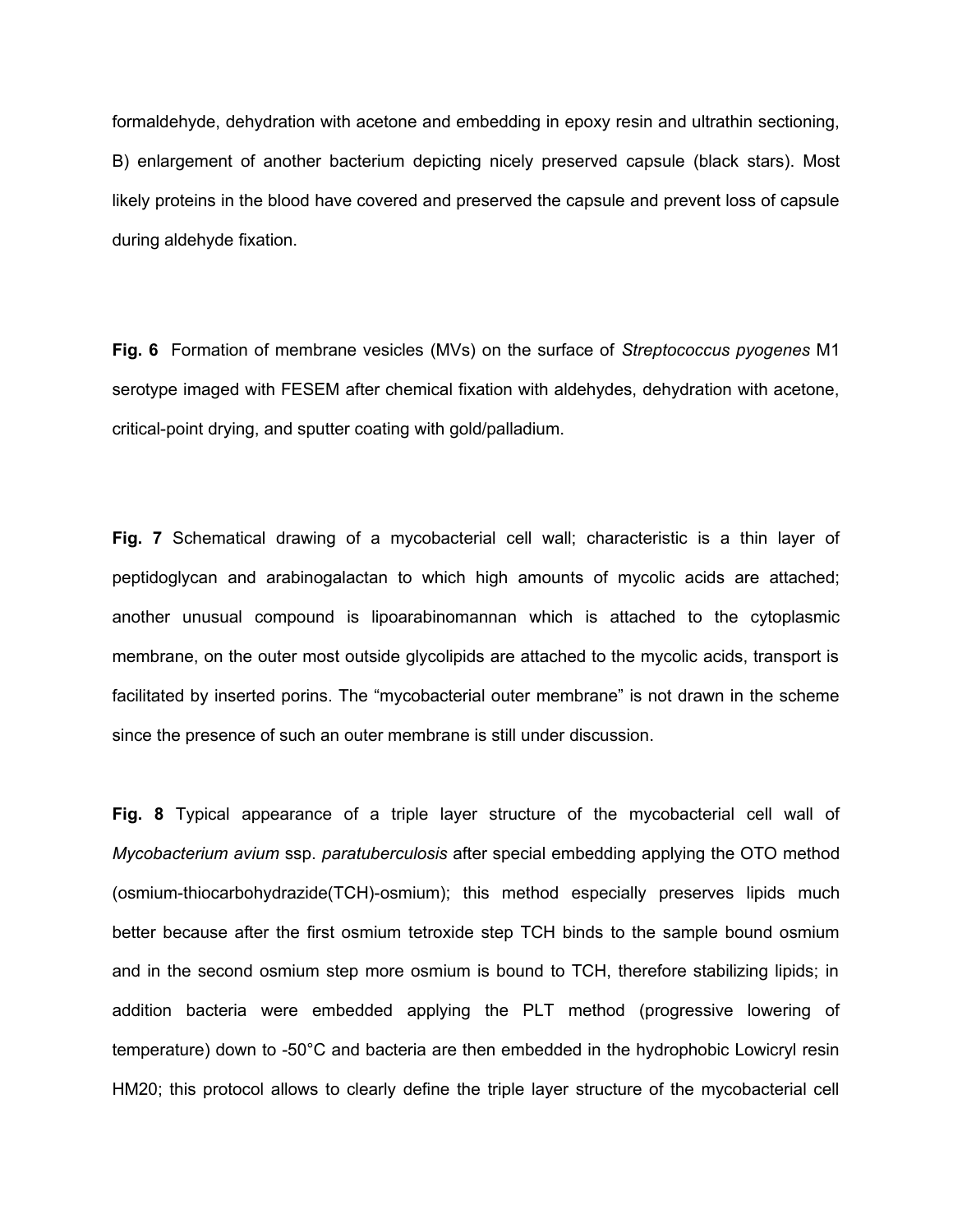which is lost in most of all other embeddings despite the cryo-based protocols. CM cytoplasmic membrane, CW cell wall, OL outer layer, OM outer membrane.

**Fig. 9** FESEM of aldehyde fixed, acetone dehydrated, critical-point dried and gold/palladium sputter-coated samples. A) *Escherichia coli* Gram-negative, B) *Acinetobacter baumannii* Gramnegative, C) *Streptococcus pyogenes* Gram-positive and D) *Enterococcus faecium* Grampositive. Since FESEM reveals only the surface structures and no information from inside the bacteria FESEM does not allow distinguishing between Gram-negative and Gram-positive bacteria.

**Fig. 10** Transmission electron microscopic images of negatively stained bacteria. A*) Escherichia coli*, Gram-negative and B) *Streptococcus gordonii*, Gram-positive; negative staining with 1% aqueous uranyl acetate cannot discriminate between Gram-negative and Gram-positive bacteria because the different peptidoglycan thicknesses cannot be resolved.

**Fig. 11** Typical image of a conventional embedded Gram-positive bacterium, *Streptococcus pneumoniae*, after aldehyde fixation, contrasting with osmium tetroxide and uranyl acetate, dehydration and embedding in epoxy resin; in ultrathin sections the DNA region is typically aggregated and forms a translucent area within the bacterial cell; the thick peptidoglycan layers are dark featureless structures. CM cytoplasmic membrane, CW cell wall.

**Fig. 12** Comparison of embedding in different embedding resins. A) *Staphylococcus aureus* embedded in LV resin, B) *S. aureus* embedded in LRWhite resin. *S. aureus* was fixed, stained